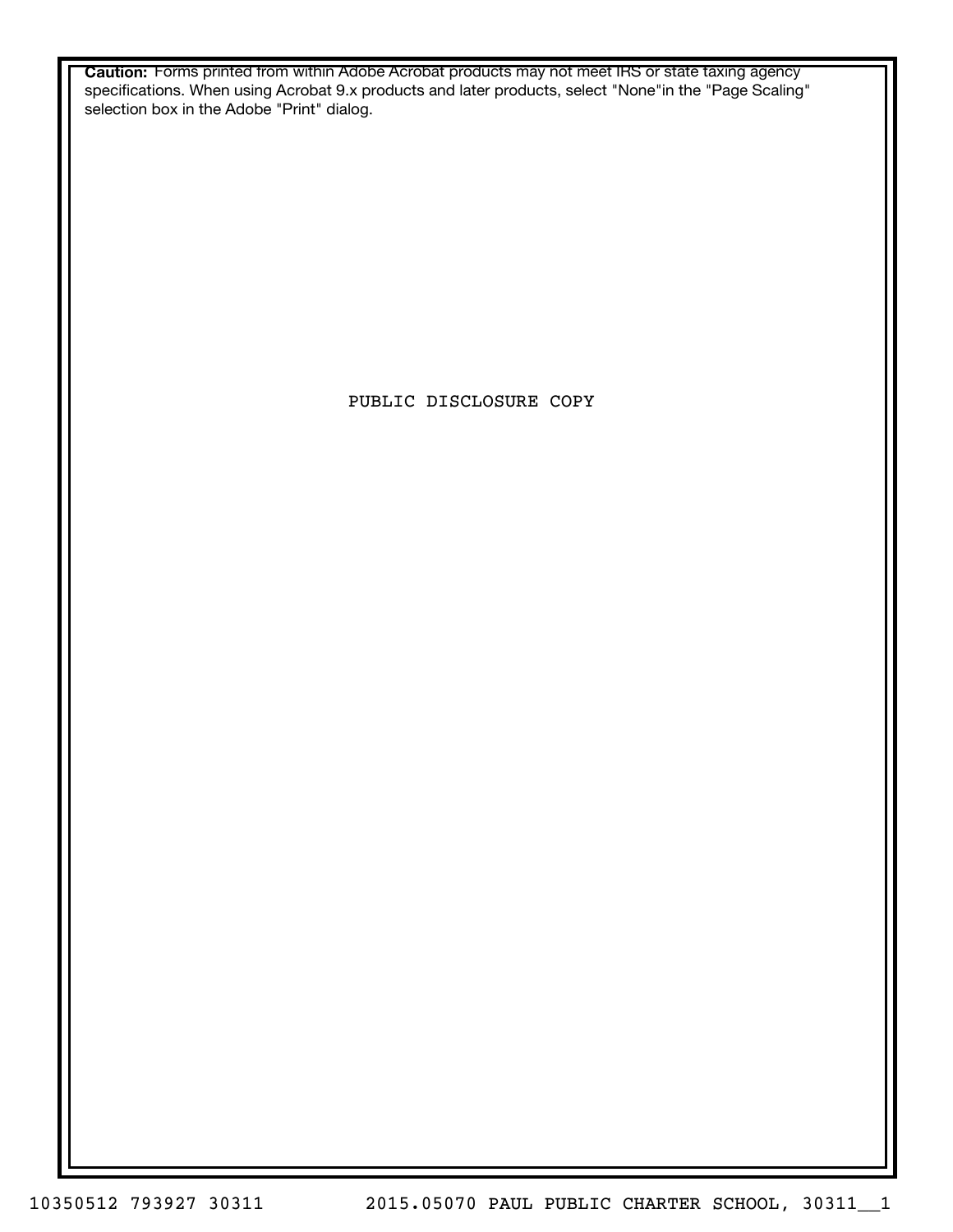|                         |                               |                                                                                                   | ** PUBLIC DISCLOSURE COPY **                                                                                                                                                |                                                     |                                                                   |  |  |  |  |  |
|-------------------------|-------------------------------|---------------------------------------------------------------------------------------------------|-----------------------------------------------------------------------------------------------------------------------------------------------------------------------------|-----------------------------------------------------|-------------------------------------------------------------------|--|--|--|--|--|
|                         |                               |                                                                                                   | <b>Return of Organization Exempt From Income Tax</b>                                                                                                                        |                                                     | OMB No. 1545-0047                                                 |  |  |  |  |  |
|                         |                               | Form <b>990</b>                                                                                   | Under section 501(c), 527, or 4947(a)(1) of the Internal Revenue Code (except private foundations)                                                                          |                                                     |                                                                   |  |  |  |  |  |
|                         |                               | Department of the Treasury                                                                        | Do not enter social security numbers on this form as it may be made public.                                                                                                 |                                                     | <b>Open to Public</b>                                             |  |  |  |  |  |
|                         |                               | Internal Revenue Service                                                                          | Information about Form 990 and its instructions is at www.irs.gov/form990.<br>and ending JUN 30, 2016<br>JUL 1, 2015<br>A For the 2015 calendar year, or tax year beginning |                                                     | Inspection                                                        |  |  |  |  |  |
|                         |                               |                                                                                                   |                                                                                                                                                                             |                                                     |                                                                   |  |  |  |  |  |
|                         | <b>B</b> Check if applicable: |                                                                                                   | <b>C</b> Name of organization                                                                                                                                               | D Employer identification number                    |                                                                   |  |  |  |  |  |
|                         | Address<br>change             |                                                                                                   | PAUL PUBLIC CHARTER SCHOOL, INC.                                                                                                                                            |                                                     |                                                                   |  |  |  |  |  |
|                         | Name<br>change                |                                                                                                   | Doing business as                                                                                                                                                           |                                                     | 52-2139528                                                        |  |  |  |  |  |
|                         | Initial<br>∣return            |                                                                                                   | Number and street (or P.O. box if mail is not delivered to street address)<br>Room/suite                                                                                    | E Telephone number                                  |                                                                   |  |  |  |  |  |
|                         | lFinal<br>return/             |                                                                                                   | 5800 8TH STREET NW                                                                                                                                                          |                                                     | $202 - 291 - 7499$                                                |  |  |  |  |  |
|                         | termin-<br>ated               |                                                                                                   | City or town, state or province, country, and ZIP or foreign postal code                                                                                                    | G Gross receipts \$                                 | 13, 228, 173.                                                     |  |  |  |  |  |
|                         | Amended<br>Ireturn            |                                                                                                   | 20011<br>WASHINGTON, DC                                                                                                                                                     | H(a) Is this a group return                         |                                                                   |  |  |  |  |  |
|                         | Applica-<br>ltion<br>pending  |                                                                                                   | F Name and address of principal officer: ROBERTA COLTON                                                                                                                     | for subordinates?                                   | $ Y$ es $ \overline{X} $ No                                       |  |  |  |  |  |
|                         |                               |                                                                                                   | 5800 8TH STREET NW, WASHINGTON, DC<br>20011                                                                                                                                 | $H(b)$ Are all subordinates included? $\Box$ Yes    | l No                                                              |  |  |  |  |  |
|                         |                               |                                                                                                   | Tax-exempt status: $X \overline{S}$ 501(c)(3) 501(c)(<br>$\sqrt{\frac{1}{1}}$ (insert no.)<br>$4947(a)(1)$ or<br>527                                                        |                                                     | If "No," attach a list. (see instructions)                        |  |  |  |  |  |
|                         |                               |                                                                                                   | J Website: WWW.PAULCHARTER.ORG                                                                                                                                              | $H(c)$ Group exemption number $\blacktriangleright$ |                                                                   |  |  |  |  |  |
|                         |                               | <b>Summary</b>                                                                                    | <b>K</b> Form of organization: $\boxed{\mathbf{X}}$ Corporation<br>Trust<br>Association<br>Other $\blacktriangleright$                                                      |                                                     | L Year of formation: $2000 \text{ M}$ State of legal domicile: DC |  |  |  |  |  |
|                         | Part I                        |                                                                                                   | Briefly describe the organization's mission or most significant activities: OPERATES A DC PUBLIC SCHOOL FOR                                                                 |                                                     |                                                                   |  |  |  |  |  |
|                         | 1                             |                                                                                                   | 701 STUDENTS GRADES 6 THROUGH 12.                                                                                                                                           |                                                     |                                                                   |  |  |  |  |  |
|                         |                               |                                                                                                   |                                                                                                                                                                             |                                                     |                                                                   |  |  |  |  |  |
| Governance              | 2<br>3                        |                                                                                                   | Check this box $\blacktriangleright \Box$ if the organization discontinued its operations or disposed of more than 25% of its net assets.                                   |                                                     | 14                                                                |  |  |  |  |  |
|                         | 4                             | Number of voting members of the governing body (Part VI, line 1a)<br>3<br>$\overline{\mathbf{4}}$ |                                                                                                                                                                             |                                                     |                                                                   |  |  |  |  |  |
|                         | 5                             |                                                                                                   | $\overline{14}$<br>142                                                                                                                                                      |                                                     |                                                                   |  |  |  |  |  |
|                         | 6                             |                                                                                                   |                                                                                                                                                                             | 5<br>6                                              | 66                                                                |  |  |  |  |  |
| <b>Activities &amp;</b> |                               |                                                                                                   |                                                                                                                                                                             | 7a                                                  | $\overline{0}$ .                                                  |  |  |  |  |  |
|                         |                               |                                                                                                   |                                                                                                                                                                             | <b>7b</b>                                           | $\overline{0}$ .                                                  |  |  |  |  |  |
|                         |                               |                                                                                                   |                                                                                                                                                                             | <b>Prior Year</b>                                   | <b>Current Year</b>                                               |  |  |  |  |  |
|                         | 8                             |                                                                                                   |                                                                                                                                                                             | 1,107,861.                                          | 762, 247.                                                         |  |  |  |  |  |
|                         | 9                             |                                                                                                   | Program service revenue (Part VIII, line 2g)                                                                                                                                | 12, 311, 533.                                       | 12,095,768.                                                       |  |  |  |  |  |
| Revenue                 | 10                            |                                                                                                   |                                                                                                                                                                             | 178, 379.                                           | 24,989.                                                           |  |  |  |  |  |
|                         | 11                            |                                                                                                   | Other revenue (Part VIII, column (A), lines 5, 6d, 8c, 9c, 10c, and 11e)                                                                                                    | 0.                                                  | 0.                                                                |  |  |  |  |  |
|                         | 12                            |                                                                                                   | Total revenue - add lines 8 through 11 (must equal Part VIII, column (A), line 12)                                                                                          | 13,597,773.                                         | 12,883,004.                                                       |  |  |  |  |  |
|                         | 13                            |                                                                                                   | Grants and similar amounts paid (Part IX, column (A), lines 1-3)                                                                                                            | 0.                                                  | 0.                                                                |  |  |  |  |  |
|                         |                               |                                                                                                   |                                                                                                                                                                             | $\overline{0}$ .                                    | $\overline{0}$ .                                                  |  |  |  |  |  |
|                         |                               |                                                                                                   | Salaries, other compensation, employee benefits (Part IX, column (A), lines 5-10)                                                                                           | 554,619.<br>$\overline{0}$ .                        | 7,111,044.                                                        |  |  |  |  |  |
| Expenses                |                               |                                                                                                   |                                                                                                                                                                             |                                                     | $\overline{0}$ .                                                  |  |  |  |  |  |
|                         |                               |                                                                                                   |                                                                                                                                                                             | 3, 232, 724.                                        | 5,327,665.                                                        |  |  |  |  |  |
|                         |                               |                                                                                                   | Total expenses. Add lines 13-17 (must equal Part IX, column (A), line 25)                                                                                                   | 3,787,343.                                          | 12,438,709.                                                       |  |  |  |  |  |
|                         | 18<br>19                      |                                                                                                   |                                                                                                                                                                             | 9,810,430.                                          | 444,295.                                                          |  |  |  |  |  |
|                         |                               |                                                                                                   |                                                                                                                                                                             | <b>Beginning of Current Year</b>                    | <b>End of Year</b>                                                |  |  |  |  |  |
| Net Assets or           | 20                            |                                                                                                   | Total assets (Part X, line 16)                                                                                                                                              | 24,055,836.                                         | 28,462,904.                                                       |  |  |  |  |  |
|                         | 21                            |                                                                                                   | Total liabilities (Part X, line 26)                                                                                                                                         | 15,388,684.                                         | 19, 351, 457.                                                     |  |  |  |  |  |
|                         | 22                            |                                                                                                   |                                                                                                                                                                             | 8,667,152.                                          | 9,111,447.                                                        |  |  |  |  |  |
|                         | Part II                       | <b>Signature Block</b>                                                                            |                                                                                                                                                                             |                                                     |                                                                   |  |  |  |  |  |
|                         |                               |                                                                                                   | Under penalties of perjury, I declare that I have examined this return, including accompanying schedules and statements, and to the best of my knowledge and belief, it is  |                                                     |                                                                   |  |  |  |  |  |
|                         |                               |                                                                                                   | true, correct, and complete. Declaration of preparer (other than officer) is based on all information of which preparer has any knowledge.                                  |                                                     |                                                                   |  |  |  |  |  |

| Sign<br>Here | Signature of officer<br>ROBERTA COLTON,<br>CHAIR<br>Type or print name and title  |                      | Date |                              |
|--------------|-----------------------------------------------------------------------------------|----------------------|------|------------------------------|
|              | Print/Type preparer's name                                                        | Preparer's signature | Date | <b>PTIN</b><br>Check         |
| Paid         | DAVID JONES                                                                       |                      |      | P01361002<br>self-emploved   |
| Preparer     | JONES MARESCA & MCQUADE PA<br>Firm's name<br>$\mathbf{K}$ .                       |                      |      | 52-1853933<br>Firm's EIN     |
| Use Only     | Firm's address 1730 RHODE ISLAND AVE, N.W.,                                       | SUITE 800            |      |                              |
|              | WASHINGTON, DC 20036                                                              |                      |      | Phone no. $202 - 296 - 3306$ |
|              | May the IRS discuss this return with the preparer shown above? (see instructions) |                      |      | $\mathbf{X}$<br>No<br>Yes    |
|              |                                                                                   |                      |      | $\mathbf{A}$                 |

532001 12-16-15 **For Paperwork Reduction Act Notice, see the separate instructions.** LHA Form (2015)

Form **990** (2015)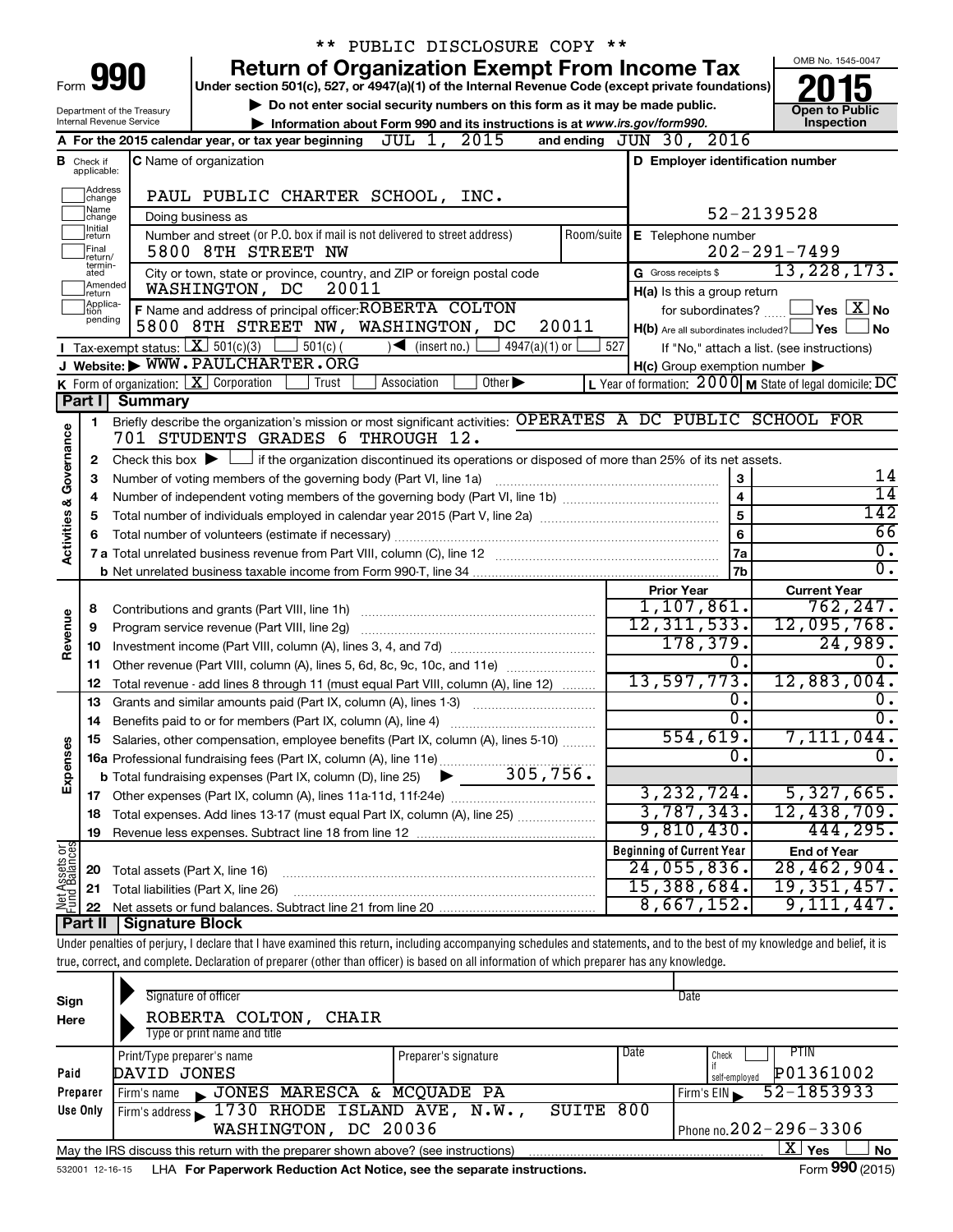|                          | 52-2139528<br>PAUL PUBLIC CHARTER SCHOOL, INC.<br>Form 990 (2015)                                                                                                                                   | Page 2                                           |
|--------------------------|-----------------------------------------------------------------------------------------------------------------------------------------------------------------------------------------------------|--------------------------------------------------|
|                          | Part III   Statement of Program Service Accomplishments                                                                                                                                             |                                                  |
| 1                        | Briefly describe the organization's mission:                                                                                                                                                        | $\overline{\mathbf{X}}$                          |
|                          | THE GOAL OF THE SCHOOL IS TO PROVIDE THE INTELLECTUALLY CHALLENGING                                                                                                                                 |                                                  |
|                          | EXPERIENCES REQUIRED TO DEVELOP INDEPENDENT, PRODUCTIVE, AND                                                                                                                                        |                                                  |
|                          | RESPONSIBLE INDIVIDUALS, WHO WILL LEARN TO LOVE LEARNING, WILL BE                                                                                                                                   |                                                  |
|                          | TAUGHT TO THINK CRITICALLY, AND WHO WILL DEMONSTRATE THAT THEY                                                                                                                                      |                                                  |
| $\mathbf{2}$             | Did the organization undertake any significant program services during the year which were not listed on<br>$\overline{\ }$ Yes $\overline{\rm \bf X}$ No<br>the prior Form 990 or 990-EZ?          |                                                  |
|                          | If "Yes," describe these new services on Schedule O.                                                                                                                                                |                                                  |
| 3                        | Did the organization cease conducting, or make significant changes in how it conducts, any program services?                                                                                        | $\overline{\ }$ Yes $\overline{\phantom{a}X}$ No |
|                          | If "Yes," describe these changes on Schedule O.                                                                                                                                                     |                                                  |
| 4                        | Describe the organization's program service accomplishments for each of its three largest program services, as measured by expenses.                                                                |                                                  |
|                          | Section 501(c)(3) and 501(c)(4) organizations are required to report the amount of grants and allocations to others, the total expenses, and<br>revenue, if any, for each program service reported. |                                                  |
| 4a                       | 10,778,466. including grants of \$<br>12,095,768.<br>) (Expenses \$<br>(Code:<br>) (Revenue \$                                                                                                      |                                                  |
|                          | OPERATES A DC PUBLIC SCHOOL FOR 676 STUDENTS GRADES<br>$6$ THROUGH 12.                                                                                                                              |                                                  |
|                          |                                                                                                                                                                                                     |                                                  |
|                          |                                                                                                                                                                                                     |                                                  |
|                          |                                                                                                                                                                                                     |                                                  |
|                          |                                                                                                                                                                                                     |                                                  |
|                          |                                                                                                                                                                                                     |                                                  |
|                          |                                                                                                                                                                                                     |                                                  |
|                          |                                                                                                                                                                                                     |                                                  |
|                          |                                                                                                                                                                                                     |                                                  |
|                          |                                                                                                                                                                                                     |                                                  |
| 4b                       | (Expenses \$<br>(Revenue \$<br>(Code:<br>including grants of \$                                                                                                                                     |                                                  |
|                          |                                                                                                                                                                                                     |                                                  |
|                          |                                                                                                                                                                                                     |                                                  |
|                          |                                                                                                                                                                                                     |                                                  |
|                          |                                                                                                                                                                                                     |                                                  |
|                          |                                                                                                                                                                                                     |                                                  |
|                          |                                                                                                                                                                                                     |                                                  |
|                          |                                                                                                                                                                                                     |                                                  |
|                          |                                                                                                                                                                                                     |                                                  |
|                          |                                                                                                                                                                                                     |                                                  |
|                          |                                                                                                                                                                                                     |                                                  |
| 4с                       | (Expenses \$<br>including grants of \$<br>) (Revenue \$<br>(Code:                                                                                                                                   |                                                  |
|                          |                                                                                                                                                                                                     |                                                  |
|                          |                                                                                                                                                                                                     |                                                  |
|                          |                                                                                                                                                                                                     |                                                  |
|                          |                                                                                                                                                                                                     |                                                  |
|                          |                                                                                                                                                                                                     |                                                  |
|                          |                                                                                                                                                                                                     |                                                  |
|                          |                                                                                                                                                                                                     |                                                  |
|                          |                                                                                                                                                                                                     |                                                  |
|                          |                                                                                                                                                                                                     |                                                  |
|                          |                                                                                                                                                                                                     |                                                  |
| 4d                       | Other program services (Describe in Schedule O.)                                                                                                                                                    |                                                  |
| 4е                       | (Expenses \$<br>including grants of \$<br>(Revenue \$<br>10,778,466.<br>Total program service expenses                                                                                              |                                                  |
|                          | Form 990 (2015)                                                                                                                                                                                     |                                                  |
| 532002<br>$12 - 16 - 15$ |                                                                                                                                                                                                     |                                                  |
|                          | 2                                                                                                                                                                                                   |                                                  |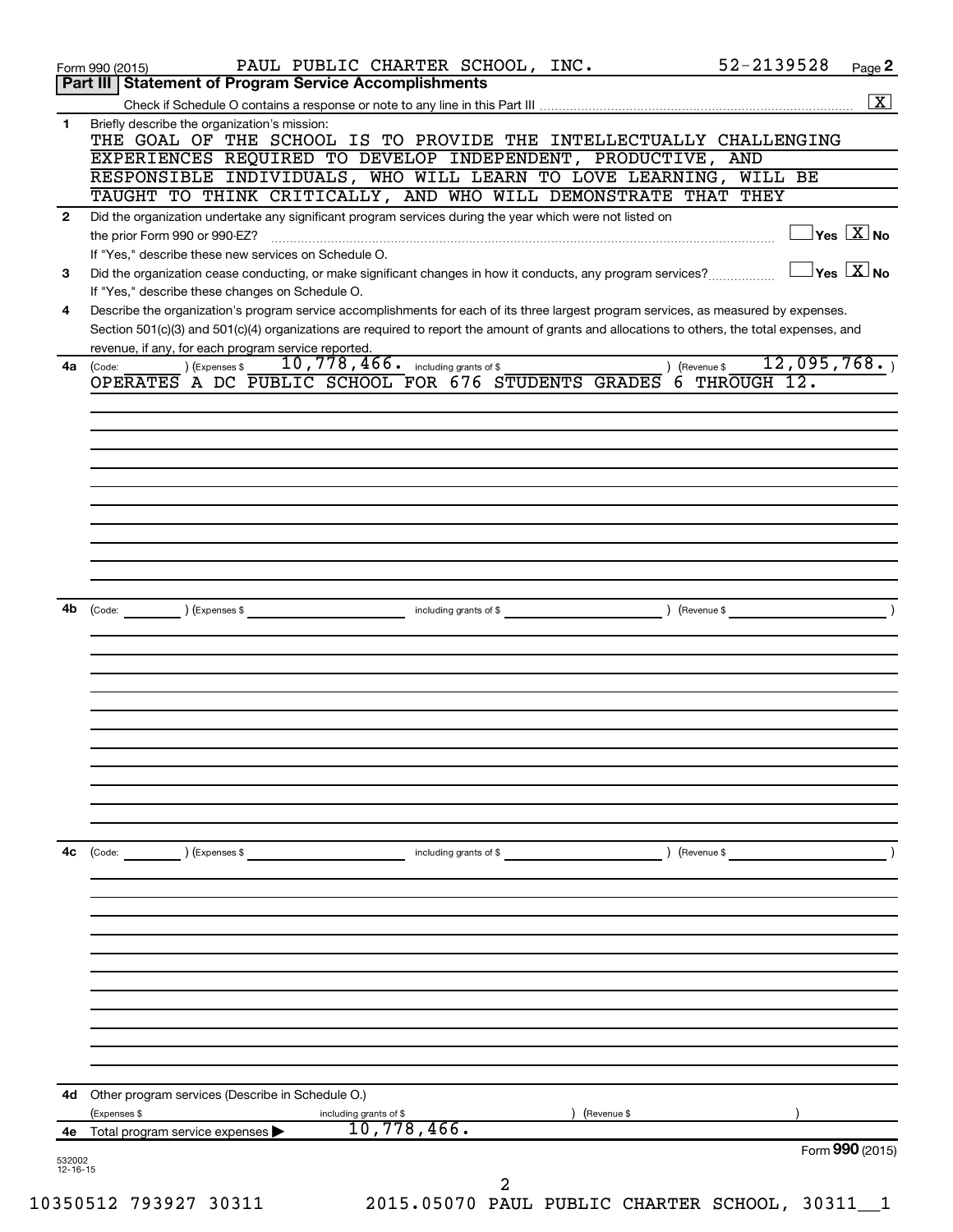|  | Form 990 (2015) |  |
|--|-----------------|--|
|  |                 |  |

Form 990 (2015) Page PAUL PUBLIC CHARTER SCHOOL, INC. 52-2139528

|     | <b>Part IV   Checklist of Required Schedules</b>                                                                                                                                                                                                      |                       |                         |    |
|-----|-------------------------------------------------------------------------------------------------------------------------------------------------------------------------------------------------------------------------------------------------------|-----------------------|-------------------------|----|
|     |                                                                                                                                                                                                                                                       |                       | Yes                     | No |
| 1   | Is the organization described in section $501(c)(3)$ or $4947(a)(1)$ (other than a private foundation)?                                                                                                                                               |                       |                         |    |
|     |                                                                                                                                                                                                                                                       | 1                     | х                       |    |
| 2   | Is the organization required to complete Schedule B, Schedule of Contributors? [11] The organization required to complete Schedule B, Schedule of Contributors?                                                                                       | $\mathbf{2}$          | $\overline{\textbf{X}}$ |    |
| 3   | Did the organization engage in direct or indirect political campaign activities on behalf of or in opposition to candidates for                                                                                                                       |                       |                         |    |
|     |                                                                                                                                                                                                                                                       | 3                     |                         | x  |
| 4   | Section 501(c)(3) organizations. Did the organization engage in lobbying activities, or have a section 501(h) election in effect                                                                                                                      |                       |                         |    |
|     |                                                                                                                                                                                                                                                       | 4                     |                         | x  |
| 5   | Is the organization a section 501(c)(4), 501(c)(5), or 501(c)(6) organization that receives membership dues, assessments, or                                                                                                                          |                       |                         |    |
|     |                                                                                                                                                                                                                                                       | 5                     |                         | x  |
| 6   | Did the organization maintain any donor advised funds or any similar funds or accounts for which donors have the right to                                                                                                                             |                       |                         |    |
|     | provide advice on the distribution or investment of amounts in such funds or accounts? If "Yes," complete Schedule D, Part I                                                                                                                          | 6                     |                         | х  |
| 7   | Did the organization receive or hold a conservation easement, including easements to preserve open space,                                                                                                                                             |                       |                         |    |
|     |                                                                                                                                                                                                                                                       | $\overline{7}$        |                         | х  |
| 8   | Did the organization maintain collections of works of art, historical treasures, or other similar assets? If "Yes," complete                                                                                                                          |                       |                         |    |
|     | Schedule D, Part III <b>Marting Constructs</b> 2014 11 2014 12:00 12:00 12:00 12:00 12:00 12:00 12:00 12:00 12:00 12:00 12:00 12:00 12:00 12:00 12:00 12:00 12:00 12:00 12:00 12:00 12:00 12:00 12:00 12:00 12:00 12:00 12:00 12:00                   | 8                     |                         | х  |
| 9   | Did the organization report an amount in Part X, line 21, for escrow or custodial account liability, serve as a custodian for                                                                                                                         |                       |                         |    |
|     | amounts not listed in Part X; or provide credit counseling, debt management, credit repair, or debt negotiation services?                                                                                                                             |                       |                         |    |
|     | If "Yes," complete Schedule D, Part IV                                                                                                                                                                                                                | 9                     |                         | x  |
| 10  | Did the organization, directly or through a related organization, hold assets in temporarily restricted endowments, permanent                                                                                                                         |                       |                         |    |
|     |                                                                                                                                                                                                                                                       | 10                    |                         | x  |
| 11  | If the organization's answer to any of the following questions is "Yes," then complete Schedule D, Parts VI, VII, VIII, IX, or X                                                                                                                      |                       |                         |    |
|     | as applicable.                                                                                                                                                                                                                                        |                       |                         |    |
|     | a Did the organization report an amount for land, buildings, and equipment in Part X, line 10? If "Yes," complete Schedule D,                                                                                                                         |                       |                         |    |
|     |                                                                                                                                                                                                                                                       | 11a                   | х                       |    |
|     | <b>b</b> Did the organization report an amount for investments - other securities in Part X, line 12 that is 5% or more of its total                                                                                                                  |                       |                         |    |
|     | assets reported in Part X, line 16? If "Yes," complete Schedule D, Part VII [11] [11] [12] [12] [12] [12] [13] [                                                                                                                                      | 11b                   |                         | х  |
|     | c Did the organization report an amount for investments - program related in Part X, line 13 that is 5% or more of its total                                                                                                                          |                       |                         |    |
|     |                                                                                                                                                                                                                                                       | 11c                   |                         | х  |
|     | d Did the organization report an amount for other assets in Part X, line 15 that is 5% or more of its total assets reported in                                                                                                                        |                       |                         |    |
|     |                                                                                                                                                                                                                                                       | <b>11d</b>            |                         | x  |
|     |                                                                                                                                                                                                                                                       | <b>11e</b>            | X                       |    |
| f.  | Did the organization's separate or consolidated financial statements for the tax year include a footnote that addresses                                                                                                                               |                       |                         |    |
|     | the organization's liability for uncertain tax positions under FIN 48 (ASC 740)? If "Yes," complete Schedule D, Part X                                                                                                                                | 11f                   | x                       |    |
|     | 12a Did the organization obtain separate, independent audited financial statements for the tax year? If "Yes," complete                                                                                                                               |                       |                         |    |
|     | Schedule D, Parts XI and XII                                                                                                                                                                                                                          | 12a                   | х                       |    |
|     | <b>b</b> Was the organization included in consolidated, independent audited financial statements for the tax year?                                                                                                                                    |                       |                         | х  |
|     | If "Yes," and if the organization answered "No" to line 12a, then completing Schedule D, Parts XI and XII is optional <i>www.www</i>                                                                                                                  | 12 <sub>b</sub><br>13 | $\overline{\mathbf{X}}$ |    |
| 13  |                                                                                                                                                                                                                                                       | 14a                   |                         | X  |
| 14a |                                                                                                                                                                                                                                                       |                       |                         |    |
| b   | Did the organization have aggregate revenues or expenses of more than \$10,000 from grantmaking, fundraising, business,<br>investment, and program service activities outside the United States, or aggregate foreign investments valued at \$100,000 |                       |                         |    |
|     |                                                                                                                                                                                                                                                       | 14b                   |                         | х  |
| 15  | Did the organization report on Part IX, column (A), line 3, more than \$5,000 of grants or other assistance to or for any                                                                                                                             |                       |                         |    |
|     |                                                                                                                                                                                                                                                       | 15                    |                         | х  |
| 16  | Did the organization report on Part IX, column (A), line 3, more than \$5,000 of aggregate grants or other assistance to                                                                                                                              |                       |                         |    |
|     |                                                                                                                                                                                                                                                       | 16                    |                         | х  |
| 17  | Did the organization report a total of more than \$15,000 of expenses for professional fundraising services on Part IX,                                                                                                                               |                       |                         |    |
|     |                                                                                                                                                                                                                                                       | 17                    |                         | х  |
| 18  | Did the organization report more than \$15,000 total of fundraising event gross income and contributions on Part VIII, lines                                                                                                                          |                       |                         |    |
|     |                                                                                                                                                                                                                                                       | 18                    |                         | х  |
| 19  | Did the organization report more than \$15,000 of gross income from gaming activities on Part VIII, line 9a? If "Yes,"                                                                                                                                |                       |                         |    |
|     |                                                                                                                                                                                                                                                       | 19                    |                         | x  |

Form **990** (2015)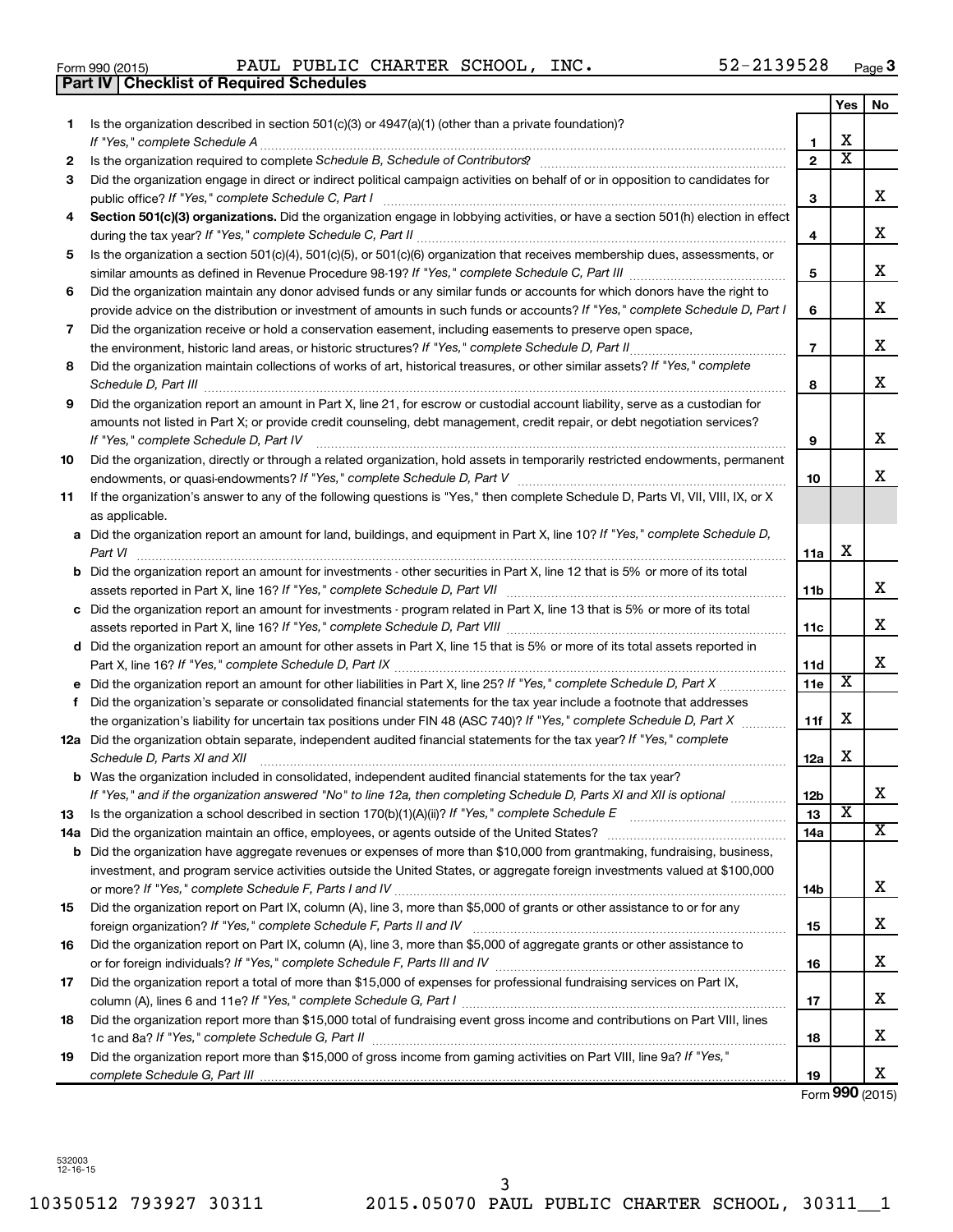|  | Form 990 (2015) |
|--|-----------------|
|  |                 |

*(continued)* **Part IV Checklist of Required Schedules**

Form 990 (2015) Page PAUL PUBLIC CHARTER SCHOOL, INC. 52-2139528

|    |                                                                                                                                 |                 | Yes | No                           |
|----|---------------------------------------------------------------------------------------------------------------------------------|-----------------|-----|------------------------------|
|    | 20a Did the organization operate one or more hospital facilities? If "Yes," complete Schedule H                                 | 20a             |     | x                            |
|    | <b>b</b> If "Yes" to line 20a, did the organization attach a copy of its audited financial statements to this return?           | 20 <sub>b</sub> |     |                              |
| 21 | Did the organization report more than \$5,000 of grants or other assistance to any domestic organization or                     |                 |     |                              |
|    |                                                                                                                                 | 21              |     | x                            |
| 22 | Did the organization report more than \$5,000 of grants or other assistance to or for domestic individuals on                   |                 |     |                              |
|    |                                                                                                                                 | 22              |     | x                            |
| 23 | Did the organization answer "Yes" to Part VII, Section A, line 3, 4, or 5 about compensation of the organization's current      |                 |     |                              |
|    | and former officers, directors, trustees, key employees, and highest compensated employees? If "Yes," complete                  |                 |     |                              |
|    |                                                                                                                                 | 23              |     | х                            |
|    | 24a Did the organization have a tax-exempt bond issue with an outstanding principal amount of more than \$100,000 as of the     |                 |     |                              |
|    | last day of the year, that was issued after December 31, 2002? If "Yes," answer lines 24b through 24d and complete              |                 |     | x                            |
|    | Schedule K. If "No", go to line 25a                                                                                             | 24a             |     |                              |
| b  |                                                                                                                                 | 24 <sub>b</sub> |     |                              |
| с  | Did the organization maintain an escrow account other than a refunding escrow at any time during the year to defease            | 24c             |     |                              |
|    | d Did the organization act as an "on behalf of" issuer for bonds outstanding at any time during the year?                       | 24d             |     |                              |
|    | 25a Section 501(c)(3), 501(c)(4), and 501(c)(29) organizations. Did the organization engage in an excess benefit                |                 |     |                              |
|    | transaction with a disqualified person during the year? If "Yes," complete Schedule L, Part I manumum                           | 25a             |     | x                            |
| b  | Is the organization aware that it engaged in an excess benefit transaction with a disqualified person in a prior year, and      |                 |     |                              |
|    | that the transaction has not been reported on any of the organization's prior Forms 990 or 990-EZ? If "Yes," complete           |                 |     |                              |
|    | Schedule L, Part I                                                                                                              | 25b             |     | х                            |
| 26 | Did the organization report any amount on Part X, line 5, 6, or 22 for receivables from or payables to any current or           |                 |     |                              |
|    | former officers, directors, trustees, key employees, highest compensated employees, or disqualified persons? If "Yes,"          |                 |     |                              |
|    | complete Schedule L, Part II                                                                                                    | 26              |     | х                            |
| 27 | Did the organization provide a grant or other assistance to an officer, director, trustee, key employee, substantial            |                 |     |                              |
|    | contributor or employee thereof, a grant selection committee member, or to a 35% controlled entity or family member             |                 |     |                              |
|    |                                                                                                                                 | 27              |     | x                            |
| 28 | Was the organization a party to a business transaction with one of the following parties (see Schedule L, Part IV               |                 |     |                              |
|    | instructions for applicable filing thresholds, conditions, and exceptions):                                                     |                 |     |                              |
| а  | A current or former officer, director, trustee, or key employee? If "Yes," complete Schedule L, Part IV                         | 28a             |     | х                            |
| b  | A family member of a current or former officer, director, trustee, or key employee? If "Yes," complete Schedule L, Part IV      | 28b             |     | $\overline{\text{X}}$        |
| с  | An entity of which a current or former officer, director, trustee, or key employee (or a family member thereof) was an officer, |                 |     |                              |
|    | director, trustee, or direct or indirect owner? If "Yes," complete Schedule L, Part IV                                          | 28c             |     | х<br>$\overline{\textbf{X}}$ |
| 29 |                                                                                                                                 | 29              |     |                              |
| 30 | Did the organization receive contributions of art, historical treasures, or other similar assets, or qualified conservation     | 30              |     | х                            |
| 31 | Did the organization liquidate, terminate, or dissolve and cease operations?                                                    |                 |     |                              |
|    | If "Yes," complete Schedule N, Part I                                                                                           | 31              |     | х                            |
| 32 | Did the organization sell, exchange, dispose of, or transfer more than 25% of its net assets? If "Yes," complete                |                 |     |                              |
|    | Schedule N, Part II                                                                                                             | 32              |     | х                            |
| 33 | Did the organization own 100% of an entity disregarded as separate from the organization under Regulations                      |                 |     |                              |
|    |                                                                                                                                 | 33              |     | х                            |
| 34 | Was the organization related to any tax-exempt or taxable entity? If "Yes," complete Schedule R, Part II, III, or IV, and       |                 |     |                              |
|    | Part V, line 1                                                                                                                  | 34              |     | x                            |
|    |                                                                                                                                 | 35a             |     | X                            |
|    | b If "Yes" to line 35a, did the organization receive any payment from or engage in any transaction with a controlled entity     |                 |     |                              |
|    |                                                                                                                                 | 35b             |     |                              |
| 36 | Section 501(c)(3) organizations. Did the organization make any transfers to an exempt non-charitable related organization?      |                 |     |                              |
|    |                                                                                                                                 | 36              |     | x                            |
| 37 | Did the organization conduct more than 5% of its activities through an entity that is not a related organization                |                 |     |                              |
|    |                                                                                                                                 | 37              |     | x                            |
| 38 | Did the organization complete Schedule O and provide explanations in Schedule O for Part VI, lines 11b and 19?                  |                 | х   |                              |
|    |                                                                                                                                 | 38              |     |                              |

Form **990** (2015)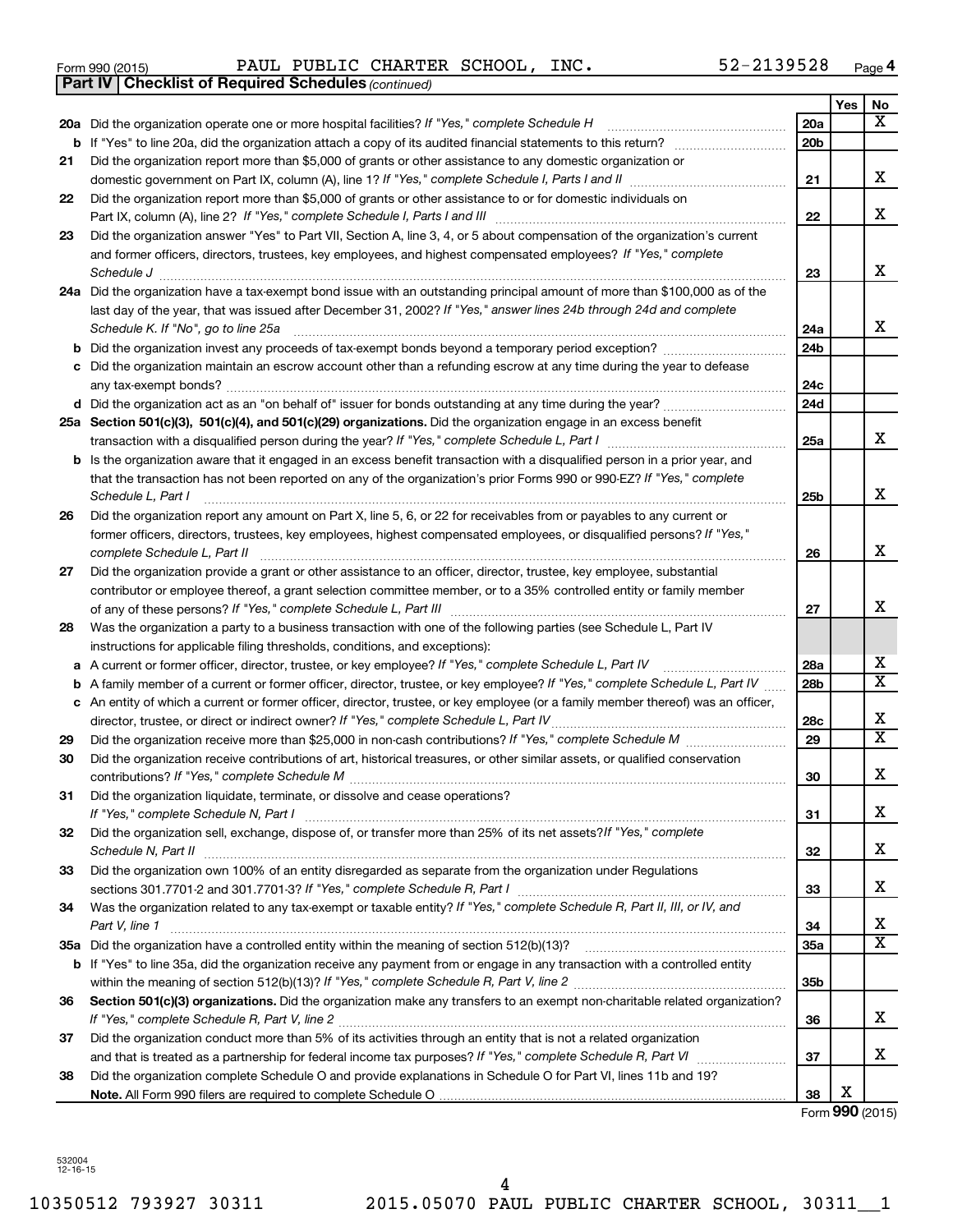| Check if Schedule O contains a response or note to any line in this Part V<br>Yes<br>96<br>1a<br>$\Omega$<br>1 <sub>b</sub><br>Enter the number of Forms W-2G included in line 1a. Enter -0- if not applicable<br>Did the organization comply with backup withholding rules for reportable payments to vendors and reportable gaming<br>х<br>1c<br>2a Enter the number of employees reported on Form W-3, Transmittal of Wage and Tax Statements,<br>142<br>filed for the calendar year ending with or within the year covered by this return <i>manumumumum</i><br>2a<br>х<br>b If at least one is reported on line 2a, did the organization file all required federal employment tax returns?<br>2 <sub>b</sub><br>3a Did the organization have unrelated business gross income of \$1,000 or more during the year?<br>За<br>3 <sub>b</sub><br>4a At any time during the calendar year, did the organization have an interest in, or a signature or other authority over, a<br>financial account in a foreign country (such as a bank account, securities account, or other financial account)?<br>4a<br><b>b</b> If "Yes," enter the name of the foreign country: $\blacktriangleright$<br>See instructions for filing requirements for FinCEN Form 114, Report of Foreign Bank and Financial Accounts (FBAR).<br>5а<br>5 <sub>b</sub><br>5c<br>6a Does the organization have annual gross receipts that are normally greater than \$100,000, and did the organization solicit<br>6a<br><b>b</b> If "Yes," did the organization include with every solicitation an express statement that such contributions or gifts<br>6b<br>Organizations that may receive deductible contributions under section 170(c).<br>7<br>Did the organization receive a payment in excess of \$75 made partly as a contribution and partly for goods and services provided to the payor?<br>7a | No |
|-------------------------------------------------------------------------------------------------------------------------------------------------------------------------------------------------------------------------------------------------------------------------------------------------------------------------------------------------------------------------------------------------------------------------------------------------------------------------------------------------------------------------------------------------------------------------------------------------------------------------------------------------------------------------------------------------------------------------------------------------------------------------------------------------------------------------------------------------------------------------------------------------------------------------------------------------------------------------------------------------------------------------------------------------------------------------------------------------------------------------------------------------------------------------------------------------------------------------------------------------------------------------------------------------------------------------------------------------------------------------------------------------------------------------------------------------------------------------------------------------------------------------------------------------------------------------------------------------------------------------------------------------------------------------------------------------------------------------------------------------------------------------------------------------------------------------------------------------------------------------------|----|
|                                                                                                                                                                                                                                                                                                                                                                                                                                                                                                                                                                                                                                                                                                                                                                                                                                                                                                                                                                                                                                                                                                                                                                                                                                                                                                                                                                                                                                                                                                                                                                                                                                                                                                                                                                                                                                                                               |    |
|                                                                                                                                                                                                                                                                                                                                                                                                                                                                                                                                                                                                                                                                                                                                                                                                                                                                                                                                                                                                                                                                                                                                                                                                                                                                                                                                                                                                                                                                                                                                                                                                                                                                                                                                                                                                                                                                               |    |
|                                                                                                                                                                                                                                                                                                                                                                                                                                                                                                                                                                                                                                                                                                                                                                                                                                                                                                                                                                                                                                                                                                                                                                                                                                                                                                                                                                                                                                                                                                                                                                                                                                                                                                                                                                                                                                                                               |    |
|                                                                                                                                                                                                                                                                                                                                                                                                                                                                                                                                                                                                                                                                                                                                                                                                                                                                                                                                                                                                                                                                                                                                                                                                                                                                                                                                                                                                                                                                                                                                                                                                                                                                                                                                                                                                                                                                               |    |
|                                                                                                                                                                                                                                                                                                                                                                                                                                                                                                                                                                                                                                                                                                                                                                                                                                                                                                                                                                                                                                                                                                                                                                                                                                                                                                                                                                                                                                                                                                                                                                                                                                                                                                                                                                                                                                                                               |    |
|                                                                                                                                                                                                                                                                                                                                                                                                                                                                                                                                                                                                                                                                                                                                                                                                                                                                                                                                                                                                                                                                                                                                                                                                                                                                                                                                                                                                                                                                                                                                                                                                                                                                                                                                                                                                                                                                               |    |
|                                                                                                                                                                                                                                                                                                                                                                                                                                                                                                                                                                                                                                                                                                                                                                                                                                                                                                                                                                                                                                                                                                                                                                                                                                                                                                                                                                                                                                                                                                                                                                                                                                                                                                                                                                                                                                                                               |    |
|                                                                                                                                                                                                                                                                                                                                                                                                                                                                                                                                                                                                                                                                                                                                                                                                                                                                                                                                                                                                                                                                                                                                                                                                                                                                                                                                                                                                                                                                                                                                                                                                                                                                                                                                                                                                                                                                               |    |
|                                                                                                                                                                                                                                                                                                                                                                                                                                                                                                                                                                                                                                                                                                                                                                                                                                                                                                                                                                                                                                                                                                                                                                                                                                                                                                                                                                                                                                                                                                                                                                                                                                                                                                                                                                                                                                                                               |    |
|                                                                                                                                                                                                                                                                                                                                                                                                                                                                                                                                                                                                                                                                                                                                                                                                                                                                                                                                                                                                                                                                                                                                                                                                                                                                                                                                                                                                                                                                                                                                                                                                                                                                                                                                                                                                                                                                               | х  |
|                                                                                                                                                                                                                                                                                                                                                                                                                                                                                                                                                                                                                                                                                                                                                                                                                                                                                                                                                                                                                                                                                                                                                                                                                                                                                                                                                                                                                                                                                                                                                                                                                                                                                                                                                                                                                                                                               |    |
|                                                                                                                                                                                                                                                                                                                                                                                                                                                                                                                                                                                                                                                                                                                                                                                                                                                                                                                                                                                                                                                                                                                                                                                                                                                                                                                                                                                                                                                                                                                                                                                                                                                                                                                                                                                                                                                                               |    |
|                                                                                                                                                                                                                                                                                                                                                                                                                                                                                                                                                                                                                                                                                                                                                                                                                                                                                                                                                                                                                                                                                                                                                                                                                                                                                                                                                                                                                                                                                                                                                                                                                                                                                                                                                                                                                                                                               | х  |
|                                                                                                                                                                                                                                                                                                                                                                                                                                                                                                                                                                                                                                                                                                                                                                                                                                                                                                                                                                                                                                                                                                                                                                                                                                                                                                                                                                                                                                                                                                                                                                                                                                                                                                                                                                                                                                                                               |    |
|                                                                                                                                                                                                                                                                                                                                                                                                                                                                                                                                                                                                                                                                                                                                                                                                                                                                                                                                                                                                                                                                                                                                                                                                                                                                                                                                                                                                                                                                                                                                                                                                                                                                                                                                                                                                                                                                               |    |
|                                                                                                                                                                                                                                                                                                                                                                                                                                                                                                                                                                                                                                                                                                                                                                                                                                                                                                                                                                                                                                                                                                                                                                                                                                                                                                                                                                                                                                                                                                                                                                                                                                                                                                                                                                                                                                                                               | X  |
|                                                                                                                                                                                                                                                                                                                                                                                                                                                                                                                                                                                                                                                                                                                                                                                                                                                                                                                                                                                                                                                                                                                                                                                                                                                                                                                                                                                                                                                                                                                                                                                                                                                                                                                                                                                                                                                                               | X  |
|                                                                                                                                                                                                                                                                                                                                                                                                                                                                                                                                                                                                                                                                                                                                                                                                                                                                                                                                                                                                                                                                                                                                                                                                                                                                                                                                                                                                                                                                                                                                                                                                                                                                                                                                                                                                                                                                               |    |
|                                                                                                                                                                                                                                                                                                                                                                                                                                                                                                                                                                                                                                                                                                                                                                                                                                                                                                                                                                                                                                                                                                                                                                                                                                                                                                                                                                                                                                                                                                                                                                                                                                                                                                                                                                                                                                                                               |    |
|                                                                                                                                                                                                                                                                                                                                                                                                                                                                                                                                                                                                                                                                                                                                                                                                                                                                                                                                                                                                                                                                                                                                                                                                                                                                                                                                                                                                                                                                                                                                                                                                                                                                                                                                                                                                                                                                               | х  |
|                                                                                                                                                                                                                                                                                                                                                                                                                                                                                                                                                                                                                                                                                                                                                                                                                                                                                                                                                                                                                                                                                                                                                                                                                                                                                                                                                                                                                                                                                                                                                                                                                                                                                                                                                                                                                                                                               |    |
|                                                                                                                                                                                                                                                                                                                                                                                                                                                                                                                                                                                                                                                                                                                                                                                                                                                                                                                                                                                                                                                                                                                                                                                                                                                                                                                                                                                                                                                                                                                                                                                                                                                                                                                                                                                                                                                                               |    |
|                                                                                                                                                                                                                                                                                                                                                                                                                                                                                                                                                                                                                                                                                                                                                                                                                                                                                                                                                                                                                                                                                                                                                                                                                                                                                                                                                                                                                                                                                                                                                                                                                                                                                                                                                                                                                                                                               |    |
|                                                                                                                                                                                                                                                                                                                                                                                                                                                                                                                                                                                                                                                                                                                                                                                                                                                                                                                                                                                                                                                                                                                                                                                                                                                                                                                                                                                                                                                                                                                                                                                                                                                                                                                                                                                                                                                                               | х  |
| 7b                                                                                                                                                                                                                                                                                                                                                                                                                                                                                                                                                                                                                                                                                                                                                                                                                                                                                                                                                                                                                                                                                                                                                                                                                                                                                                                                                                                                                                                                                                                                                                                                                                                                                                                                                                                                                                                                            |    |
| c Did the organization sell, exchange, or otherwise dispose of tangible personal property for which it was required                                                                                                                                                                                                                                                                                                                                                                                                                                                                                                                                                                                                                                                                                                                                                                                                                                                                                                                                                                                                                                                                                                                                                                                                                                                                                                                                                                                                                                                                                                                                                                                                                                                                                                                                                           |    |
| 7c                                                                                                                                                                                                                                                                                                                                                                                                                                                                                                                                                                                                                                                                                                                                                                                                                                                                                                                                                                                                                                                                                                                                                                                                                                                                                                                                                                                                                                                                                                                                                                                                                                                                                                                                                                                                                                                                            | х  |
| 7d                                                                                                                                                                                                                                                                                                                                                                                                                                                                                                                                                                                                                                                                                                                                                                                                                                                                                                                                                                                                                                                                                                                                                                                                                                                                                                                                                                                                                                                                                                                                                                                                                                                                                                                                                                                                                                                                            |    |
| Did the organization receive any funds, directly or indirectly, to pay premiums on a personal benefit contract?<br>7е<br>е                                                                                                                                                                                                                                                                                                                                                                                                                                                                                                                                                                                                                                                                                                                                                                                                                                                                                                                                                                                                                                                                                                                                                                                                                                                                                                                                                                                                                                                                                                                                                                                                                                                                                                                                                    | x  |
| 7f<br>Did the organization, during the year, pay premiums, directly or indirectly, on a personal benefit contract?<br>f.                                                                                                                                                                                                                                                                                                                                                                                                                                                                                                                                                                                                                                                                                                                                                                                                                                                                                                                                                                                                                                                                                                                                                                                                                                                                                                                                                                                                                                                                                                                                                                                                                                                                                                                                                      | х  |
| If the organization received a contribution of qualified intellectual property, did the organization file Form 8899 as required?<br>7g                                                                                                                                                                                                                                                                                                                                                                                                                                                                                                                                                                                                                                                                                                                                                                                                                                                                                                                                                                                                                                                                                                                                                                                                                                                                                                                                                                                                                                                                                                                                                                                                                                                                                                                                        |    |
| h If the organization received a contribution of cars, boats, airplanes, or other vehicles, did the organization file a Form 1098-C?<br>7h                                                                                                                                                                                                                                                                                                                                                                                                                                                                                                                                                                                                                                                                                                                                                                                                                                                                                                                                                                                                                                                                                                                                                                                                                                                                                                                                                                                                                                                                                                                                                                                                                                                                                                                                    |    |
| Sponsoring organizations maintaining donor advised funds. Did a donor advised fund maintained by the<br>8                                                                                                                                                                                                                                                                                                                                                                                                                                                                                                                                                                                                                                                                                                                                                                                                                                                                                                                                                                                                                                                                                                                                                                                                                                                                                                                                                                                                                                                                                                                                                                                                                                                                                                                                                                     |    |
| 8                                                                                                                                                                                                                                                                                                                                                                                                                                                                                                                                                                                                                                                                                                                                                                                                                                                                                                                                                                                                                                                                                                                                                                                                                                                                                                                                                                                                                                                                                                                                                                                                                                                                                                                                                                                                                                                                             |    |
| Sponsoring organizations maintaining donor advised funds.<br>9                                                                                                                                                                                                                                                                                                                                                                                                                                                                                                                                                                                                                                                                                                                                                                                                                                                                                                                                                                                                                                                                                                                                                                                                                                                                                                                                                                                                                                                                                                                                                                                                                                                                                                                                                                                                                |    |
| эа                                                                                                                                                                                                                                                                                                                                                                                                                                                                                                                                                                                                                                                                                                                                                                                                                                                                                                                                                                                                                                                                                                                                                                                                                                                                                                                                                                                                                                                                                                                                                                                                                                                                                                                                                                                                                                                                            |    |
| <b>b</b> Did the sponsoring organization make a distribution to a donor, donor advisor, or related person?<br>9b                                                                                                                                                                                                                                                                                                                                                                                                                                                                                                                                                                                                                                                                                                                                                                                                                                                                                                                                                                                                                                                                                                                                                                                                                                                                                                                                                                                                                                                                                                                                                                                                                                                                                                                                                              |    |
| Section 501(c)(7) organizations. Enter:<br>10                                                                                                                                                                                                                                                                                                                                                                                                                                                                                                                                                                                                                                                                                                                                                                                                                                                                                                                                                                                                                                                                                                                                                                                                                                                                                                                                                                                                                                                                                                                                                                                                                                                                                                                                                                                                                                 |    |
| 10a<br>а                                                                                                                                                                                                                                                                                                                                                                                                                                                                                                                                                                                                                                                                                                                                                                                                                                                                                                                                                                                                                                                                                                                                                                                                                                                                                                                                                                                                                                                                                                                                                                                                                                                                                                                                                                                                                                                                      |    |
| Gross receipts, included on Form 990, Part VIII, line 12, for public use of club facilities<br>10b<br>b                                                                                                                                                                                                                                                                                                                                                                                                                                                                                                                                                                                                                                                                                                                                                                                                                                                                                                                                                                                                                                                                                                                                                                                                                                                                                                                                                                                                                                                                                                                                                                                                                                                                                                                                                                       |    |
| Section 501(c)(12) organizations. Enter:<br>11                                                                                                                                                                                                                                                                                                                                                                                                                                                                                                                                                                                                                                                                                                                                                                                                                                                                                                                                                                                                                                                                                                                                                                                                                                                                                                                                                                                                                                                                                                                                                                                                                                                                                                                                                                                                                                |    |
| 11a<br>а                                                                                                                                                                                                                                                                                                                                                                                                                                                                                                                                                                                                                                                                                                                                                                                                                                                                                                                                                                                                                                                                                                                                                                                                                                                                                                                                                                                                                                                                                                                                                                                                                                                                                                                                                                                                                                                                      |    |
| <b>b</b> Gross income from other sources (Do not net amounts due or paid to other sources against                                                                                                                                                                                                                                                                                                                                                                                                                                                                                                                                                                                                                                                                                                                                                                                                                                                                                                                                                                                                                                                                                                                                                                                                                                                                                                                                                                                                                                                                                                                                                                                                                                                                                                                                                                             |    |
| amounts due or received from them.)<br>11b                                                                                                                                                                                                                                                                                                                                                                                                                                                                                                                                                                                                                                                                                                                                                                                                                                                                                                                                                                                                                                                                                                                                                                                                                                                                                                                                                                                                                                                                                                                                                                                                                                                                                                                                                                                                                                    |    |
| 12a Section 4947(a)(1) non-exempt charitable trusts. Is the organization filing Form 990 in lieu of Form 1041?<br>12a                                                                                                                                                                                                                                                                                                                                                                                                                                                                                                                                                                                                                                                                                                                                                                                                                                                                                                                                                                                                                                                                                                                                                                                                                                                                                                                                                                                                                                                                                                                                                                                                                                                                                                                                                         |    |
| 12 <sub>b</sub><br><b>b</b> If "Yes," enter the amount of tax-exempt interest received or accrued during the year                                                                                                                                                                                                                                                                                                                                                                                                                                                                                                                                                                                                                                                                                                                                                                                                                                                                                                                                                                                                                                                                                                                                                                                                                                                                                                                                                                                                                                                                                                                                                                                                                                                                                                                                                             |    |
| Section 501(c)(29) qualified nonprofit health insurance issuers.<br>13                                                                                                                                                                                                                                                                                                                                                                                                                                                                                                                                                                                                                                                                                                                                                                                                                                                                                                                                                                                                                                                                                                                                                                                                                                                                                                                                                                                                                                                                                                                                                                                                                                                                                                                                                                                                        |    |
| 13a                                                                                                                                                                                                                                                                                                                                                                                                                                                                                                                                                                                                                                                                                                                                                                                                                                                                                                                                                                                                                                                                                                                                                                                                                                                                                                                                                                                                                                                                                                                                                                                                                                                                                                                                                                                                                                                                           |    |
| Note. See the instructions for additional information the organization must report on Schedule O.                                                                                                                                                                                                                                                                                                                                                                                                                                                                                                                                                                                                                                                                                                                                                                                                                                                                                                                                                                                                                                                                                                                                                                                                                                                                                                                                                                                                                                                                                                                                                                                                                                                                                                                                                                             |    |
| <b>b</b> Enter the amount of reserves the organization is required to maintain by the states in which the                                                                                                                                                                                                                                                                                                                                                                                                                                                                                                                                                                                                                                                                                                                                                                                                                                                                                                                                                                                                                                                                                                                                                                                                                                                                                                                                                                                                                                                                                                                                                                                                                                                                                                                                                                     |    |
| 13b                                                                                                                                                                                                                                                                                                                                                                                                                                                                                                                                                                                                                                                                                                                                                                                                                                                                                                                                                                                                                                                                                                                                                                                                                                                                                                                                                                                                                                                                                                                                                                                                                                                                                                                                                                                                                                                                           |    |
| 13c                                                                                                                                                                                                                                                                                                                                                                                                                                                                                                                                                                                                                                                                                                                                                                                                                                                                                                                                                                                                                                                                                                                                                                                                                                                                                                                                                                                                                                                                                                                                                                                                                                                                                                                                                                                                                                                                           |    |
| 14a Did the organization receive any payments for indoor tanning services during the tax year?<br>14a                                                                                                                                                                                                                                                                                                                                                                                                                                                                                                                                                                                                                                                                                                                                                                                                                                                                                                                                                                                                                                                                                                                                                                                                                                                                                                                                                                                                                                                                                                                                                                                                                                                                                                                                                                         | х  |
| 14b<br>$000 \text{ m}$                                                                                                                                                                                                                                                                                                                                                                                                                                                                                                                                                                                                                                                                                                                                                                                                                                                                                                                                                                                                                                                                                                                                                                                                                                                                                                                                                                                                                                                                                                                                                                                                                                                                                                                                                                                                                                                        |    |

Form 990 (2015) Page PAUL PUBLIC CHARTER SCHOOL, INC. 52-2139528

Form (2015) **990**

**5**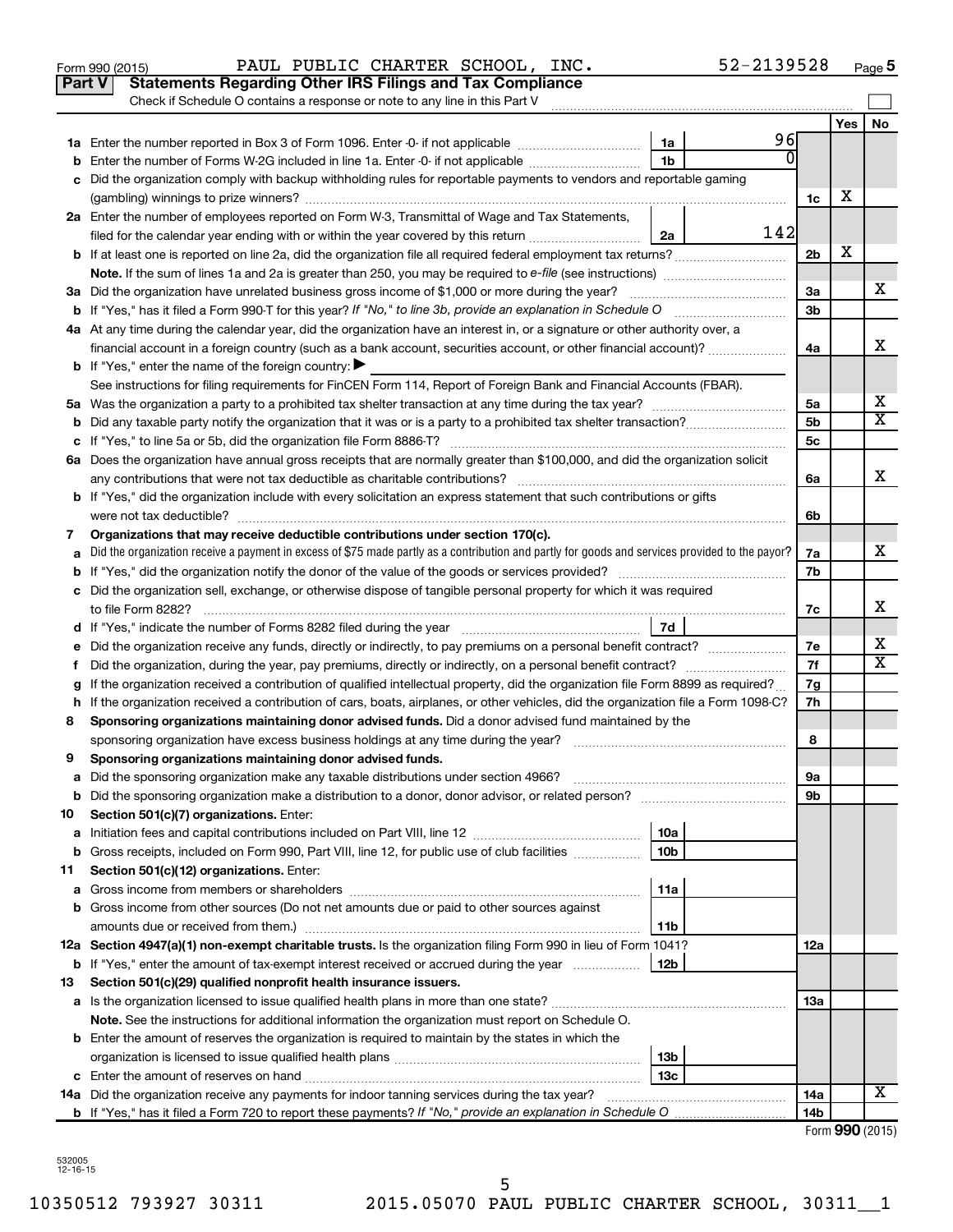Form 990 (2015) Page PAUL PUBLIC CHARTER SCHOOL, INC. 52-2139528

**6**

**Part VI** Governance, Management, and Disclosure For each "Yes" response to lines 2 through 7b below, and for a "No" response *to line 8a, 8b, or 10b below, describe the circumstances, processes, or changes in Schedule O. See instructions.*

| b<br>7a<br>b<br>а<br>b | <b>Section A. Governing Body and Management</b><br>1a Enter the number of voting members of the governing body at the end of the tax year<br>If there are material differences in voting rights among members of the governing body, or if the governing<br>body delegated broad authority to an executive committee or similar committee, explain in Schedule O.<br>Enter the number of voting members included in line 1a, above, who are independent <i>manumum</i><br>Did any officer, director, trustee, or key employee have a family relationship or a business relationship with any other<br>officer, director, trustee, or key employee?<br>Did the organization delegate control over management duties customarily performed by or under the direct supervision<br>Did the organization make any significant changes to its governing documents since the prior Form 990 was filed?<br>Did the organization have members, stockholders, or other persons who had the power to elect or appoint one or<br>Are any governance decisions of the organization reserved to (or subject to approval by) members, stockholders, or<br>Did the organization contemporaneously document the meetings held or written actions undertaken during the year by the following:<br>Is there any officer, director, trustee, or key employee listed in Part VII, Section A, who cannot be reached at the<br><b>Section B. Policies</b> (This Section B requests information about policies not required by the Internal Revenue Code.) | 1a<br>1b | 14<br>14 | $\mathbf{2}$<br>3<br>4<br>5<br>6<br>7a<br>7b<br>8а | Yes                     | No<br>x<br>х<br>$\overline{\textbf{x}}$<br>$\overline{\textbf{X}}$<br>$\overline{\textbf{x}}$<br>x<br>X |
|------------------------|------------------------------------------------------------------------------------------------------------------------------------------------------------------------------------------------------------------------------------------------------------------------------------------------------------------------------------------------------------------------------------------------------------------------------------------------------------------------------------------------------------------------------------------------------------------------------------------------------------------------------------------------------------------------------------------------------------------------------------------------------------------------------------------------------------------------------------------------------------------------------------------------------------------------------------------------------------------------------------------------------------------------------------------------------------------------------------------------------------------------------------------------------------------------------------------------------------------------------------------------------------------------------------------------------------------------------------------------------------------------------------------------------------------------------------------------------------------------------------------------------------------------------------|----------|----------|----------------------------------------------------|-------------------------|---------------------------------------------------------------------------------------------------------|
|                        |                                                                                                                                                                                                                                                                                                                                                                                                                                                                                                                                                                                                                                                                                                                                                                                                                                                                                                                                                                                                                                                                                                                                                                                                                                                                                                                                                                                                                                                                                                                                    |          |          |                                                    |                         |                                                                                                         |
|                        |                                                                                                                                                                                                                                                                                                                                                                                                                                                                                                                                                                                                                                                                                                                                                                                                                                                                                                                                                                                                                                                                                                                                                                                                                                                                                                                                                                                                                                                                                                                                    |          |          |                                                    |                         |                                                                                                         |
|                        |                                                                                                                                                                                                                                                                                                                                                                                                                                                                                                                                                                                                                                                                                                                                                                                                                                                                                                                                                                                                                                                                                                                                                                                                                                                                                                                                                                                                                                                                                                                                    |          |          |                                                    |                         |                                                                                                         |
|                        |                                                                                                                                                                                                                                                                                                                                                                                                                                                                                                                                                                                                                                                                                                                                                                                                                                                                                                                                                                                                                                                                                                                                                                                                                                                                                                                                                                                                                                                                                                                                    |          |          |                                                    |                         |                                                                                                         |
|                        |                                                                                                                                                                                                                                                                                                                                                                                                                                                                                                                                                                                                                                                                                                                                                                                                                                                                                                                                                                                                                                                                                                                                                                                                                                                                                                                                                                                                                                                                                                                                    |          |          |                                                    |                         |                                                                                                         |
|                        |                                                                                                                                                                                                                                                                                                                                                                                                                                                                                                                                                                                                                                                                                                                                                                                                                                                                                                                                                                                                                                                                                                                                                                                                                                                                                                                                                                                                                                                                                                                                    |          |          |                                                    |                         |                                                                                                         |
|                        |                                                                                                                                                                                                                                                                                                                                                                                                                                                                                                                                                                                                                                                                                                                                                                                                                                                                                                                                                                                                                                                                                                                                                                                                                                                                                                                                                                                                                                                                                                                                    |          |          |                                                    |                         |                                                                                                         |
|                        |                                                                                                                                                                                                                                                                                                                                                                                                                                                                                                                                                                                                                                                                                                                                                                                                                                                                                                                                                                                                                                                                                                                                                                                                                                                                                                                                                                                                                                                                                                                                    |          |          |                                                    |                         |                                                                                                         |
|                        |                                                                                                                                                                                                                                                                                                                                                                                                                                                                                                                                                                                                                                                                                                                                                                                                                                                                                                                                                                                                                                                                                                                                                                                                                                                                                                                                                                                                                                                                                                                                    |          |          |                                                    |                         |                                                                                                         |
|                        |                                                                                                                                                                                                                                                                                                                                                                                                                                                                                                                                                                                                                                                                                                                                                                                                                                                                                                                                                                                                                                                                                                                                                                                                                                                                                                                                                                                                                                                                                                                                    |          |          |                                                    |                         |                                                                                                         |
|                        |                                                                                                                                                                                                                                                                                                                                                                                                                                                                                                                                                                                                                                                                                                                                                                                                                                                                                                                                                                                                                                                                                                                                                                                                                                                                                                                                                                                                                                                                                                                                    |          |          |                                                    |                         |                                                                                                         |
|                        |                                                                                                                                                                                                                                                                                                                                                                                                                                                                                                                                                                                                                                                                                                                                                                                                                                                                                                                                                                                                                                                                                                                                                                                                                                                                                                                                                                                                                                                                                                                                    |          |          |                                                    |                         |                                                                                                         |
|                        |                                                                                                                                                                                                                                                                                                                                                                                                                                                                                                                                                                                                                                                                                                                                                                                                                                                                                                                                                                                                                                                                                                                                                                                                                                                                                                                                                                                                                                                                                                                                    |          |          |                                                    |                         |                                                                                                         |
|                        |                                                                                                                                                                                                                                                                                                                                                                                                                                                                                                                                                                                                                                                                                                                                                                                                                                                                                                                                                                                                                                                                                                                                                                                                                                                                                                                                                                                                                                                                                                                                    |          |          |                                                    |                         |                                                                                                         |
|                        |                                                                                                                                                                                                                                                                                                                                                                                                                                                                                                                                                                                                                                                                                                                                                                                                                                                                                                                                                                                                                                                                                                                                                                                                                                                                                                                                                                                                                                                                                                                                    |          |          |                                                    |                         |                                                                                                         |
|                        |                                                                                                                                                                                                                                                                                                                                                                                                                                                                                                                                                                                                                                                                                                                                                                                                                                                                                                                                                                                                                                                                                                                                                                                                                                                                                                                                                                                                                                                                                                                                    |          |          |                                                    |                         |                                                                                                         |
|                        |                                                                                                                                                                                                                                                                                                                                                                                                                                                                                                                                                                                                                                                                                                                                                                                                                                                                                                                                                                                                                                                                                                                                                                                                                                                                                                                                                                                                                                                                                                                                    |          |          |                                                    |                         |                                                                                                         |
|                        |                                                                                                                                                                                                                                                                                                                                                                                                                                                                                                                                                                                                                                                                                                                                                                                                                                                                                                                                                                                                                                                                                                                                                                                                                                                                                                                                                                                                                                                                                                                                    |          |          |                                                    |                         |                                                                                                         |
|                        |                                                                                                                                                                                                                                                                                                                                                                                                                                                                                                                                                                                                                                                                                                                                                                                                                                                                                                                                                                                                                                                                                                                                                                                                                                                                                                                                                                                                                                                                                                                                    |          |          |                                                    | х                       |                                                                                                         |
|                        |                                                                                                                                                                                                                                                                                                                                                                                                                                                                                                                                                                                                                                                                                                                                                                                                                                                                                                                                                                                                                                                                                                                                                                                                                                                                                                                                                                                                                                                                                                                                    |          |          |                                                    | $\overline{\mathbf{x}}$ |                                                                                                         |
|                        |                                                                                                                                                                                                                                                                                                                                                                                                                                                                                                                                                                                                                                                                                                                                                                                                                                                                                                                                                                                                                                                                                                                                                                                                                                                                                                                                                                                                                                                                                                                                    |          |          | 8b                                                 |                         |                                                                                                         |
|                        |                                                                                                                                                                                                                                                                                                                                                                                                                                                                                                                                                                                                                                                                                                                                                                                                                                                                                                                                                                                                                                                                                                                                                                                                                                                                                                                                                                                                                                                                                                                                    |          |          |                                                    |                         |                                                                                                         |
|                        |                                                                                                                                                                                                                                                                                                                                                                                                                                                                                                                                                                                                                                                                                                                                                                                                                                                                                                                                                                                                                                                                                                                                                                                                                                                                                                                                                                                                                                                                                                                                    |          |          | 9                                                  |                         | x                                                                                                       |
|                        |                                                                                                                                                                                                                                                                                                                                                                                                                                                                                                                                                                                                                                                                                                                                                                                                                                                                                                                                                                                                                                                                                                                                                                                                                                                                                                                                                                                                                                                                                                                                    |          |          |                                                    |                         |                                                                                                         |
|                        |                                                                                                                                                                                                                                                                                                                                                                                                                                                                                                                                                                                                                                                                                                                                                                                                                                                                                                                                                                                                                                                                                                                                                                                                                                                                                                                                                                                                                                                                                                                                    |          |          |                                                    | Yes                     | No                                                                                                      |
|                        |                                                                                                                                                                                                                                                                                                                                                                                                                                                                                                                                                                                                                                                                                                                                                                                                                                                                                                                                                                                                                                                                                                                                                                                                                                                                                                                                                                                                                                                                                                                                    |          |          | 10a                                                |                         | x                                                                                                       |
|                        | <b>b</b> If "Yes," did the organization have written policies and procedures governing the activities of such chapters, affiliates,                                                                                                                                                                                                                                                                                                                                                                                                                                                                                                                                                                                                                                                                                                                                                                                                                                                                                                                                                                                                                                                                                                                                                                                                                                                                                                                                                                                                |          |          |                                                    |                         |                                                                                                         |
|                        |                                                                                                                                                                                                                                                                                                                                                                                                                                                                                                                                                                                                                                                                                                                                                                                                                                                                                                                                                                                                                                                                                                                                                                                                                                                                                                                                                                                                                                                                                                                                    |          |          | 10 <sub>b</sub>                                    |                         |                                                                                                         |
|                        | 11a Has the organization provided a complete copy of this Form 990 to all members of its governing body before filing the form?                                                                                                                                                                                                                                                                                                                                                                                                                                                                                                                                                                                                                                                                                                                                                                                                                                                                                                                                                                                                                                                                                                                                                                                                                                                                                                                                                                                                    |          |          | 11a                                                | х                       |                                                                                                         |
|                        | <b>b</b> Describe in Schedule O the process, if any, used by the organization to review this Form 990.                                                                                                                                                                                                                                                                                                                                                                                                                                                                                                                                                                                                                                                                                                                                                                                                                                                                                                                                                                                                                                                                                                                                                                                                                                                                                                                                                                                                                             |          |          |                                                    |                         |                                                                                                         |
| 12a                    | Did the organization have a written conflict of interest policy? If "No," go to line 13                                                                                                                                                                                                                                                                                                                                                                                                                                                                                                                                                                                                                                                                                                                                                                                                                                                                                                                                                                                                                                                                                                                                                                                                                                                                                                                                                                                                                                            |          |          | 12a                                                | х                       |                                                                                                         |
| b                      | Were officers, directors, or trustees, and key employees required to disclose annually interests that could give rise to conflicts?                                                                                                                                                                                                                                                                                                                                                                                                                                                                                                                                                                                                                                                                                                                                                                                                                                                                                                                                                                                                                                                                                                                                                                                                                                                                                                                                                                                                |          |          | 12 <sub>b</sub>                                    | х                       |                                                                                                         |
| с                      | Did the organization regularly and consistently monitor and enforce compliance with the policy? If "Yes," describe                                                                                                                                                                                                                                                                                                                                                                                                                                                                                                                                                                                                                                                                                                                                                                                                                                                                                                                                                                                                                                                                                                                                                                                                                                                                                                                                                                                                                 |          |          |                                                    |                         |                                                                                                         |
|                        |                                                                                                                                                                                                                                                                                                                                                                                                                                                                                                                                                                                                                                                                                                                                                                                                                                                                                                                                                                                                                                                                                                                                                                                                                                                                                                                                                                                                                                                                                                                                    |          |          | 12c                                                | X                       |                                                                                                         |
|                        |                                                                                                                                                                                                                                                                                                                                                                                                                                                                                                                                                                                                                                                                                                                                                                                                                                                                                                                                                                                                                                                                                                                                                                                                                                                                                                                                                                                                                                                                                                                                    |          |          | 13                                                 | $\overline{\textbf{x}}$ |                                                                                                         |
|                        | Did the organization have a written document retention and destruction policy? [11] manufaction manufaction in                                                                                                                                                                                                                                                                                                                                                                                                                                                                                                                                                                                                                                                                                                                                                                                                                                                                                                                                                                                                                                                                                                                                                                                                                                                                                                                                                                                                                     |          |          | 14                                                 | $\overline{\mathbf{X}}$ |                                                                                                         |
|                        | Did the process for determining compensation of the following persons include a review and approval by independent                                                                                                                                                                                                                                                                                                                                                                                                                                                                                                                                                                                                                                                                                                                                                                                                                                                                                                                                                                                                                                                                                                                                                                                                                                                                                                                                                                                                                 |          |          |                                                    |                         |                                                                                                         |
|                        | persons, comparability data, and contemporaneous substantiation of the deliberation and decision?                                                                                                                                                                                                                                                                                                                                                                                                                                                                                                                                                                                                                                                                                                                                                                                                                                                                                                                                                                                                                                                                                                                                                                                                                                                                                                                                                                                                                                  |          |          |                                                    |                         |                                                                                                         |
| а                      | The organization's CEO, Executive Director, or top management official [111] [12] manument content or organization's CEO, Executive Director, or top management official [11] manument content or or or or or or or or or or o                                                                                                                                                                                                                                                                                                                                                                                                                                                                                                                                                                                                                                                                                                                                                                                                                                                                                                                                                                                                                                                                                                                                                                                                                                                                                                     |          |          | 15a                                                | х                       |                                                                                                         |
|                        |                                                                                                                                                                                                                                                                                                                                                                                                                                                                                                                                                                                                                                                                                                                                                                                                                                                                                                                                                                                                                                                                                                                                                                                                                                                                                                                                                                                                                                                                                                                                    |          |          | 15 <sub>b</sub>                                    | х                       |                                                                                                         |
|                        | If "Yes" to line 15a or 15b, describe the process in Schedule O (see instructions).                                                                                                                                                                                                                                                                                                                                                                                                                                                                                                                                                                                                                                                                                                                                                                                                                                                                                                                                                                                                                                                                                                                                                                                                                                                                                                                                                                                                                                                |          |          |                                                    |                         |                                                                                                         |
|                        | 16a Did the organization invest in, contribute assets to, or participate in a joint venture or similar arrangement with a                                                                                                                                                                                                                                                                                                                                                                                                                                                                                                                                                                                                                                                                                                                                                                                                                                                                                                                                                                                                                                                                                                                                                                                                                                                                                                                                                                                                          |          |          |                                                    |                         |                                                                                                         |
|                        |                                                                                                                                                                                                                                                                                                                                                                                                                                                                                                                                                                                                                                                                                                                                                                                                                                                                                                                                                                                                                                                                                                                                                                                                                                                                                                                                                                                                                                                                                                                                    |          |          |                                                    |                         | х                                                                                                       |
|                        | taxable entity during the year?<br>b If "Yes," did the organization follow a written policy or procedure requiring the organization to evaluate its participation                                                                                                                                                                                                                                                                                                                                                                                                                                                                                                                                                                                                                                                                                                                                                                                                                                                                                                                                                                                                                                                                                                                                                                                                                                                                                                                                                                  |          |          | 16a                                                |                         |                                                                                                         |
|                        |                                                                                                                                                                                                                                                                                                                                                                                                                                                                                                                                                                                                                                                                                                                                                                                                                                                                                                                                                                                                                                                                                                                                                                                                                                                                                                                                                                                                                                                                                                                                    |          |          |                                                    |                         |                                                                                                         |
|                        | in joint venture arrangements under applicable federal tax law, and take steps to safeguard the organization's                                                                                                                                                                                                                                                                                                                                                                                                                                                                                                                                                                                                                                                                                                                                                                                                                                                                                                                                                                                                                                                                                                                                                                                                                                                                                                                                                                                                                     |          |          |                                                    |                         |                                                                                                         |
|                        | exempt status with respect to such arrangements?                                                                                                                                                                                                                                                                                                                                                                                                                                                                                                                                                                                                                                                                                                                                                                                                                                                                                                                                                                                                                                                                                                                                                                                                                                                                                                                                                                                                                                                                                   |          |          | 16b                                                |                         |                                                                                                         |
|                        | <b>Section C. Disclosure</b>                                                                                                                                                                                                                                                                                                                                                                                                                                                                                                                                                                                                                                                                                                                                                                                                                                                                                                                                                                                                                                                                                                                                                                                                                                                                                                                                                                                                                                                                                                       |          |          |                                                    |                         |                                                                                                         |
|                        | <b>NONE</b><br>List the states with which a copy of this Form 990 is required to be filed $\blacktriangleright$                                                                                                                                                                                                                                                                                                                                                                                                                                                                                                                                                                                                                                                                                                                                                                                                                                                                                                                                                                                                                                                                                                                                                                                                                                                                                                                                                                                                                    |          |          |                                                    |                         |                                                                                                         |
|                        | Section 6104 requires an organization to make its Forms 1023 (or 1024 if applicable), 990, and 990-T (Section 501(c)(3)s only) available                                                                                                                                                                                                                                                                                                                                                                                                                                                                                                                                                                                                                                                                                                                                                                                                                                                                                                                                                                                                                                                                                                                                                                                                                                                                                                                                                                                           |          |          |                                                    |                         |                                                                                                         |
|                        | for public inspection. Indicate how you made these available. Check all that apply.                                                                                                                                                                                                                                                                                                                                                                                                                                                                                                                                                                                                                                                                                                                                                                                                                                                                                                                                                                                                                                                                                                                                                                                                                                                                                                                                                                                                                                                |          |          |                                                    |                         |                                                                                                         |
|                        | $\lfloor x \rfloor$ Upon request<br>Another's website<br>Other (explain in Schedule O)<br>Own website                                                                                                                                                                                                                                                                                                                                                                                                                                                                                                                                                                                                                                                                                                                                                                                                                                                                                                                                                                                                                                                                                                                                                                                                                                                                                                                                                                                                                              |          |          |                                                    |                         |                                                                                                         |
|                        | Describe in Schedule O whether (and if so, how) the organization made its governing documents, conflict of interest policy, and financial                                                                                                                                                                                                                                                                                                                                                                                                                                                                                                                                                                                                                                                                                                                                                                                                                                                                                                                                                                                                                                                                                                                                                                                                                                                                                                                                                                                          |          |          |                                                    |                         |                                                                                                         |
|                        | statements available to the public during the tax year.                                                                                                                                                                                                                                                                                                                                                                                                                                                                                                                                                                                                                                                                                                                                                                                                                                                                                                                                                                                                                                                                                                                                                                                                                                                                                                                                                                                                                                                                            |          |          |                                                    |                         |                                                                                                         |
| 20                     | State the name, address, and telephone number of the person who possesses the organization's books and records:                                                                                                                                                                                                                                                                                                                                                                                                                                                                                                                                                                                                                                                                                                                                                                                                                                                                                                                                                                                                                                                                                                                                                                                                                                                                                                                                                                                                                    |          |          |                                                    |                         |                                                                                                         |
|                        | THE ORGANIZATION - 202-291-7499                                                                                                                                                                                                                                                                                                                                                                                                                                                                                                                                                                                                                                                                                                                                                                                                                                                                                                                                                                                                                                                                                                                                                                                                                                                                                                                                                                                                                                                                                                    |          |          |                                                    |                         |                                                                                                         |
|                        | 20011<br>5800 8TH STREET,<br>NW, WASHINGTON,<br>DC                                                                                                                                                                                                                                                                                                                                                                                                                                                                                                                                                                                                                                                                                                                                                                                                                                                                                                                                                                                                                                                                                                                                                                                                                                                                                                                                                                                                                                                                                 |          |          |                                                    |                         |                                                                                                         |
| 532006 12-16-15        |                                                                                                                                                                                                                                                                                                                                                                                                                                                                                                                                                                                                                                                                                                                                                                                                                                                                                                                                                                                                                                                                                                                                                                                                                                                                                                                                                                                                                                                                                                                                    |          |          |                                                    | Form 990 (2015)         |                                                                                                         |
|                        | 6                                                                                                                                                                                                                                                                                                                                                                                                                                                                                                                                                                                                                                                                                                                                                                                                                                                                                                                                                                                                                                                                                                                                                                                                                                                                                                                                                                                                                                                                                                                                  |          |          |                                                    |                         |                                                                                                         |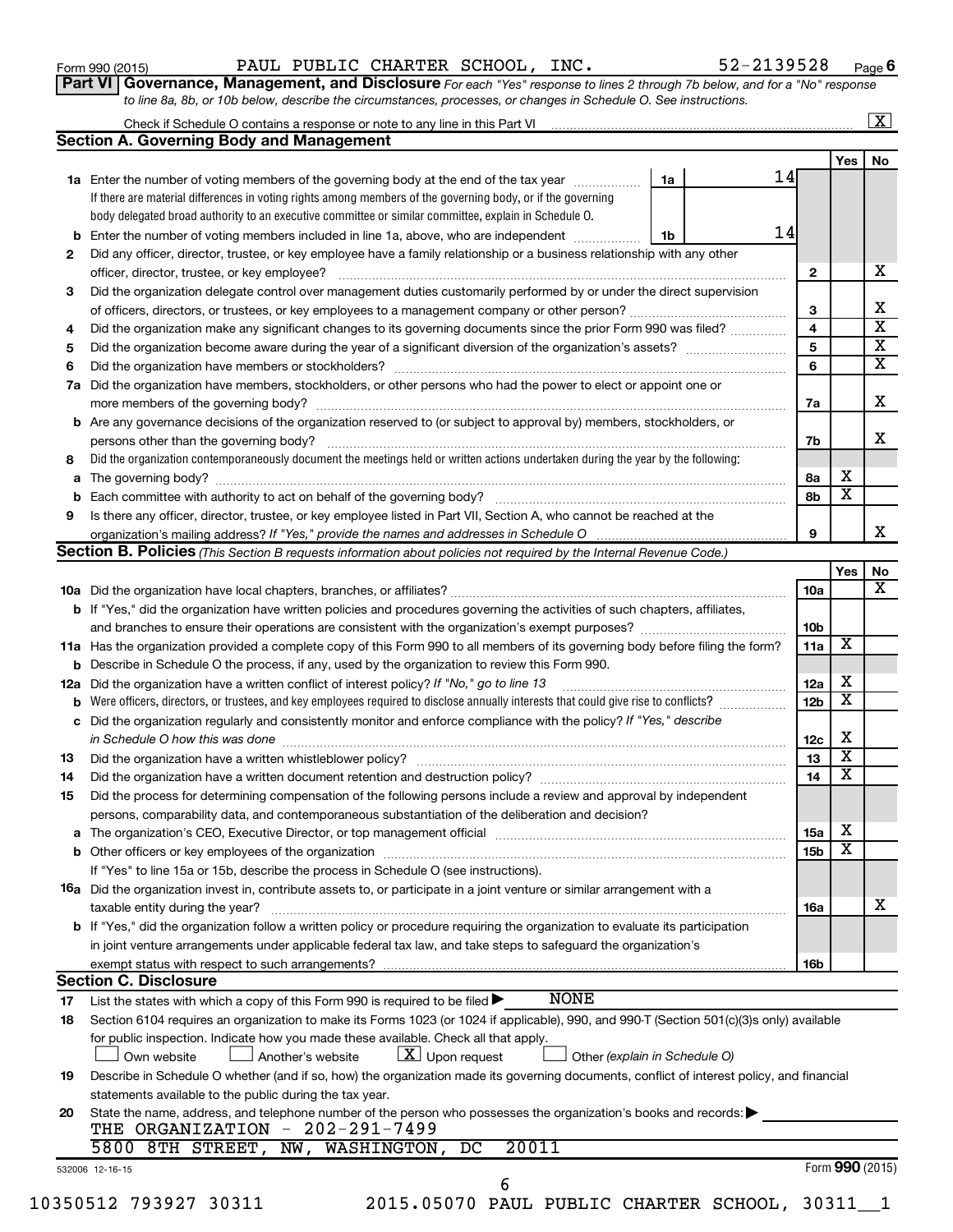$\Box$ 

| Part VII Compensation of Officers, Directors, Trustees, Key Employees, Highest Compensated |
|--------------------------------------------------------------------------------------------|
| <b>Employees, and Independent Contractors</b>                                              |

Check if Schedule O contains a response or note to any line in this Part VII

**Section A. Officers, Directors, Trustees, Key Employees, and Highest Compensated Employees**

**1a**  Complete this table for all persons required to be listed. Report compensation for the calendar year ending with or within the organization's tax year.

**•** List all of the organization's current officers, directors, trustees (whether individuals or organizations), regardless of amount of compensation. Enter -0- in columns  $(D)$ ,  $(E)$ , and  $(F)$  if no compensation was paid.

**•** List all of the organization's **current** key employees, if any. See instructions for definition of "key employee."

**•** List the organization's five current highest compensated employees (other than an officer, director, trustee, or key employee) who received reportable compensation (Box 5 of Form W-2 and/or Box 7 of Form 1099-MISC) of more than \$100,000 from the organization and any related organizations.

**•** List all of the organization's former officers, key employees, and highest compensated employees who received more than \$100,000 of reportable compensation from the organization and any related organizations.

**•** List all of the organization's former directors or trustees that received, in the capacity as a former director or trustee of the organization, more than \$10,000 of reportable compensation from the organization and any related organizations.

List persons in the following order: individual trustees or directors; institutional trustees; officers; key employees; highest compensated employees; and former such persons.

Check this box if neither the organization nor any related organization compensated any current officer, director, or trustee.  $\Box$ 

| (A)                          | (B)                                                                          |                                |                                                                                                 | (C)         |              |                                   |        | (D)                                            | (E)                                              | (F)                                                                               |
|------------------------------|------------------------------------------------------------------------------|--------------------------------|-------------------------------------------------------------------------------------------------|-------------|--------------|-----------------------------------|--------|------------------------------------------------|--------------------------------------------------|-----------------------------------------------------------------------------------|
| Name and Title               | Average<br>hours per                                                         |                                | (do not check more than one<br>box, unless person is both an<br>officer and a director/trustee) | Position    |              |                                   |        | Reportable<br>compensation                     | Reportable<br>compensation                       | Estimated<br>amount of                                                            |
|                              | week<br>(list any<br>hours for<br>related<br>organizations<br>below<br>line) | Individual trustee or director | trustee<br>Institutional t                                                                      | Officer     | Key employee | Highest compensated<br>  employee | Former | from<br>the<br>organization<br>(W-2/1099-MISC) | from related<br>organizations<br>(W-2/1099-MISC) | other<br>compensation<br>from the<br>organization<br>and related<br>organizations |
| ROBERTA COLTON<br>(1)        | 2.00                                                                         |                                |                                                                                                 |             |              |                                   |        |                                                |                                                  |                                                                                   |
| <b>CHAIR</b>                 |                                                                              | X                              |                                                                                                 | $\mathbf X$ |              |                                   |        | $\mathbf 0$ .                                  | $\mathbf 0$ .                                    | $\mathbf 0$ .                                                                     |
| (2)<br>STERLING A. WARD      | 2.00                                                                         |                                |                                                                                                 |             |              |                                   |        |                                                |                                                  |                                                                                   |
| VICE-CHAIR                   |                                                                              | $\mathbf X$                    |                                                                                                 | X           |              |                                   |        | 0.                                             | $\mathbf 0$ .                                    | $\mathbf 0$ .                                                                     |
| (3)<br>DANIEL FINE           | 2.00                                                                         |                                |                                                                                                 |             |              |                                   |        |                                                |                                                  |                                                                                   |
| <b>TREASURER</b>             |                                                                              | $\mathbf X$                    |                                                                                                 | X           |              |                                   |        | 0.                                             | $\mathbf 0$ .                                    | $\mathbf 0$ .                                                                     |
| (4)<br>MONYA BUNDY           | 2.00                                                                         |                                |                                                                                                 |             |              |                                   |        |                                                |                                                  |                                                                                   |
| <b>SECRETARY</b>             |                                                                              | $\mathbf X$                    |                                                                                                 | X           |              |                                   |        | $\mathbf 0$ .                                  | $\mathbf 0$ .                                    | $\mathbf 0$ .                                                                     |
| (5)<br>ERIN ALBRIGHT         | 2.00                                                                         |                                |                                                                                                 |             |              |                                   |        |                                                |                                                  |                                                                                   |
| <b>TRUSTEE</b>               |                                                                              | X                              |                                                                                                 |             |              |                                   |        | $\mathbf 0$ .                                  | $\mathbf 0$ .                                    | $\mathbf 0$ .                                                                     |
| (6)<br><b>MANNONE BUTLER</b> | 2.00                                                                         |                                |                                                                                                 |             |              |                                   |        |                                                |                                                  |                                                                                   |
| <b>TRUSTEE</b>               |                                                                              | $\mathbf X$                    |                                                                                                 |             |              |                                   |        | $\mathbf 0$ .                                  | $\mathbf 0$ .                                    | 0.                                                                                |
| (7)<br>WALTER CRAWFORD       | 2.00                                                                         |                                |                                                                                                 |             |              |                                   |        |                                                |                                                  |                                                                                   |
| <b>TRUSTEE</b>               |                                                                              | $\mathbf X$                    |                                                                                                 |             |              |                                   |        | $\mathbf 0$ .                                  | $\mathbf 0$ .                                    | $\mathbf 0$ .                                                                     |
| YOHANCE FULLER<br>(8)        | 2.00                                                                         |                                |                                                                                                 |             |              |                                   |        |                                                |                                                  |                                                                                   |
| TRUSTEE                      |                                                                              | $\mathbf X$                    |                                                                                                 |             |              |                                   |        | 0.                                             | $\mathbf 0$ .                                    | $\mathbf 0$ .                                                                     |
| PAMELA LONG<br>(9)           | 2.00                                                                         |                                |                                                                                                 |             |              |                                   |        |                                                |                                                  |                                                                                   |
| <b>TRUSTEE</b>               |                                                                              | $\mathbf X$                    |                                                                                                 |             |              |                                   |        | $\mathbf 0$ .                                  | $\mathbf 0$ .                                    | $\mathbf 0$ .                                                                     |
| (10) AURELIA WILLIAMS        | 2.00                                                                         |                                |                                                                                                 |             |              |                                   |        |                                                |                                                  |                                                                                   |
| PARENT TRUSTEE               |                                                                              | $\mathbf X$                    |                                                                                                 |             |              |                                   |        | $\mathbf 0$ .                                  | $\mathbf 0$ .                                    | $\mathbf 0$ .                                                                     |
| (11) CHAVAUGHN BROWN         | 2.00                                                                         |                                |                                                                                                 |             |              |                                   |        |                                                |                                                  |                                                                                   |
| TRUSTEE                      |                                                                              | $\mathbf X$                    |                                                                                                 |             |              |                                   |        | $\mathbf 0$ .                                  | $\mathbf 0$ .                                    | 0.                                                                                |
| (12) BOB CULLEN              | 2.00                                                                         |                                |                                                                                                 |             |              |                                   |        |                                                |                                                  |                                                                                   |
| TRUSTEE                      |                                                                              | $\overline{\mathbf{X}}$        |                                                                                                 |             |              |                                   |        | $\mathbf 0$ .                                  | $\mathbf 0$ .                                    | $\mathbf 0$ .                                                                     |
| (13) GINA MAHONY             | 2.00                                                                         |                                |                                                                                                 |             |              |                                   |        |                                                |                                                  |                                                                                   |
| TRUSTEE                      |                                                                              | X                              |                                                                                                 |             |              |                                   |        | $\mathbf 0$ .                                  | $\mathbf 0$ .                                    | $\mathbf 0$ .                                                                     |
| (14) GINNY RICE              | 2.00                                                                         |                                |                                                                                                 |             |              |                                   |        |                                                |                                                  |                                                                                   |
| TRUSTEE                      |                                                                              | $\mathbf X$                    |                                                                                                 |             |              |                                   |        | $\mathbf 0$ .                                  | $\mathbf 0$ .                                    | 0.                                                                                |
| (15) JAMI D.H. DUNHAM        | 40.00                                                                        |                                |                                                                                                 |             |              |                                   |        |                                                |                                                  |                                                                                   |
| CHIEF EXECUTIVE OFFICER      |                                                                              |                                |                                                                                                 | $\mathbf X$ |              |                                   |        | 138,239.                                       | $\mathbf 0$ .                                    | 14,243.                                                                           |
| (16) ROSEMARIE RAGIN         | 40.00                                                                        |                                |                                                                                                 |             |              |                                   |        |                                                |                                                  |                                                                                   |
| DIRECTOR OF STUDENT SERVIC   |                                                                              |                                |                                                                                                 |             |              | $\mathbf X$                       |        | 110,971.                                       | $\mathbf 0$ .                                    | $0$ .                                                                             |
| (17) NEELY WALTERS           | 40.00                                                                        |                                |                                                                                                 |             |              |                                   |        |                                                |                                                  |                                                                                   |
| SCHOOL PSYCHOLOGIST          |                                                                              |                                |                                                                                                 |             |              | $\mathbf X$                       |        | 107,810.                                       | $\mathbf 0$ .                                    | 1,511.                                                                            |

532007 12-16-15

10350512 793927 30311 2015.05070 PAUL PUBLIC CHARTER SCHOOL, 30311\_\_1

7

Form (2015) **990**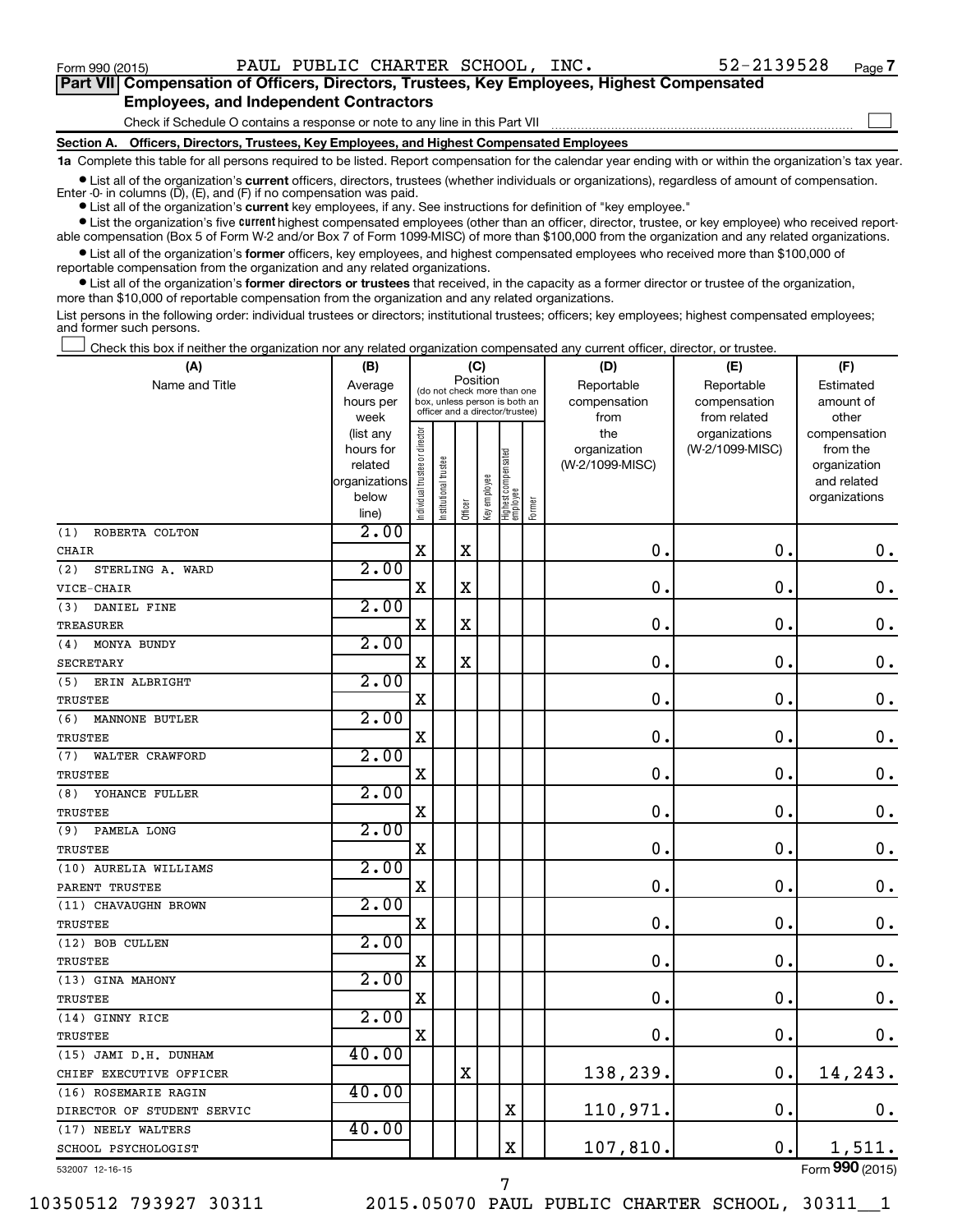| <b>Part VII</b><br>Section A. Officers, Directors, Trustees, Key Employees, and Highest Compensated Employees (continued)<br>(B)<br>(A)<br>(C)<br>(D)<br>(E)<br>Position<br>Average<br>Name and title<br>Reportable<br>Reportable<br>(do not check more than one<br>hours per<br>compensation<br>compensation<br>box, unless person is both an<br>officer and a director/trustee)<br>week<br>from<br>from related<br>(list any<br>Individual trustee or director<br>the<br>organizations<br>hours for<br>organization<br>(W-2/1099-MISC)<br>  Highest compensated<br>  employee<br>Institutional trustee<br>related<br>(W-2/1099-MISC)<br>organizations<br>Key employee<br>below<br>Former<br>Officer<br>line)<br>40.00<br>(18) KENYA WILSON<br>103,933.<br>X<br>0.<br>HIGH SCHOOL PRINCIPAL | (F)<br>Estimated<br>amount of<br>other<br>compensation<br>from the<br>organization<br>and related<br>organizations<br>6,383. |
|----------------------------------------------------------------------------------------------------------------------------------------------------------------------------------------------------------------------------------------------------------------------------------------------------------------------------------------------------------------------------------------------------------------------------------------------------------------------------------------------------------------------------------------------------------------------------------------------------------------------------------------------------------------------------------------------------------------------------------------------------------------------------------------------|------------------------------------------------------------------------------------------------------------------------------|
|                                                                                                                                                                                                                                                                                                                                                                                                                                                                                                                                                                                                                                                                                                                                                                                              |                                                                                                                              |
|                                                                                                                                                                                                                                                                                                                                                                                                                                                                                                                                                                                                                                                                                                                                                                                              |                                                                                                                              |
|                                                                                                                                                                                                                                                                                                                                                                                                                                                                                                                                                                                                                                                                                                                                                                                              |                                                                                                                              |
|                                                                                                                                                                                                                                                                                                                                                                                                                                                                                                                                                                                                                                                                                                                                                                                              |                                                                                                                              |
|                                                                                                                                                                                                                                                                                                                                                                                                                                                                                                                                                                                                                                                                                                                                                                                              |                                                                                                                              |
|                                                                                                                                                                                                                                                                                                                                                                                                                                                                                                                                                                                                                                                                                                                                                                                              |                                                                                                                              |
|                                                                                                                                                                                                                                                                                                                                                                                                                                                                                                                                                                                                                                                                                                                                                                                              |                                                                                                                              |
|                                                                                                                                                                                                                                                                                                                                                                                                                                                                                                                                                                                                                                                                                                                                                                                              |                                                                                                                              |
|                                                                                                                                                                                                                                                                                                                                                                                                                                                                                                                                                                                                                                                                                                                                                                                              |                                                                                                                              |
| 460,953.<br>$\overline{0}$ .<br>1b Sub-total                                                                                                                                                                                                                                                                                                                                                                                                                                                                                                                                                                                                                                                                                                                                                 | 22,137.                                                                                                                      |
| $\overline{0}$ .<br>σ.<br>c Total from continuation sheets to Part VII, Section A manus and the set of the Section A<br>460,953.<br>0.                                                                                                                                                                                                                                                                                                                                                                                                                                                                                                                                                                                                                                                       | $\overline{0}$ .<br>22,137.                                                                                                  |
| Total number of individuals (including but not limited to those listed above) who received more than \$100,000 of reportable<br>2<br>compensation from the organization $\blacktriangleright$                                                                                                                                                                                                                                                                                                                                                                                                                                                                                                                                                                                                | 4                                                                                                                            |
|                                                                                                                                                                                                                                                                                                                                                                                                                                                                                                                                                                                                                                                                                                                                                                                              | Yes<br>No                                                                                                                    |
| 3<br>Did the organization list any former officer, director, or trustee, key employee, or highest compensated employee on<br>line 1a? If "Yes," complete Schedule J for such individual [11] manufacture manufacture in the set of the set o<br>З                                                                                                                                                                                                                                                                                                                                                                                                                                                                                                                                            | х                                                                                                                            |
| For any individual listed on line 1a, is the sum of reportable compensation and other compensation from the organization<br>and related organizations greater than \$150,000? If "Yes," complete Schedule J for such individual<br>4                                                                                                                                                                                                                                                                                                                                                                                                                                                                                                                                                         | х                                                                                                                            |
| Did any person listed on line 1a receive or accrue compensation from any unrelated organization or individual for services<br>5                                                                                                                                                                                                                                                                                                                                                                                                                                                                                                                                                                                                                                                              |                                                                                                                              |
| 5<br><b>Section B. Independent Contractors</b>                                                                                                                                                                                                                                                                                                                                                                                                                                                                                                                                                                                                                                                                                                                                               | x                                                                                                                            |
| Complete this table for your five highest compensated independent contractors that received more than \$100,000 of compensation from<br>1.                                                                                                                                                                                                                                                                                                                                                                                                                                                                                                                                                                                                                                                   |                                                                                                                              |
| the organization. Report compensation for the calendar year ending with or within the organization's tax year.<br>(C)<br>(A)<br>(B)<br>Description of services<br>Name and business address<br>Compensation                                                                                                                                                                                                                                                                                                                                                                                                                                                                                                                                                                                  |                                                                                                                              |
| TURNER CONSTRUCTION COMPANY                                                                                                                                                                                                                                                                                                                                                                                                                                                                                                                                                                                                                                                                                                                                                                  |                                                                                                                              |
| 11413 ISAAC NEWTON SQUARE, RESTON, VA 21090CONSTRUCTION<br>DC TREASURER, 810 FIRST STREET NE, 8TH<br>RENT AND INSPECTION                                                                                                                                                                                                                                                                                                                                                                                                                                                                                                                                                                                                                                                                     | 5,438,163.                                                                                                                   |
| FLOOR, WASHINGTON, DC 20002<br>FEES                                                                                                                                                                                                                                                                                                                                                                                                                                                                                                                                                                                                                                                                                                                                                          |                                                                                                                              |
| CIGNA HEALTHCARE, 900 COTTAGE GROVE ROAD,<br>BLOOMFIELD, CT 06002<br>HEALTHCARE                                                                                                                                                                                                                                                                                                                                                                                                                                                                                                                                                                                                                                                                                                              | 515,087.                                                                                                                     |
| REVOLUTION FOODS, INC.<br>PO BOX 742759, LOS ANGELES, CA 90074<br>STUDENT FOOD SERVICE<br>BRADCORP SERVICES, INC.                                                                                                                                                                                                                                                                                                                                                                                                                                                                                                                                                                                                                                                                            | 467,798.                                                                                                                     |
| 2502 51ST AVENUE, HYATTSVILLE, MD 20781<br>UANITORIAL                                                                                                                                                                                                                                                                                                                                                                                                                                                                                                                                                                                                                                                                                                                                        | 337,392.                                                                                                                     |
| Total number of independent contractors (including but not limited to those listed above) who received more than<br>2<br>10<br>\$100,000 of compensation from the organization<br>Form 990 (2015)                                                                                                                                                                                                                                                                                                                                                                                                                                                                                                                                                                                            | 274,957.                                                                                                                     |

532008 12-16-15

Form (2015) **990**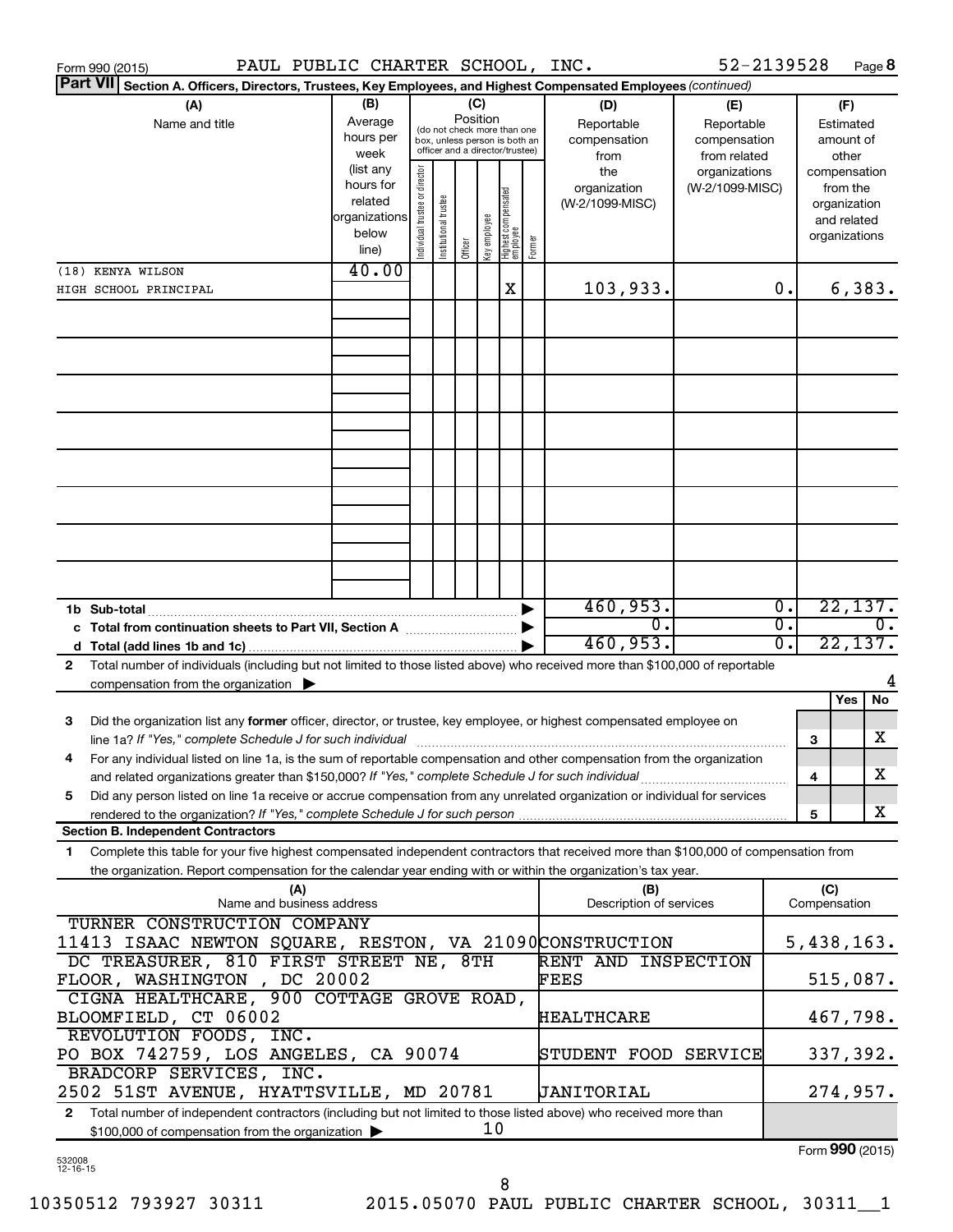|                                                           | <b>Part VIII</b> | <b>Statement of Revenue</b>                              |                                 |                      |                      |                                                 |                                         |                                                                    |
|-----------------------------------------------------------|------------------|----------------------------------------------------------|---------------------------------|----------------------|----------------------|-------------------------------------------------|-----------------------------------------|--------------------------------------------------------------------|
|                                                           |                  |                                                          |                                 |                      |                      |                                                 |                                         |                                                                    |
|                                                           |                  |                                                          |                                 |                      | (A)<br>Total revenue | (B)<br>Related or<br>exempt function<br>revenue | (C)<br>Unrelated<br>business<br>revenue | (D)<br>Revenue excluded<br>trom tax under<br>sections<br>512 - 514 |
|                                                           |                  | <b>1 a</b> Federated campaigns                           | 1a                              |                      |                      |                                                 |                                         |                                                                    |
|                                                           |                  |                                                          | 1 <sub>b</sub>                  |                      |                      |                                                 |                                         |                                                                    |
| Contributions, Gifts, Grants<br>and Other Similar Amounts |                  | c Fundraising events                                     | 1c                              |                      |                      |                                                 |                                         |                                                                    |
|                                                           |                  | d Related organizations                                  | 1 <sub>d</sub>                  |                      |                      |                                                 |                                         |                                                                    |
|                                                           |                  | e Government grants (contributions)                      | 1e                              | 697,883.             |                      |                                                 |                                         |                                                                    |
|                                                           |                  | f All other contributions, gifts, grants, and            |                                 |                      |                      |                                                 |                                         |                                                                    |
|                                                           |                  | similar amounts not included above                       | 1f                              | 64,364.              |                      |                                                 |                                         |                                                                    |
|                                                           |                  | g Noncash contributions included in lines 1a-1f: \$      |                                 |                      |                      |                                                 |                                         |                                                                    |
|                                                           |                  |                                                          |                                 |                      | 762,247.             |                                                 |                                         |                                                                    |
|                                                           |                  |                                                          |                                 | <b>Business Code</b> |                      |                                                 |                                         |                                                                    |
|                                                           | 2а               | PER PUPIL APPROPRIATIONS                                 |                                 | 900099               | 9,878,990.           | 9,878,990.                                      |                                         |                                                                    |
|                                                           |                  | PER PUPIL FACILITY ALLOWANCE                             |                                 | 900099               | 2, 111, 824.         | 2, 111, 824.                                    |                                         |                                                                    |
|                                                           |                  | STUDENT REVENUE                                          |                                 | 900099               | 60,000.              | 60,000.                                         |                                         |                                                                    |
|                                                           |                  | FOOD SERVICE<br>d                                        |                                 | 900099               | 44,954.              | 44,954.                                         |                                         |                                                                    |
| Program Service<br>Revenue                                |                  | е                                                        |                                 |                      |                      |                                                 |                                         |                                                                    |
|                                                           |                  | f All other program service revenue                      |                                 |                      |                      |                                                 |                                         |                                                                    |
|                                                           |                  |                                                          |                                 |                      | 12,095,768.          |                                                 |                                         |                                                                    |
|                                                           | З                | Investment income (including dividends, interest, and    |                                 |                      |                      |                                                 |                                         |                                                                    |
|                                                           |                  |                                                          |                                 |                      | 158.                 |                                                 |                                         | 158.                                                               |
|                                                           | 4                | Income from investment of tax-exempt bond proceeds       |                                 |                      |                      |                                                 |                                         |                                                                    |
|                                                           | 5                |                                                          |                                 |                      |                      |                                                 |                                         |                                                                    |
|                                                           |                  |                                                          | (i) Real                        | (ii) Personal        |                      |                                                 |                                         |                                                                    |
|                                                           |                  | <b>6 a</b> Gross rents<br><b>b</b> Less: rental expenses |                                 |                      |                      |                                                 |                                         |                                                                    |
|                                                           |                  | c Rental income or (loss)                                |                                 |                      |                      |                                                 |                                         |                                                                    |
|                                                           |                  | <b>d</b> Net rental income or (loss)                     |                                 |                      |                      |                                                 |                                         |                                                                    |
|                                                           |                  | 7 a Gross amount from sales of                           | (i) Securities                  | (ii) Other           |                      |                                                 |                                         |                                                                    |
|                                                           |                  | assets other than inventory                              | 370,000.                        |                      |                      |                                                 |                                         |                                                                    |
|                                                           |                  | <b>b</b> Less: cost or other basis                       |                                 |                      |                      |                                                 |                                         |                                                                    |
|                                                           |                  | and sales expenses                                       | 345,169.                        |                      |                      |                                                 |                                         |                                                                    |
|                                                           |                  | c Gain or (loss)                                         | 24,831.                         |                      |                      |                                                 |                                         |                                                                    |
|                                                           |                  |                                                          |                                 |                      | 24,831.              |                                                 |                                         | 24,831.                                                            |
|                                                           |                  | 8 a Gross income from fundraising events (not            | the contract of the contract of |                      |                      |                                                 |                                         |                                                                    |
|                                                           |                  | including \$<br>and the contract of the contract of      |                                 |                      |                      |                                                 |                                         |                                                                    |
|                                                           |                  | contributions reported on line 1c). See                  |                                 |                      |                      |                                                 |                                         |                                                                    |
| Other Revenue                                             |                  |                                                          |                                 |                      |                      |                                                 |                                         |                                                                    |
|                                                           |                  |                                                          | b                               |                      |                      |                                                 |                                         |                                                                    |
|                                                           |                  |                                                          |                                 |                      |                      |                                                 |                                         |                                                                    |
|                                                           |                  | <b>9 a</b> Gross income from gaming activities. See      |                                 |                      |                      |                                                 |                                         |                                                                    |
|                                                           |                  |                                                          |                                 |                      |                      |                                                 |                                         |                                                                    |
|                                                           |                  |                                                          |                                 |                      |                      |                                                 |                                         |                                                                    |
|                                                           |                  |                                                          |                                 |                      |                      |                                                 |                                         |                                                                    |
|                                                           |                  | <b>10 a</b> Gross sales of inventory, less returns       |                                 |                      |                      |                                                 |                                         |                                                                    |
|                                                           |                  |                                                          |                                 |                      |                      |                                                 |                                         |                                                                    |
|                                                           |                  |                                                          | $\mathbf b$                     |                      |                      |                                                 |                                         |                                                                    |
|                                                           |                  | c Net income or (loss) from sales of inventory           |                                 |                      |                      |                                                 |                                         |                                                                    |
|                                                           |                  | Miscellaneous Revenue                                    |                                 | <b>Business Code</b> |                      |                                                 |                                         |                                                                    |
|                                                           | 11 a             |                                                          |                                 |                      |                      |                                                 |                                         |                                                                    |
|                                                           |                  | b                                                        |                                 |                      |                      |                                                 |                                         |                                                                    |
|                                                           |                  | с                                                        |                                 |                      |                      |                                                 |                                         |                                                                    |
|                                                           |                  |                                                          |                                 |                      |                      |                                                 |                                         |                                                                    |
|                                                           |                  | <b>Total revenue.</b> See instructions.                  |                                 |                      |                      | $12,883,004.$ 12,095,768.                       | $\mathbf{0}$ .                          | 24,989.                                                            |
|                                                           | 12               |                                                          |                                 |                      |                      |                                                 |                                         |                                                                    |

Form 990 (2015) PAUL PUBLIC CHARTER SCHOOL, INC. 52-2139528 Page

532009 12-16-15 **12**

**Total revenue.**  See instructions.

9

|

Form (2015) **990**

**9**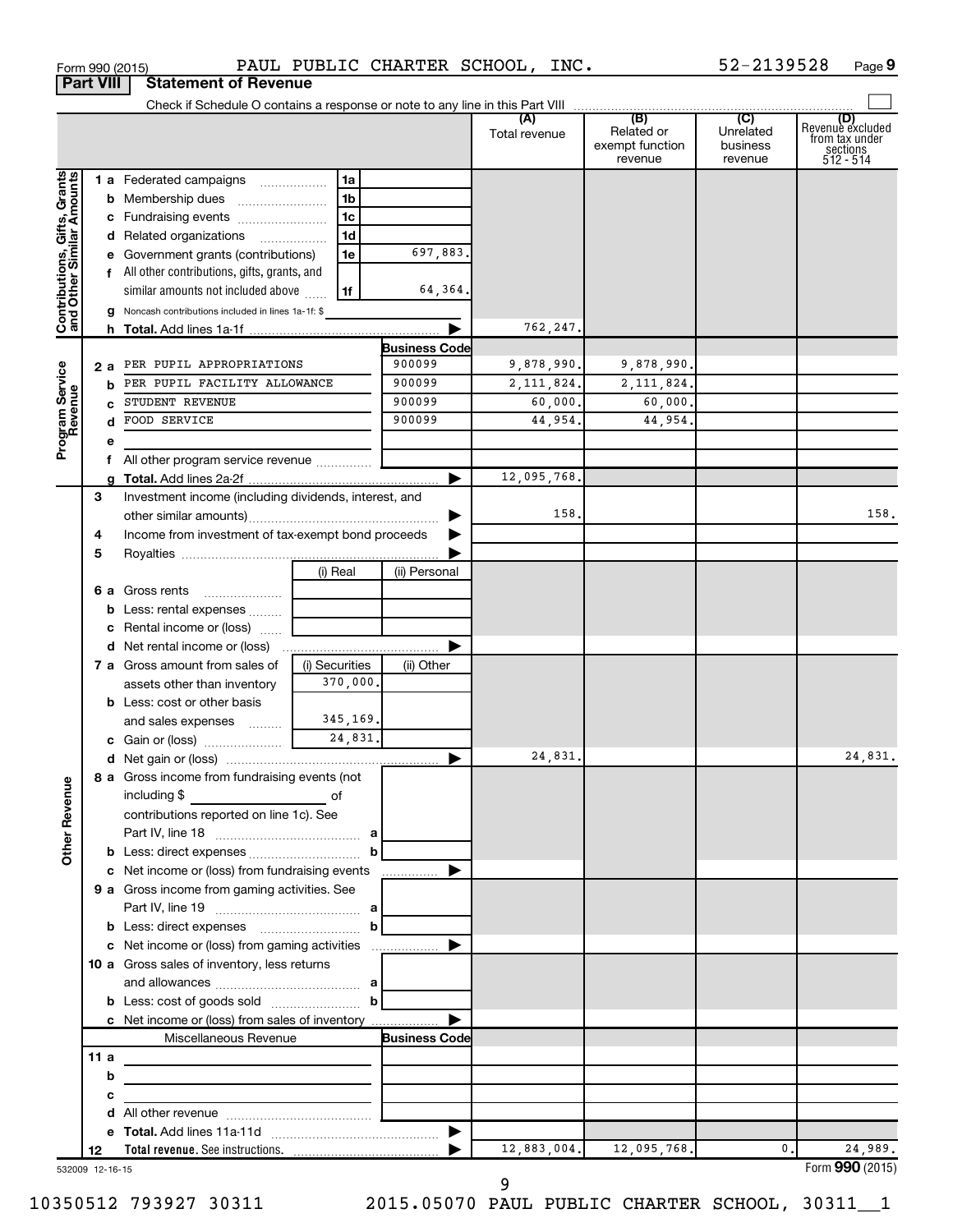**Part IX Statement of Functional Expenses** 

Form 990 (2015) Page PAUL PUBLIC CHARTER SCHOOL, INC. 52-2139528

52-2139528 Page 10

|              | Section 501(c)(3) and 501(c)(4) organizations must complete all columns. All other organizations must complete column (A).                                                                                 |                |                             |                                    |                         |
|--------------|------------------------------------------------------------------------------------------------------------------------------------------------------------------------------------------------------------|----------------|-----------------------------|------------------------------------|-------------------------|
|              | Check if Schedule O contains a response or note to any line in this Part IX                                                                                                                                | (A)            | (B)                         | (C)                                | (D)                     |
|              | Do not include amounts reported on lines 6b,<br>7b, 8b, 9b, and 10b of Part VIII.                                                                                                                          | Total expenses | Program service<br>expenses | Management and<br>general expenses | Fundraising<br>expenses |
| 1            | Grants and other assistance to domestic organizations                                                                                                                                                      |                |                             |                                    |                         |
|              | and domestic governments. See Part IV, line 21                                                                                                                                                             |                |                             |                                    |                         |
| $\mathbf{2}$ | Grants and other assistance to domestic                                                                                                                                                                    |                |                             |                                    |                         |
|              | individuals. See Part IV, line 22                                                                                                                                                                          |                |                             |                                    |                         |
| 3            | Grants and other assistance to foreign                                                                                                                                                                     |                |                             |                                    |                         |
|              | organizations, foreign governments, and foreign                                                                                                                                                            |                |                             |                                    |                         |
|              | individuals. See Part IV, lines 15 and 16                                                                                                                                                                  |                |                             |                                    |                         |
| 4            | Benefits paid to or for members                                                                                                                                                                            |                |                             |                                    |                         |
| 5            | Compensation of current officers, directors,                                                                                                                                                               |                |                             |                                    |                         |
|              | trustees, and key employees                                                                                                                                                                                | 138,120.       | 118,060.                    | 16,459.                            | 3,601.                  |
| 6            | Compensation not included above, to disqualified                                                                                                                                                           |                |                             |                                    |                         |
|              | persons (as defined under section 4958(f)(1)) and                                                                                                                                                          |                |                             |                                    |                         |
|              | persons described in section 4958(c)(3)(B)                                                                                                                                                                 | 5,686,889.     | 4,804,636.                  | 723,867.                           | 158, 386.               |
| 7            |                                                                                                                                                                                                            |                |                             |                                    |                         |
| 8            | Pension plan accruals and contributions (include                                                                                                                                                           |                |                             |                                    |                         |
|              | section 401(k) and 403(b) employer contributions)                                                                                                                                                          | 787,978.       | 741,381.                    | 38, 232.                           | 8,365.                  |
| 9            |                                                                                                                                                                                                            | 498,057.       | 419,802.                    | 64, 206.                           | 14,049.                 |
| 10           |                                                                                                                                                                                                            |                |                             |                                    |                         |
| 11           | Fees for services (non-employees):                                                                                                                                                                         |                |                             |                                    |                         |
| а            |                                                                                                                                                                                                            |                |                             |                                    |                         |
| b            |                                                                                                                                                                                                            |                |                             |                                    |                         |
| с<br>d       |                                                                                                                                                                                                            |                |                             |                                    |                         |
| е            | Professional fundraising services. See Part IV, line 17                                                                                                                                                    |                |                             |                                    |                         |
| f            | Investment management fees                                                                                                                                                                                 |                |                             |                                    |                         |
| g            | Other. (If line 11g amount exceeds 10% of line 25,                                                                                                                                                         |                |                             |                                    |                         |
|              | column (A) amount, list line 11g expenses on Sch O.)                                                                                                                                                       | 667,905.       | 571,612.                    | 79,006.                            | 17,287.                 |
| 12           |                                                                                                                                                                                                            | 42,895.        | 1,890.                      | 25,942.                            | 15,063.                 |
| 13           |                                                                                                                                                                                                            | 164, 793.      | 139,230.                    | 20,974.                            | 4,589.                  |
| 14           |                                                                                                                                                                                                            | 198, 102.      | 167, 369.                   | 25, 215.                           | 5,518.                  |
| 15           |                                                                                                                                                                                                            |                |                             |                                    |                         |
| 16           |                                                                                                                                                                                                            | 914,380.       | 772,525.                    | 116,388.                           | 25,467.                 |
| 17           |                                                                                                                                                                                                            | 60, 206.       | 50,866.                     | 7,663.                             | 1,677.                  |
| 18           | Payments of travel or entertainment expenses                                                                                                                                                               |                |                             |                                    |                         |
|              | for any federal, state, or local public officials                                                                                                                                                          |                |                             |                                    |                         |
| 19           | Conferences, conventions, and meetings                                                                                                                                                                     |                |                             |                                    |                         |
| 20           | Interest                                                                                                                                                                                                   | 452,893.       | 382,632.                    | 57,647.                            | 12,614.                 |
| 21           |                                                                                                                                                                                                            |                |                             |                                    |                         |
| 22           | Depreciation, depletion, and amortization                                                                                                                                                                  | 1,017,861.     | 859,952.                    | 129,561.                           | 28,348.                 |
| 23           | Insurance                                                                                                                                                                                                  | 86,024.        | 72,678.                     | 10,950.                            | 2,396.                  |
| 24           | Other expenses. Itemize expenses not covered<br>above. (List miscellaneous expenses in line 24e. If line<br>24e amount exceeds 10% of line 25, column (A)<br>amount, list line 24e expenses on Schedule 0. |                |                             |                                    |                         |
| a            | DIRECT STUDENT COSTS                                                                                                                                                                                       | 1,421,110.     | 1,421,110.                  |                                    |                         |
| b            | <b>ADMINISTRATION FEE</b>                                                                                                                                                                                  | 133,937.       | 113, 158.                   | 17,049.                            | 3,730.                  |
|              | FOOD SERVICE/CATERING                                                                                                                                                                                      | 122,448.       | 103,452.                    | 15,586.                            | 3,410.                  |
| d            | FEES AND LICENSES                                                                                                                                                                                          | 26,510.        | 22,397.                     | 3,375.                             | 738.                    |
|              | e All other expenses                                                                                                                                                                                       | 18,601.        | 15,716.                     | 2,367.                             | 518.                    |
| 25           | Total functional expenses. Add lines 1 through 24e                                                                                                                                                         | 12,438,709.    | 10,778,466.                 | 1,354,487.                         | 305,756.                |
| 26           | Joint costs. Complete this line only if the organization                                                                                                                                                   |                |                             |                                    |                         |
|              | reported in column (B) joint costs from a combined                                                                                                                                                         |                |                             |                                    |                         |
|              | educational campaign and fundraising solicitation.                                                                                                                                                         |                |                             |                                    |                         |
|              | Check here<br>if following SOP 98-2 (ASC 958-720)                                                                                                                                                          |                |                             |                                    |                         |

532010 12-16-15

Form (2015) **990**

10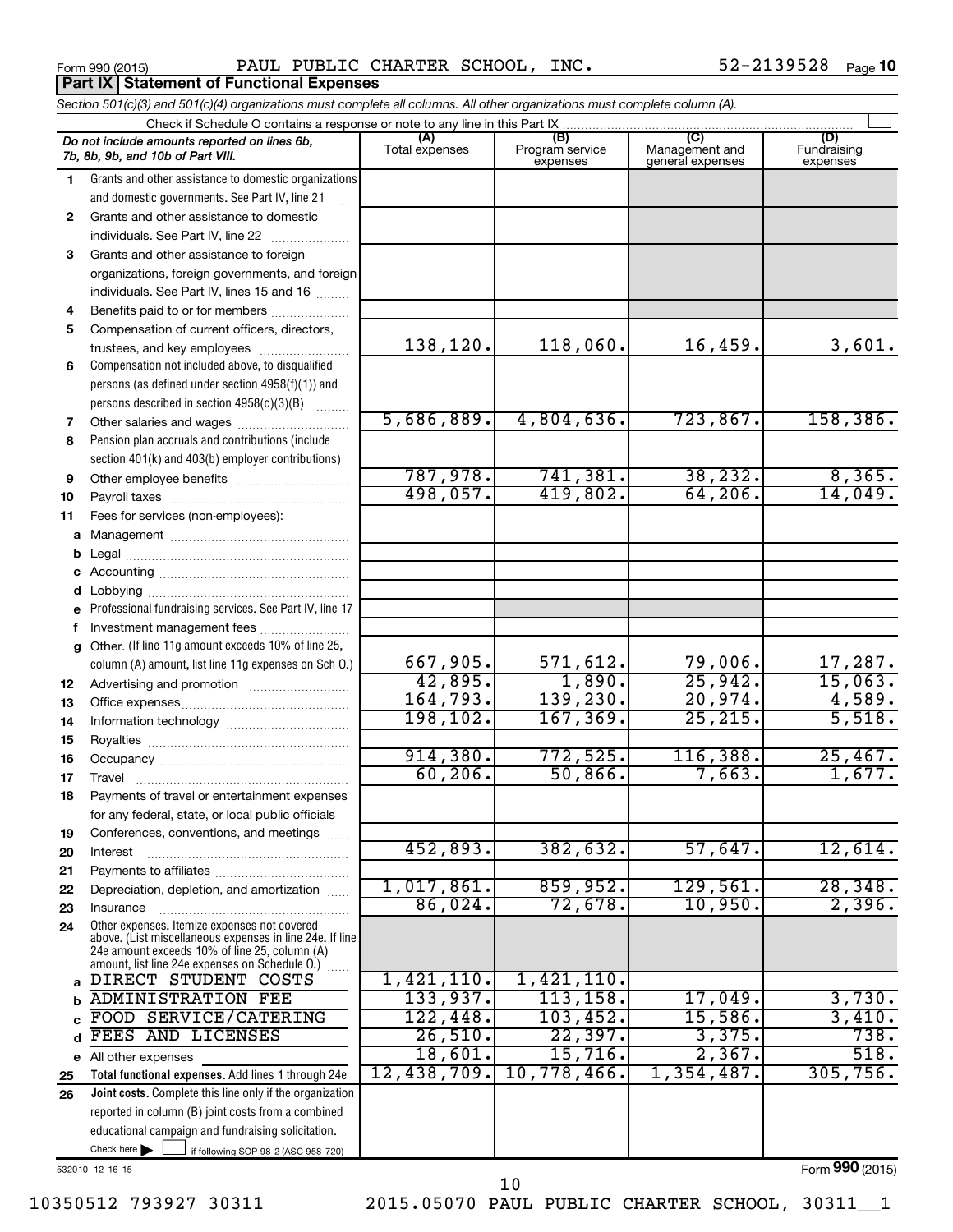10350512 793927 30311 2015.05070 PAUL PUBLIC CHARTER SCHOOL, 30311\_\_1 11

|                             |    |                                                                                                                           | (A)<br>Beginning of year |                 | (B)<br>End of year |
|-----------------------------|----|---------------------------------------------------------------------------------------------------------------------------|--------------------------|-----------------|--------------------|
|                             | 1  |                                                                                                                           | 45,058.                  | $\mathbf{1}$    | 1,314,322.         |
|                             | 2  |                                                                                                                           | 740, 249.                | $\overline{2}$  | 2,319.             |
|                             | З  |                                                                                                                           | 405,591.                 | $\mathbf{3}$    |                    |
|                             | 4  |                                                                                                                           | 1,626.                   | $\overline{4}$  | 219,933.           |
|                             | 5  | Loans and other receivables from current and former officers, directors,                                                  |                          |                 |                    |
|                             |    | trustees, key employees, and highest compensated employees. Complete                                                      |                          |                 |                    |
|                             |    | Part II of Schedule L                                                                                                     |                          | 5               |                    |
|                             | 6  | Loans and other receivables from other disqualified persons (as defined under                                             |                          |                 |                    |
|                             |    | section 4958(f)(1)), persons described in section 4958(c)(3)(B), and contributing                                         |                          |                 |                    |
|                             |    | employers and sponsoring organizations of section 501(c)(9) voluntary                                                     |                          |                 |                    |
|                             |    | employees' beneficiary organizations (see instr). Complete Part II of Sch L                                               |                          | 6               |                    |
|                             | 7  |                                                                                                                           |                          | $\overline{7}$  |                    |
|                             | 8  |                                                                                                                           |                          | 8               |                    |
|                             | 9  |                                                                                                                           | 1,322,763.               | $\mathbf{9}$    | 1,477,836.         |
|                             |    | 10a Land, buildings, and equipment: cost or other                                                                         |                          |                 |                    |
|                             |    | 27,373,207.<br>basis. Complete Part VI of Schedule D  10a                                                                 |                          |                 |                    |
|                             |    | 4,350,256.                                                                                                                | 18,769,837.              | 10 <sub>c</sub> | 23,022,951.        |
|                             | 11 |                                                                                                                           | 2,770,712.               | 11              | 2,425,543.         |
|                             | 12 |                                                                                                                           |                          | 12              |                    |
|                             | 13 |                                                                                                                           |                          | 13              |                    |
|                             | 14 |                                                                                                                           |                          | 14              |                    |
|                             | 15 |                                                                                                                           |                          | 15              |                    |
|                             | 16 |                                                                                                                           | 24,055,836.              | 16              | 28,462,904.        |
|                             | 17 |                                                                                                                           | 5,419,107.               | 17              | 1,357,586.         |
|                             | 18 |                                                                                                                           |                          | 18              |                    |
|                             | 19 |                                                                                                                           |                          | 19              | 34,034.            |
|                             | 20 |                                                                                                                           |                          | 20              |                    |
|                             | 21 | Escrow or custodial account liability. Complete Part IV of Schedule D                                                     |                          | 21              |                    |
|                             | 22 | Loans and other payables to current and former officers, directors, trustees,                                             |                          |                 |                    |
|                             |    | key employees, highest compensated employees, and disqualified persons.                                                   |                          |                 |                    |
| Liabilities                 |    |                                                                                                                           | 9,934,301.               | 22              |                    |
|                             | 23 | Secured mortgages and notes payable to unrelated third parties                                                            |                          | 23              | 17,945,374.        |
|                             | 24 | Unsecured notes and loans payable to unrelated third parties                                                              |                          | 24              |                    |
|                             | 25 | Other liabilities (including federal income tax, payables to related third                                                |                          |                 |                    |
|                             |    | parties, and other liabilities not included on lines 17-24). Complete Part X of                                           | 35,276.                  |                 | 14,463.            |
|                             |    | Schedule D                                                                                                                | 15,388,684.              | 25<br>26        | 19,351,457.        |
|                             | 26 | Organizations that follow SFAS 117 (ASC 958), check here $\blacktriangleright \begin{array}{c} \boxed{X} \end{array}$ and |                          |                 |                    |
|                             |    | complete lines 27 through 29, and lines 33 and 34.                                                                        |                          |                 |                    |
|                             | 27 |                                                                                                                           | 8,556,152.               | 27              | 9,110,447.         |
|                             | 28 |                                                                                                                           | 111,000.                 | 28              | 1,000.             |
|                             | 29 | Permanently restricted net assets                                                                                         |                          | 29              |                    |
|                             |    | Organizations that do not follow SFAS 117 (ASC 958), check here ▶                                                         |                          |                 |                    |
| Net Assets or Fund Balances |    | and complete lines 30 through 34.                                                                                         |                          |                 |                    |
|                             | 30 |                                                                                                                           |                          | 30              |                    |
|                             | 31 | Paid-in or capital surplus, or land, building, or equipment fund                                                          |                          | 31              |                    |
|                             | 32 | Retained earnings, endowment, accumulated income, or other funds                                                          |                          | 32              |                    |
|                             | 33 |                                                                                                                           | 8,667,152.               | 33              | 9,111,447.         |
|                             | 34 |                                                                                                                           | 24,055,836.              | 34              | 28,462,904.        |

Form (2015) **990**

**Assets**

**Liabilities**

Net Assets or Fund Balances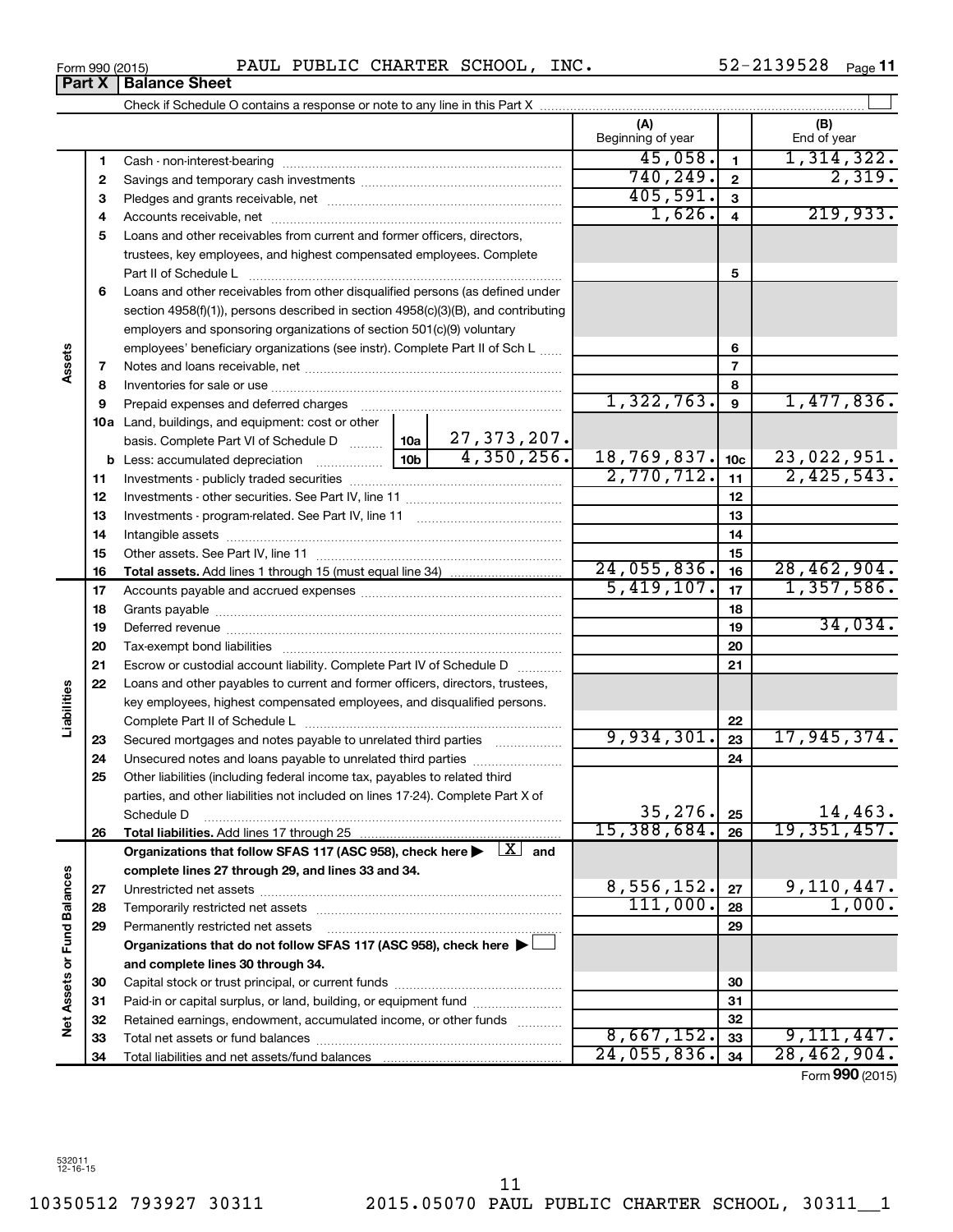|    | PAUL PUBLIC CHARTER SCHOOL, INC.<br>Form 990 (2015)                                                                                  |                | 52-2139528     |     | Page 12             |
|----|--------------------------------------------------------------------------------------------------------------------------------------|----------------|----------------|-----|---------------------|
|    | <b>Part XI   Reconciliation of Net Assets</b>                                                                                        |                |                |     |                     |
|    |                                                                                                                                      |                |                |     |                     |
|    |                                                                                                                                      |                |                |     |                     |
| 1  |                                                                                                                                      | 1              | 12,883,004.    |     |                     |
| 2  |                                                                                                                                      | $\overline{2}$ | 12,438,709.    |     |                     |
| з  | Revenue less expenses. Subtract line 2 from line 1                                                                                   | 3              |                |     | 444, 295.           |
| 4  |                                                                                                                                      | $\overline{4}$ | 8,667,152.     |     |                     |
| 5  | Net unrealized gains (losses) on investments [111] www.martime.community.community.community.community.communi                       | 5              |                |     |                     |
| 6  | Donated services and use of facilities                                                                                               | 6              |                |     |                     |
| 7  | Investment expenses                                                                                                                  | $\overline{7}$ |                |     |                     |
| 8  | Prior period adjustments                                                                                                             | 8              |                |     |                     |
| 9  |                                                                                                                                      | 9              |                |     | $\overline{0}$ .    |
| 10 | Net assets or fund balances at end of year. Combine lines 3 through 9 (must equal Part X, line 33,                                   |                |                |     |                     |
|    | column (B))                                                                                                                          | 10             | 9, 111, 447.   |     |                     |
|    | Part XII Financial Statements and Reporting                                                                                          |                |                |     |                     |
|    |                                                                                                                                      |                |                |     | $\mathbf{x}$        |
|    |                                                                                                                                      |                |                | Yes | <b>No</b>           |
| 1  | $\lfloor \mathbf{X} \rfloor$ Accrual<br>Accounting method used to prepare the Form 990: [130] Cash<br>Other                          |                |                |     |                     |
|    | If the organization changed its method of accounting from a prior year or checked "Other," explain in Schedule O.                    |                |                |     |                     |
|    |                                                                                                                                      |                | 2a             |     | x                   |
|    | If "Yes," check a box below to indicate whether the financial statements for the year were compiled or reviewed on a                 |                |                |     |                     |
|    | separate basis, consolidated basis, or both:                                                                                         |                |                |     |                     |
|    | Consolidated basis<br>Both consolidated and separate basis<br>Separate basis                                                         |                |                |     |                     |
|    |                                                                                                                                      |                | 2 <sub>b</sub> | x   |                     |
|    | If "Yes," check a box below to indicate whether the financial statements for the year were audited on a separate basis,              |                |                |     |                     |
|    | consolidated basis, or both:                                                                                                         |                |                |     |                     |
|    | $\lfloor x \rfloor$ Separate basis<br>Consolidated basis<br>Both consolidated and separate basis                                     |                |                |     |                     |
|    | c If "Yes" to line 2a or 2b, does the organization have a committee that assumes responsibility for oversight of the audit,          |                |                |     |                     |
|    |                                                                                                                                      |                | 2c             | x   |                     |
|    | If the organization changed either its oversight process or selection process during the tax year, explain in Schedule O.            |                |                |     |                     |
|    | 3a As a result of a federal award, was the organization required to undergo an audit or audits as set forth in the Single Audit      |                |                |     |                     |
|    | Act and OMB Circular A-133?                                                                                                          |                | 3a             |     | х                   |
|    | <b>b</b> If "Yes," did the organization undergo the required audit or audits? If the organization did not undergo the required audit |                |                |     |                     |
|    |                                                                                                                                      |                | 3b             |     |                     |
|    |                                                                                                                                      |                |                |     | $000 \text{ hours}$ |

Form (2015) **990**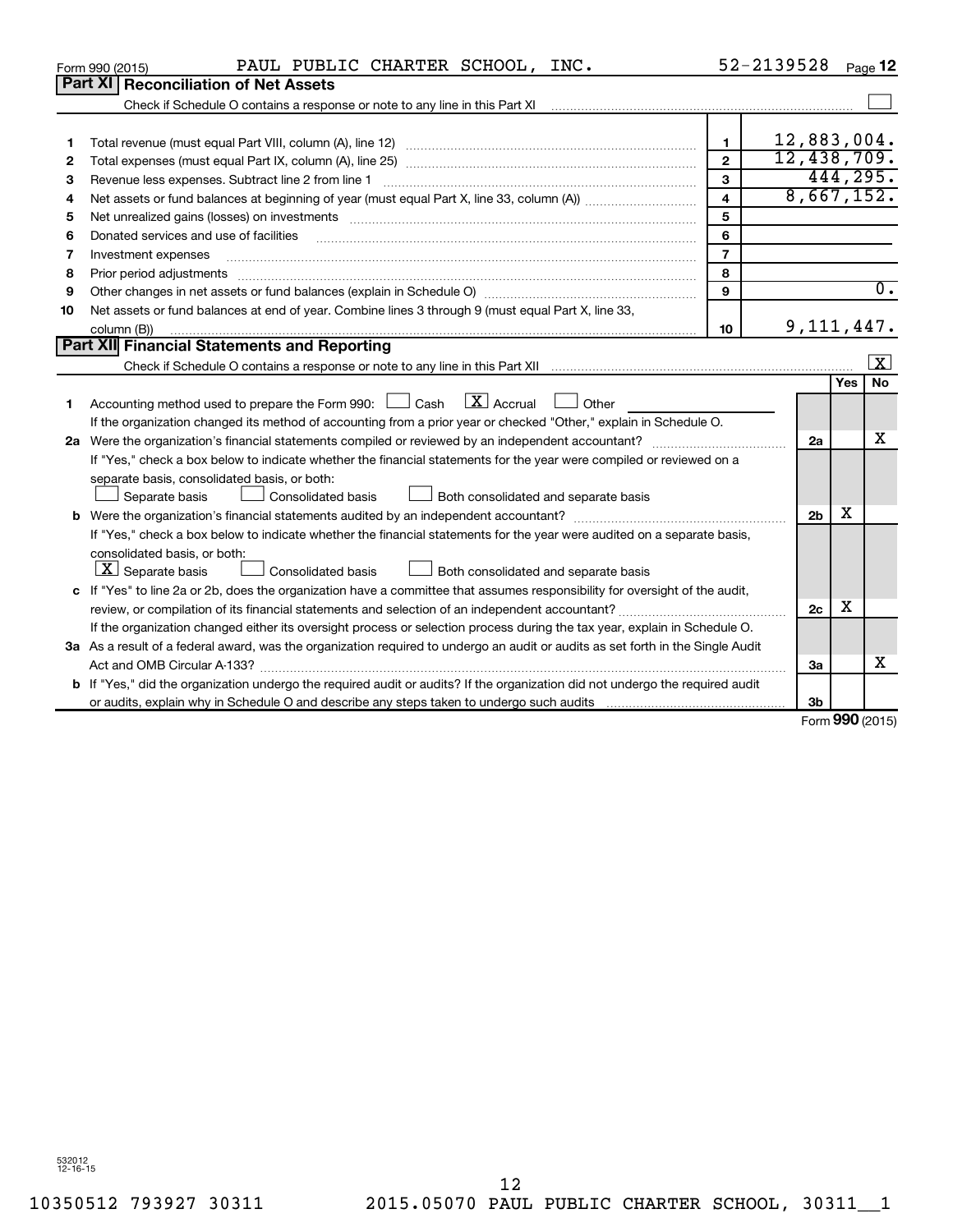Department of the Treasury Internal Revenue Service

| (Form 990 or 990-EZ |  |  |  |  |
|---------------------|--|--|--|--|
|---------------------|--|--|--|--|

# **Public Charity Status and Public Support**<br> **2015**

**(Form 990 or 990-EZ) Complete if the organization is a section 501(c)(3) organization or a section**

**4947(a)(1) nonexempt charitable trust.**

| Attach to Form 990 or Form 990-EZ. |  |  |
|------------------------------------|--|--|
|------------------------------------|--|--|

Information about Schedule A (Form 990 or 990-EZ) and its instructions is at WWW.irs.gov/form990. **Open to Public Inspection**

OMB No. 1545-0047

|       |              | Name of the organization                                                                                                                                                                                                        |          |                                                      |                          |                |                        |  | <b>Employer identification number</b> |  |
|-------|--------------|---------------------------------------------------------------------------------------------------------------------------------------------------------------------------------------------------------------------------------|----------|------------------------------------------------------|--------------------------|----------------|------------------------|--|---------------------------------------|--|
|       |              |                                                                                                                                                                                                                                 |          | PAUL PUBLIC CHARTER SCHOOL, INC.                     |                          |                |                        |  | 52-2139528                            |  |
|       | Part I       | Reason for Public Charity Status (All organizations must complete this part.) See instructions.                                                                                                                                 |          |                                                      |                          |                |                        |  |                                       |  |
|       |              | The organization is not a private foundation because it is: (For lines 1 through 11, check only one box.)                                                                                                                       |          |                                                      |                          |                |                        |  |                                       |  |
| 1     |              | A church, convention of churches, or association of churches described in section 170(b)(1)(A)(i).                                                                                                                              |          |                                                      |                          |                |                        |  |                                       |  |
| 2     | $\mathbf{X}$ | A school described in section 170(b)(1)(A)(ii). (Attach Schedule E (Form 990 or 990-EZ).)                                                                                                                                       |          |                                                      |                          |                |                        |  |                                       |  |
| 3     |              | A hospital or a cooperative hospital service organization described in section 170(b)(1)(A)(iii).                                                                                                                               |          |                                                      |                          |                |                        |  |                                       |  |
| 4     |              | A medical research organization operated in conjunction with a hospital described in section 170(b)(1)(A)(iii). Enter the hospital's name,                                                                                      |          |                                                      |                          |                |                        |  |                                       |  |
|       |              | city, and state:                                                                                                                                                                                                                |          |                                                      |                          |                |                        |  |                                       |  |
| 5     |              | An organization operated for the benefit of a college or university owned or operated by a governmental unit described in                                                                                                       |          |                                                      |                          |                |                        |  |                                       |  |
|       |              | section 170(b)(1)(A)(iv). (Complete Part II.)                                                                                                                                                                                   |          |                                                      |                          |                |                        |  |                                       |  |
| 6     |              | A federal, state, or local government or governmental unit described in section 170(b)(1)(A)(v).                                                                                                                                |          |                                                      |                          |                |                        |  |                                       |  |
| 7     |              | An organization that normally receives a substantial part of its support from a governmental unit or from the general public described in                                                                                       |          |                                                      |                          |                |                        |  |                                       |  |
|       |              | section 170(b)(1)(A)(vi). (Complete Part II.)                                                                                                                                                                                   |          |                                                      |                          |                |                        |  |                                       |  |
| 8     |              | A community trust described in section 170(b)(1)(A)(vi). (Complete Part II.)                                                                                                                                                    |          |                                                      |                          |                |                        |  |                                       |  |
| 9     |              | An organization that normally receives: (1) more than 33 1/3% of its support from contributions, membership fees, and gross receipts from                                                                                       |          |                                                      |                          |                |                        |  |                                       |  |
|       |              | activities related to its exempt functions - subject to certain exceptions, and (2) no more than 33 1/3% of its support from gross investment                                                                                   |          |                                                      |                          |                |                        |  |                                       |  |
|       |              | income and unrelated business taxable income (less section 511 tax) from businesses acquired by the organization after June 30, 1975.                                                                                           |          |                                                      |                          |                |                        |  |                                       |  |
|       |              | See section 509(a)(2). (Complete Part III.)                                                                                                                                                                                     |          |                                                      |                          |                |                        |  |                                       |  |
| 10    |              | An organization organized and operated exclusively to test for public safety. See section 509(a)(4).                                                                                                                            |          |                                                      |                          |                |                        |  |                                       |  |
| 11    |              | An organization organized and operated exclusively for the benefit of, to perform the functions of, or to carry out the purposes of one or                                                                                      |          |                                                      |                          |                |                        |  |                                       |  |
|       |              | more publicly supported organizations described in section 509(a)(1) or section 509(a)(2). See section 509(a)(3). Check the box in                                                                                              |          |                                                      |                          |                |                        |  |                                       |  |
|       |              | lines 11a through 11d that describes the type of supporting organization and complete lines 11e, 11f, and 11g.                                                                                                                  |          |                                                      |                          |                |                        |  |                                       |  |
| а     |              | Type I. A supporting organization operated, supervised, or controlled by its supported organization(s), typically by giving                                                                                                     |          |                                                      |                          |                |                        |  |                                       |  |
|       |              | the supported organization(s) the power to regularly appoint or elect a majority of the directors or trustees of the supporting                                                                                                 |          |                                                      |                          |                |                        |  |                                       |  |
|       |              | organization. You must complete Part IV, Sections A and B.                                                                                                                                                                      |          |                                                      |                          |                |                        |  |                                       |  |
| b     |              | Type II. A supporting organization supervised or controlled in connection with its supported organization(s), by having                                                                                                         |          |                                                      |                          |                |                        |  |                                       |  |
|       |              | control or management of the supporting organization vested in the same persons that control or manage the supported                                                                                                            |          |                                                      |                          |                |                        |  |                                       |  |
|       |              | organization(s). You must complete Part IV, Sections A and C.                                                                                                                                                                   |          |                                                      |                          |                |                        |  |                                       |  |
|       |              | Type III functionally integrated. A supporting organization operated in connection with, and functionally integrated with,                                                                                                      |          |                                                      |                          |                |                        |  |                                       |  |
| d     |              | its supported organization(s) (see instructions). You must complete Part IV, Sections A, D, and E.<br>Type III non-functionally integrated. A supporting organization operated in connection with its supported organization(s) |          |                                                      |                          |                |                        |  |                                       |  |
|       |              | that is not functionally integrated. The organization generally must satisfy a distribution requirement and an attentiveness                                                                                                    |          |                                                      |                          |                |                        |  |                                       |  |
|       |              | requirement (see instructions). You must complete Part IV, Sections A and D, and Part V.                                                                                                                                        |          |                                                      |                          |                |                        |  |                                       |  |
| е     |              | Check this box if the organization received a written determination from the IRS that it is a Type I, Type II, Type III                                                                                                         |          |                                                      |                          |                |                        |  |                                       |  |
|       |              | functionally integrated, or Type III non-functionally integrated supporting organization.                                                                                                                                       |          |                                                      |                          |                |                        |  |                                       |  |
|       |              |                                                                                                                                                                                                                                 |          |                                                      |                          |                |                        |  |                                       |  |
|       |              | g Provide the following information about the supported organization(s).                                                                                                                                                        |          |                                                      |                          |                |                        |  |                                       |  |
|       |              | (i) Name of supported                                                                                                                                                                                                           | (ii) EIN | (iii) Type of organization                           | (iv) Is the organization |                | (v) Amount of monetary |  | (vi) Amount of                        |  |
|       |              | organization                                                                                                                                                                                                                    |          | (described on lines 1-9<br>above (see instructions)) | governing document?      | listed in your | support (see           |  | other support (see                    |  |
|       |              |                                                                                                                                                                                                                                 |          |                                                      | Yes                      | No             | instructions)          |  | instructions)                         |  |
|       |              |                                                                                                                                                                                                                                 |          |                                                      |                          |                |                        |  |                                       |  |
|       |              |                                                                                                                                                                                                                                 |          |                                                      |                          |                |                        |  |                                       |  |
|       |              |                                                                                                                                                                                                                                 |          |                                                      |                          |                |                        |  |                                       |  |
|       |              |                                                                                                                                                                                                                                 |          |                                                      |                          |                |                        |  |                                       |  |
|       |              |                                                                                                                                                                                                                                 |          |                                                      |                          |                |                        |  |                                       |  |
|       |              |                                                                                                                                                                                                                                 |          |                                                      |                          |                |                        |  |                                       |  |
|       |              |                                                                                                                                                                                                                                 |          |                                                      |                          |                |                        |  |                                       |  |
|       |              |                                                                                                                                                                                                                                 |          |                                                      |                          |                |                        |  |                                       |  |
|       |              |                                                                                                                                                                                                                                 |          |                                                      |                          |                |                        |  |                                       |  |
|       |              |                                                                                                                                                                                                                                 |          |                                                      |                          |                |                        |  |                                       |  |
|       |              |                                                                                                                                                                                                                                 |          |                                                      |                          |                |                        |  |                                       |  |
| Total |              |                                                                                                                                                                                                                                 |          |                                                      |                          |                |                        |  |                                       |  |

Form 990 or 990-EZ. 532021 09-23-15 LHA **For Paperwork Reduction Act Notice, see the Instructions for** 

10350512 793927 30311 2015.05070 PAUL PUBLIC CHARTER SCHOOL, 30311\_\_1 13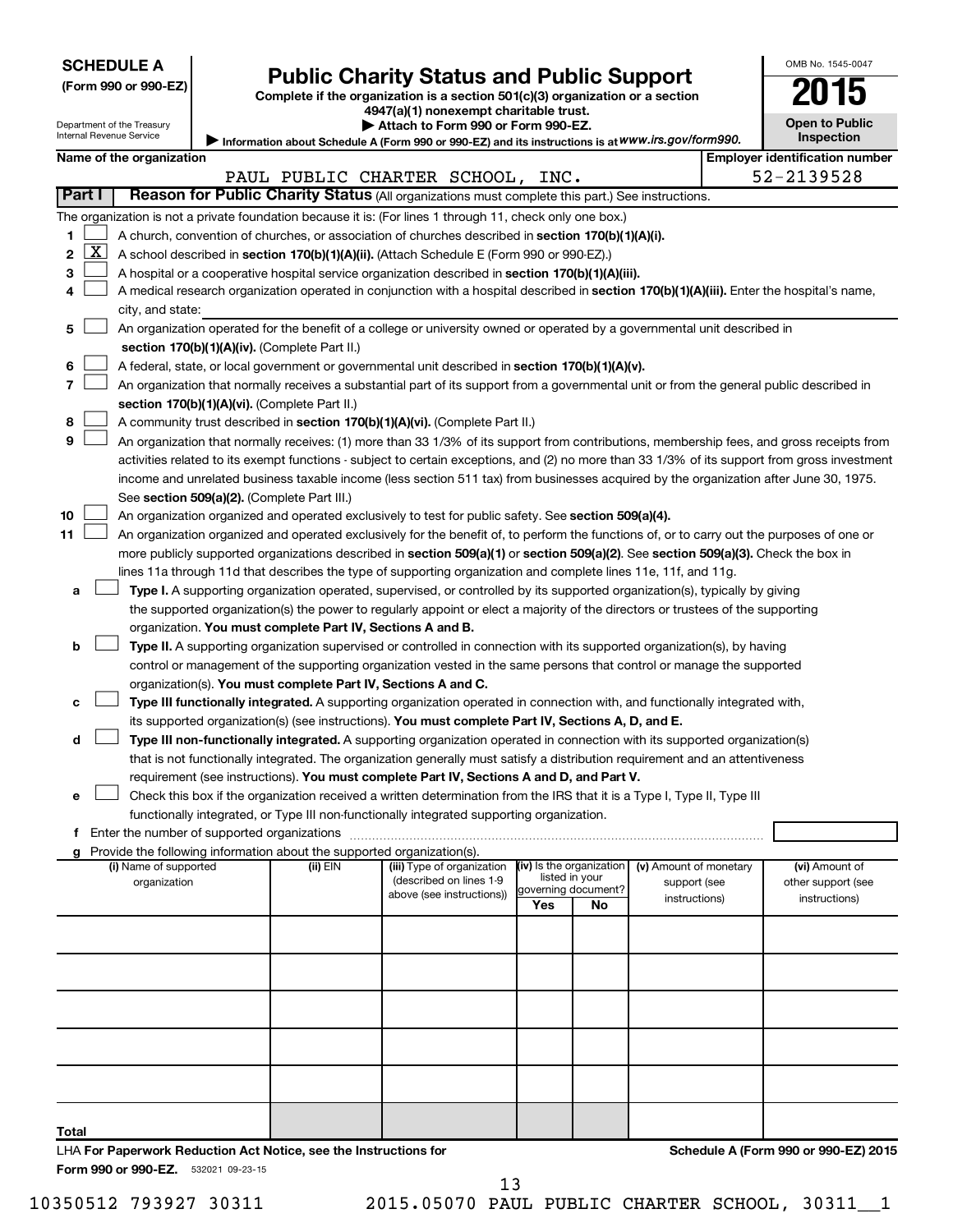# Schedule A (Form 990 or 990-EZ) 2015 PAUL PUBLIC CHARTER SCHOOL, INC.  $52-2139528$   $_{\rm Page}$

52-2139528 Page 2

(Complete only if you checked the box on line 5, 7, or 8 of Part I or if the organization failed to qualify under Part III. If the organization fails to qualify under the tests listed below, please complete Part III.) **Part II Support Schedule for Organizations Described in Sections 170(b)(1)(A)(iv) and 170(b)(1)(A)(vi)**

|   | <b>Section A. Public Support</b>                                                                                                                                                                                               |          |          |            |            |          |                                      |
|---|--------------------------------------------------------------------------------------------------------------------------------------------------------------------------------------------------------------------------------|----------|----------|------------|------------|----------|--------------------------------------|
|   | Calendar year (or fiscal year beginning in)                                                                                                                                                                                    | (a) 2011 | (b) 2012 | $(c)$ 2013 | $(d)$ 2014 | (e) 2015 | (f) Total                            |
|   | 1 Gifts, grants, contributions, and                                                                                                                                                                                            |          |          |            |            |          |                                      |
|   | membership fees received. (Do not                                                                                                                                                                                              |          |          |            |            |          |                                      |
|   | include any "unusual grants.")                                                                                                                                                                                                 |          |          |            |            |          |                                      |
|   | 2 Tax revenues levied for the organ-                                                                                                                                                                                           |          |          |            |            |          |                                      |
|   | ization's benefit and either paid to                                                                                                                                                                                           |          |          |            |            |          |                                      |
|   | or expended on its behalf                                                                                                                                                                                                      |          |          |            |            |          |                                      |
|   | 3 The value of services or facilities                                                                                                                                                                                          |          |          |            |            |          |                                      |
|   | furnished by a governmental unit to                                                                                                                                                                                            |          |          |            |            |          |                                      |
|   | the organization without charge                                                                                                                                                                                                |          |          |            |            |          |                                      |
|   | 4 Total. Add lines 1 through 3                                                                                                                                                                                                 |          |          |            |            |          |                                      |
|   | 5 The portion of total contributions                                                                                                                                                                                           |          |          |            |            |          |                                      |
|   | by each person (other than a                                                                                                                                                                                                   |          |          |            |            |          |                                      |
|   | governmental unit or publicly                                                                                                                                                                                                  |          |          |            |            |          |                                      |
|   | supported organization) included                                                                                                                                                                                               |          |          |            |            |          |                                      |
|   | on line 1 that exceeds 2% of the                                                                                                                                                                                               |          |          |            |            |          |                                      |
|   | amount shown on line 11,                                                                                                                                                                                                       |          |          |            |            |          |                                      |
|   | column (f)                                                                                                                                                                                                                     |          |          |            |            |          |                                      |
|   | 6 Public support. Subtract line 5 from line 4.                                                                                                                                                                                 |          |          |            |            |          |                                      |
|   | <b>Section B. Total Support</b>                                                                                                                                                                                                |          |          |            |            |          |                                      |
|   | Calendar year (or fiscal year beginning in)                                                                                                                                                                                    | (a) 2011 | (b) 2012 | $(c)$ 2013 | $(d)$ 2014 | (e) 2015 | (f) Total                            |
|   | 7 Amounts from line 4                                                                                                                                                                                                          |          |          |            |            |          |                                      |
|   | 8 Gross income from interest.                                                                                                                                                                                                  |          |          |            |            |          |                                      |
|   | dividends, payments received on                                                                                                                                                                                                |          |          |            |            |          |                                      |
|   | securities loans, rents, royalties                                                                                                                                                                                             |          |          |            |            |          |                                      |
|   | and income from similar sources                                                                                                                                                                                                |          |          |            |            |          |                                      |
| 9 | Net income from unrelated business                                                                                                                                                                                             |          |          |            |            |          |                                      |
|   | activities, whether or not the                                                                                                                                                                                                 |          |          |            |            |          |                                      |
|   | business is regularly carried on                                                                                                                                                                                               |          |          |            |            |          |                                      |
|   | 10 Other income. Do not include gain                                                                                                                                                                                           |          |          |            |            |          |                                      |
|   | or loss from the sale of capital                                                                                                                                                                                               |          |          |            |            |          |                                      |
|   | assets (Explain in Part VI.)                                                                                                                                                                                                   |          |          |            |            |          |                                      |
|   | 11 Total support. Add lines 7 through 10                                                                                                                                                                                       |          |          |            |            |          |                                      |
|   | <b>12</b> Gross receipts from related activities, etc. (see instructions)                                                                                                                                                      |          |          |            |            | 12       |                                      |
|   | 13 First five years. If the Form 990 is for the organization's first, second, third, fourth, or fifth tax year as a section 501(c)(3)                                                                                          |          |          |            |            |          |                                      |
|   | organization, check this box and stop here                                                                                                                                                                                     |          |          |            |            |          |                                      |
|   | Section C. Computation of Public Support Percentage                                                                                                                                                                            |          |          |            |            |          |                                      |
|   |                                                                                                                                                                                                                                |          |          |            |            | 14       | %                                    |
|   |                                                                                                                                                                                                                                |          |          |            |            | 15       | %                                    |
|   | 16a 33 1/3% support test - 2015. If the organization did not check the box on line 13, and line 14 is 33 1/3% or more, check this box and                                                                                      |          |          |            |            |          |                                      |
|   | stop here. The organization qualifies as a publicly supported organization matchinary material content and the                                                                                                                 |          |          |            |            |          |                                      |
|   | b 33 1/3% support test - 2014. If the organization did not check a box on line 13 or 16a, and line 15 is 33 1/3% or more, check this box                                                                                       |          |          |            |            |          |                                      |
|   | and stop here. The organization qualifies as a publicly supported organization manufaction manufacture. The organization of the state of the state of the state of the state of the state of the state of the state of the sta |          |          |            |            |          |                                      |
|   | 17a 10% -facts-and-circumstances test - 2015. If the organization did not check a box on line 13, 16a, or 16b, and line 14 is 10% or more,                                                                                     |          |          |            |            |          |                                      |
|   | and if the organization meets the "facts-and-circumstances" test, check this box and stop here. Explain in Part VI how the organization                                                                                        |          |          |            |            |          |                                      |
|   | meets the "facts-and-circumstances" test. The organization qualifies as a publicly supported organization <i>manumumumumum</i>                                                                                                 |          |          |            |            |          |                                      |
|   | b 10% -facts-and-circumstances test - 2014. If the organization did not check a box on line 13, 16a, 16b, or 17a, and line 15 is 10% or                                                                                        |          |          |            |            |          |                                      |
|   | more, and if the organization meets the "facts-and-circumstances" test, check this box and stop here. Explain in Part VI how the                                                                                               |          |          |            |            |          |                                      |
|   | organization meets the "facts-and-circumstances" test. The organization qualifies as a publicly supported organization                                                                                                         |          |          |            |            |          |                                      |
|   | 18 Private foundation. If the organization did not check a box on line 13, 16a, 16b, 17a, or 17b, check this box and see instructions                                                                                          |          |          |            |            |          |                                      |
|   |                                                                                                                                                                                                                                |          |          |            |            |          | Schodule A (Form 990 or 990-F7) 2015 |

**Schedule A (Form 990 or 990-EZ) 2015**

532022 09-23-15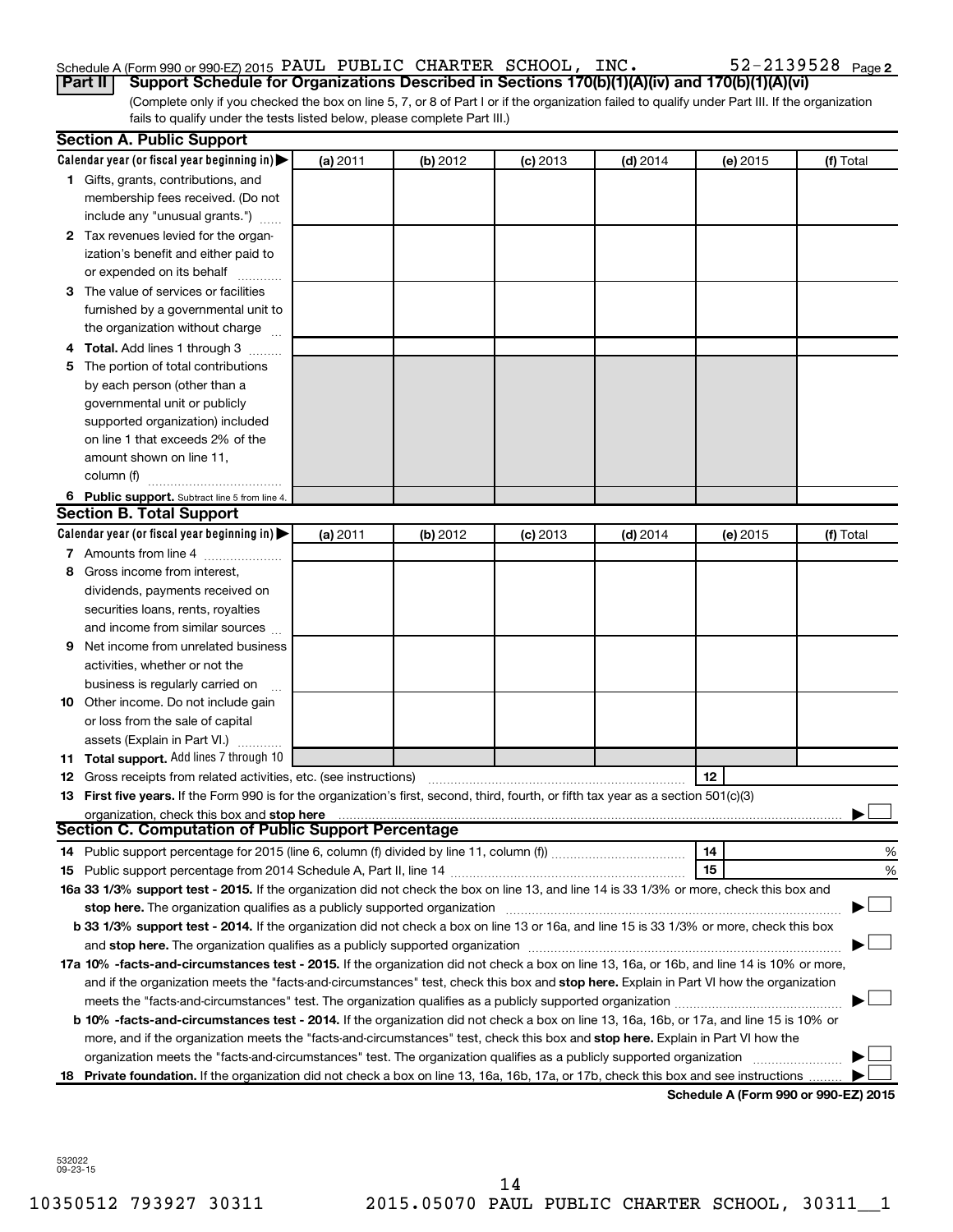### Schedule A (Form 990 or 990-EZ) 2015 PAUL PUBLIC CHARTER SCHOOL, INC.  $52-2139528$   $_{\rm Page}$ **Part III Support Schedule for Organizations Described in Section 509(a)(2)**

(Complete only if you checked the box on line 9 of Part I or if the organization failed to qualify under Part II. If the organization fails to qualify under the tests listed below, please complete Part II.)

| <b>Section A. Public Support</b>                                                                                                                                                                                               |          |          |            |            |          |                                      |
|--------------------------------------------------------------------------------------------------------------------------------------------------------------------------------------------------------------------------------|----------|----------|------------|------------|----------|--------------------------------------|
| Calendar year (or fiscal year beginning in)                                                                                                                                                                                    | (a) 2011 | (b) 2012 | $(c)$ 2013 | $(d)$ 2014 | (e) 2015 | (f) Total                            |
| 1 Gifts, grants, contributions, and                                                                                                                                                                                            |          |          |            |            |          |                                      |
| membership fees received. (Do not                                                                                                                                                                                              |          |          |            |            |          |                                      |
| include any "unusual grants.")                                                                                                                                                                                                 |          |          |            |            |          |                                      |
| 2 Gross receipts from admissions,<br>merchandise sold or services per-<br>formed, or facilities furnished in<br>any activity that is related to the<br>organization's tax-exempt purpose                                       |          |          |            |            |          |                                      |
| 3 Gross receipts from activities that                                                                                                                                                                                          |          |          |            |            |          |                                      |
| are not an unrelated trade or bus-                                                                                                                                                                                             |          |          |            |            |          |                                      |
| iness under section 513                                                                                                                                                                                                        |          |          |            |            |          |                                      |
| 4 Tax revenues levied for the organ-                                                                                                                                                                                           |          |          |            |            |          |                                      |
| ization's benefit and either paid to<br>or expended on its behalf                                                                                                                                                              |          |          |            |            |          |                                      |
| 5 The value of services or facilities                                                                                                                                                                                          |          |          |            |            |          |                                      |
| furnished by a governmental unit to                                                                                                                                                                                            |          |          |            |            |          |                                      |
| the organization without charge                                                                                                                                                                                                |          |          |            |            |          |                                      |
| 6 Total. Add lines 1 through 5                                                                                                                                                                                                 |          |          |            |            |          |                                      |
| 7a Amounts included on lines 1, 2, and                                                                                                                                                                                         |          |          |            |            |          |                                      |
| 3 received from disqualified persons                                                                                                                                                                                           |          |          |            |            |          |                                      |
| <b>b</b> Amounts included on lines 2 and 3 received<br>from other than disqualified persons that<br>exceed the greater of \$5,000 or 1% of the<br>amount on line 13 for the year                                               |          |          |            |            |          |                                      |
| c Add lines 7a and 7b                                                                                                                                                                                                          |          |          |            |            |          |                                      |
| 8 Public support. (Subtract line 7c from line 6.)                                                                                                                                                                              |          |          |            |            |          |                                      |
| <b>Section B. Total Support</b>                                                                                                                                                                                                |          |          |            |            |          |                                      |
| Calendar year (or fiscal year beginning in)                                                                                                                                                                                    | (a) 2011 | (b) 2012 | $(c)$ 2013 | $(d)$ 2014 | (e) 2015 | (f) Total                            |
| <b>9</b> Amounts from line 6                                                                                                                                                                                                   |          |          |            |            |          |                                      |
| <b>10a</b> Gross income from interest,<br>dividends, payments received on<br>securities loans, rents, royalties<br>and income from similar sources                                                                             |          |          |            |            |          |                                      |
| <b>b</b> Unrelated business taxable income<br>(less section 511 taxes) from businesses<br>acquired after June 30, 1975                                                                                                         |          |          |            |            |          |                                      |
| c Add lines 10a and 10b<br>11 Net income from unrelated business<br>activities not included in line 10b.<br>whether or not the business is<br>regularly carried on                                                             |          |          |            |            |          |                                      |
| <b>12</b> Other income. Do not include gain<br>or loss from the sale of capital<br>assets (Explain in Part VI.)                                                                                                                |          |          |            |            |          |                                      |
| <b>13</b> Total support. (Add lines 9, 10c, 11, and 12.)                                                                                                                                                                       |          |          |            |            |          |                                      |
| 14 First five years. If the Form 990 is for the organization's first, second, third, fourth, or fifth tax year as a section 501(c)(3) organization,                                                                            |          |          |            |            |          |                                      |
| check this box and stop here manufactured and stop here and stop here are manufactured and stop here and stop here and stop here and stop here and stop here and stop here and stop here are all the stop of the stop of the s |          |          |            |            |          |                                      |
| Section C. Computation of Public Support Percentage                                                                                                                                                                            |          |          |            |            |          |                                      |
|                                                                                                                                                                                                                                |          |          |            |            | 15       | ℅                                    |
| 16 Public support percentage from 2014 Schedule A, Part III, line 15                                                                                                                                                           |          |          |            |            | 16       | %                                    |
| Section D. Computation of Investment Income Percentage                                                                                                                                                                         |          |          |            |            |          |                                      |
|                                                                                                                                                                                                                                |          |          |            |            | 17       | %                                    |
| 18 Investment income percentage from 2014 Schedule A, Part III, line 17                                                                                                                                                        |          |          |            |            | 18       | %                                    |
| 19a 33 1/3% support tests - 2015. If the organization did not check the box on line 14, and line 15 is more than 33 1/3%, and line 17 is not                                                                                   |          |          |            |            |          |                                      |
| more than 33 1/3%, check this box and stop here. The organization qualifies as a publicly supported organization                                                                                                               |          |          |            |            |          |                                      |
| b 33 1/3% support tests - 2014. If the organization did not check a box on line 14 or line 19a, and line 16 is more than 33 1/3%, and                                                                                          |          |          |            |            |          |                                      |
| line 18 is not more than 33 1/3%, check this box and stop here. The organization qualifies as a publicly supported organization                                                                                                |          |          |            |            |          |                                      |
|                                                                                                                                                                                                                                |          |          |            |            |          |                                      |
| 532023 09-23-15                                                                                                                                                                                                                |          |          | 15         |            |          | Schedule A (Form 990 or 990-EZ) 2015 |

10350512 793927 30311 2015.05070 PAUL PUBLIC CHARTER SCHOOL, 30311\_\_1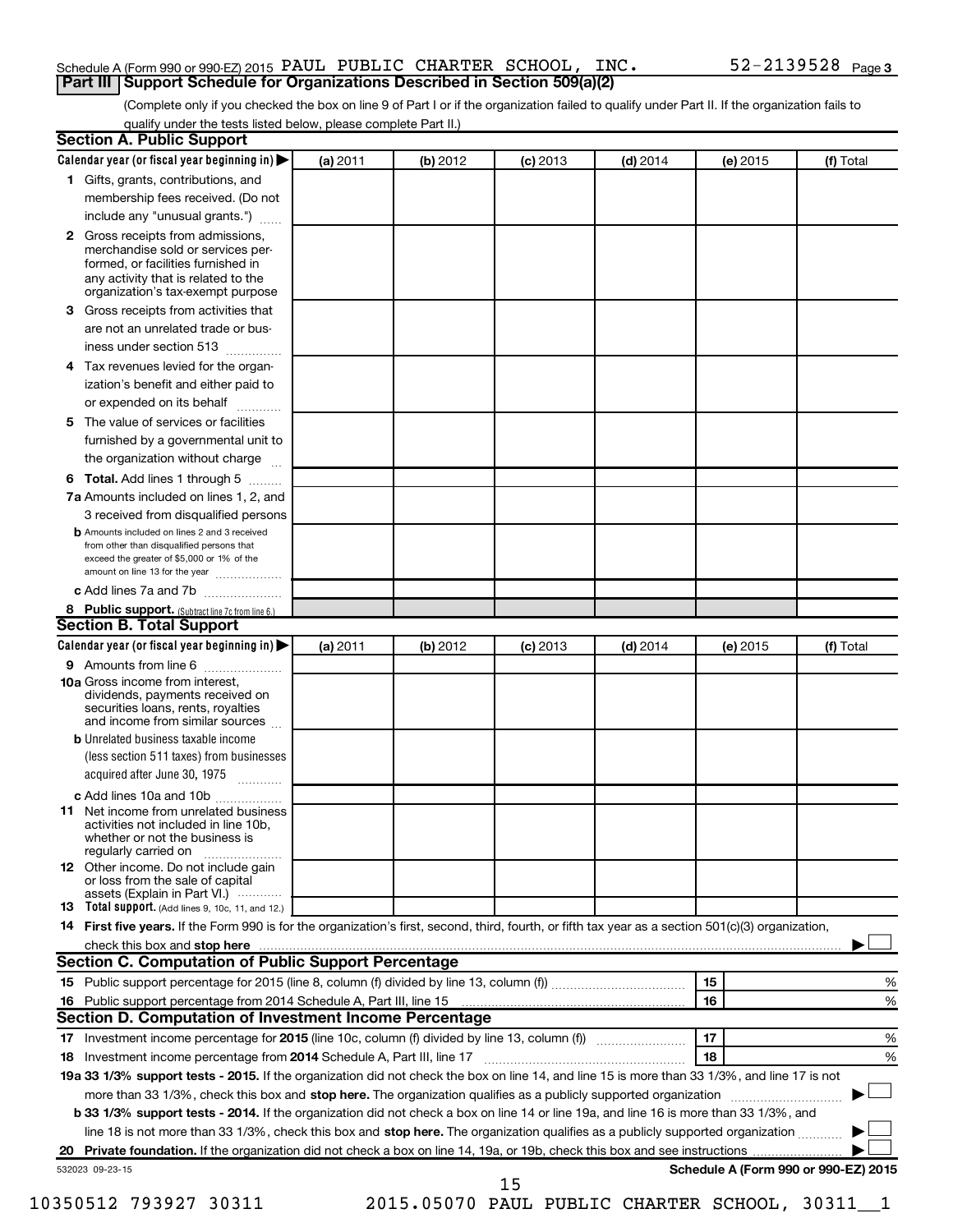**1**

**2**

**3a**

**3b**

**3c**

**4a**

**4b**

**4c**

**5a**

**5b 5c**

**6**

**7**

**8**

**9a**

**9b**

**9c**

**10a**

**10b**

**Yes No**

# **Part IV Supporting Organizations**

(Complete only if you checked a box in line 11 on Part I. If you checked 11a of Part I, complete Sections A and B. If you checked 11b of Part I, complete Sections A and C. If you checked 11c of Part I, complete Sections A, D, and E. If you checked 11d of Part I, complete Sections A and D, and complete Part V.)

### **Section A. All Supporting Organizations**

- **1** Are all of the organization's supported organizations listed by name in the organization's governing documents? If "No" describe in Part VI how the supported organizations are designated. If designated by *class or purpose, describe the designation. If historic and continuing relationship, explain.*
- **2** Did the organization have any supported organization that does not have an IRS determination of status under section 509(a)(1) or (2)? If "Yes," explain in Part VI how the organization determined that the supported *organization was described in section 509(a)(1) or (2).*
- **3a** Did the organization have a supported organization described in section 501(c)(4), (5), or (6)? If "Yes," answer *(b) and (c) below.*
- **b** Did the organization confirm that each supported organization qualified under section 501(c)(4), (5), or (6) and satisfied the public support tests under section 509(a)(2)? If "Yes," describe in Part VI when and how the *organization made the determination.*
- **c** Did the organization ensure that all support to such organizations was used exclusively for section 170(c)(2)(B) purposes? If "Yes," explain in Part VI what controls the organization put in place to ensure such use.
- **4 a** *If* Was any supported organization not organized in the United States ("foreign supported organization")? *"Yes," and if you checked 11a or 11b in Part I, answer (b) and (c) below.*
- **b** Did the organization have ultimate control and discretion in deciding whether to make grants to the foreign supported organization? If "Yes," describe in Part VI how the organization had such control and discretion *despite being controlled or supervised by or in connection with its supported organizations.*
- **c** Did the organization support any foreign supported organization that does not have an IRS determination under sections 501(c)(3) and 509(a)(1) or (2)? If "Yes," explain in Part VI what controls the organization used *to ensure that all support to the foreign supported organization was used exclusively for section 170(c)(2)(B) purposes.*
- **5a** Did the organization add, substitute, or remove any supported organizations during the tax year? If "Yes," answer (b) and (c) below (if applicable). Also, provide detail in Part VI, including (i) the names and EIN *numbers of the supported organizations added, substituted, or removed; (ii) the reasons for each such action; (iii) the authority under the organization's organizing document authorizing such action; and (iv) how the action was accomplished (such as by amendment to the organizing document).*
- **b Type I or Type II only.** Was any added or substituted supported organization part of a class already designated in the organization's organizing document?
- **c Substitutions only.**  Was the substitution the result of an event beyond the organization's control?
- **6** Did the organization provide support (whether in the form of grants or the provision of services or facilities) to support or benefit one or more of the filing organization's supported organizations? If "Yes," provide detail in anyone other than (i) its supported organizations, (ii) individuals that are part of the charitable class benefited by one or more of its supported organizations, or (iii) other supporting organizations that also *Part VI.*
- **7** Did the organization provide a grant, loan, compensation, or other similar payment to a substantial contributor regard to a substantial contributor? If "Yes," complete Part I of Schedule L (Form 990 or 990-EZ). (defined in section 4958(c)(3)(C)), a family member of a substantial contributor, or a 35% controlled entity with
- **8** Did the organization make a loan to a disqualified person (as defined in section 4958) not described in line 7? *If "Yes," complete Part I of Schedule L (Form 990 or 990-EZ).*
- **9 a** Was the organization controlled directly or indirectly at any time during the tax year by one or more in section 509(a)(1) or (2))? If "Yes," provide detail in Part VI. disqualified persons as defined in section 4946 (other than foundation managers and organizations described
- **b** Did one or more disqualified persons (as defined in line 9a) hold a controlling interest in any entity in which the supporting organization had an interest? If "Yes," provide detail in Part VI.
- **c** Did a disqualified person (as defined in line 9a) have an ownership interest in, or derive any personal benefit from, assets in which the supporting organization also had an interest? If "Yes," provide detail in Part VI.
- **10 a** Was the organization subject to the excess business holdings rules of section 4943 because of section supporting organizations)? If "Yes," answer 10b below. 4943(f) (regarding certain Type II supporting organizations, and all Type III non-functionally integrated
	- **b** Did the organization have any excess business holdings in the tax year? (Use Schedule C, Form 4720, to *determine whether the organization had excess business holdings.)*

532024 09-23-15

**Schedule A (Form 990 or 990-EZ) 2015**

10350512 793927 30311 2015.05070 PAUL PUBLIC CHARTER SCHOOL, 30311\_\_1

16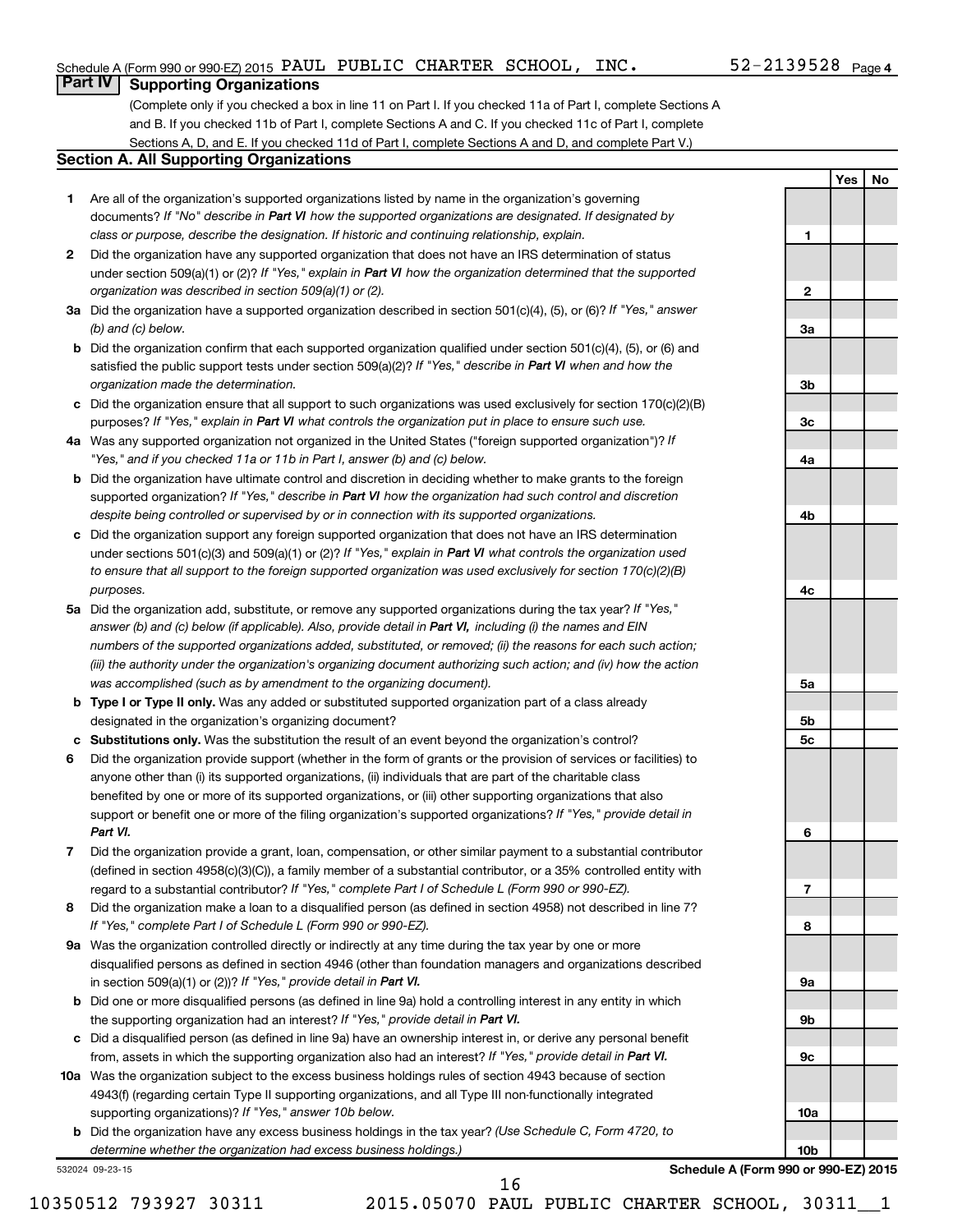### Schedule A (Form 990 or 990-EZ) 2015 PAUL PUBLIC CHARTER SCHOOL,  $\sf INC\bullet$   $\sf I\!N\!C\bullet$   $\sf I\!N\!C\bullet$ **Part IV Supporting Organizations** *(continued)* PAUL PUBLIC CHARTER SCHOOL, INC. 52-2139528

|              |                                                                                                                                 |                 | Yes        | No |
|--------------|---------------------------------------------------------------------------------------------------------------------------------|-----------------|------------|----|
| 11.          | Has the organization accepted a gift or contribution from any of the following persons?                                         |                 |            |    |
|              | a A person who directly or indirectly controls, either alone or together with persons described in (b) and (c)                  |                 |            |    |
|              | below, the governing body of a supported organization?                                                                          | 11a             |            |    |
|              | <b>b</b> A family member of a person described in (a) above?                                                                    | 11 <sub>b</sub> |            |    |
|              | c A 35% controlled entity of a person described in (a) or (b) above? If "Yes" to a, b, or c, provide detail in Part VI.         | 11c             |            |    |
|              | <b>Section B. Type I Supporting Organizations</b>                                                                               |                 |            |    |
|              |                                                                                                                                 |                 | Yes        | No |
| 1            | Did the directors, trustees, or membership of one or more supported organizations have the power to                             |                 |            |    |
|              | regularly appoint or elect at least a majority of the organization's directors or trustees at all times during the              |                 |            |    |
|              | tax year? If "No," describe in Part VI how the supported organization(s) effectively operated, supervised, or                   |                 |            |    |
|              | controlled the organization's activities. If the organization had more than one supported organization,                         |                 |            |    |
|              | describe how the powers to appoint and/or remove directors or trustees were allocated among the supported                       |                 |            |    |
|              | organizations and what conditions or restrictions, if any, applied to such powers during the tax year.                          | 1               |            |    |
| $\mathbf{2}$ | Did the organization operate for the benefit of any supported organization other than the supported                             |                 |            |    |
|              | organization(s) that operated, supervised, or controlled the supporting organization? If "Yes," explain in                      |                 |            |    |
|              | Part VI how providing such benefit carried out the purposes of the supported organization(s) that operated,                     |                 |            |    |
|              | supervised, or controlled the supporting organization.                                                                          | $\mathbf{2}$    |            |    |
|              | <b>Section C. Type II Supporting Organizations</b>                                                                              |                 |            |    |
|              |                                                                                                                                 |                 | <b>Yes</b> | No |
| 1.           | Were a majority of the organization's directors or trustees during the tax year also a majority of the directors                |                 |            |    |
|              | or trustees of each of the organization's supported organization(s)? If "No," describe in Part VI how control                   |                 |            |    |
|              | or management of the supporting organization was vested in the same persons that controlled or managed                          |                 |            |    |
|              | the supported organization(s).                                                                                                  | 1               |            |    |
|              | <b>Section D. All Type III Supporting Organizations</b>                                                                         |                 |            |    |
|              |                                                                                                                                 |                 | Yes        | No |
| 1            | Did the organization provide to each of its supported organizations, by the last day of the fifth month of the                  |                 |            |    |
|              | organization's tax year, (i) a written notice describing the type and amount of support provided during the prior tax           |                 |            |    |
|              | year, (ii) a copy of the Form 990 that was most recently filed as of the date of notification, and (iii) copies of the          |                 |            |    |
|              | organization's governing documents in effect on the date of notification, to the extent not previously provided?                | 1               |            |    |
|              | 2 Were any of the organization's officers, directors, or trustees either (i) appointed or elected by the supported              |                 |            |    |
|              | organization(s) or (ii) serving on the governing body of a supported organization? If "No," explain in Part VI how              |                 |            |    |
|              | the organization maintained a close and continuous working relationship with the supported organization(s).                     | 2               |            |    |
| 3            | By reason of the relationship described in (2), did the organization's supported organizations have a                           |                 |            |    |
|              | significant voice in the organization's investment policies and in directing the use of the organization's                      |                 |            |    |
|              | income or assets at all times during the tax year? If "Yes," describe in Part VI the role the organization's                    |                 |            |    |
|              | supported organizations played in this regard.                                                                                  | З               |            |    |
|              | Section E. Type III Functionally-Integrated Supporting Organizations                                                            |                 |            |    |
| 1            | Check the box next to the method that the organization used to satisfy the Integral Part Test during the yeafsee instructions): |                 |            |    |
| a            | The organization satisfied the Activities Test. Complete line 2 below.                                                          |                 |            |    |
| b            | The organization is the parent of each of its supported organizations. Complete line 3 below.                                   |                 |            |    |
| с            | The organization supported a governmental entity. Describe in Part VI how you supported a government entity (see instructions). |                 |            |    |
| 2            | Activities Test. Answer (a) and (b) below.                                                                                      |                 | Yes        | No |
| а            | Did substantially all of the organization's activities during the tax year directly further the exempt purposes of              |                 |            |    |
|              | the supported organization(s) to which the organization was responsive? If "Yes," then in Part VI identify                      |                 |            |    |
|              | those supported organizations and explain<br>how these activities directly furthered their exempt purposes,                     |                 |            |    |
|              | how the organization was responsive to those supported organizations, and how the organization determined                       |                 |            |    |
|              | that these activities constituted substantially all of its activities.                                                          | 2a              |            |    |
|              | <b>b</b> Did the activities described in (a) constitute activities that, but for the organization's involvement, one or more    |                 |            |    |
|              | of the organization's supported organization(s) would have been engaged in? If "Yes," explain in Part VI the                    |                 |            |    |
|              | reasons for the organization's position that its supported organization(s) would have engaged in these                          |                 |            |    |
|              | activities but for the organization's involvement.                                                                              | 2b              |            |    |
| з            | Parent of Supported Organizations. Answer (a) and (b) below.                                                                    |                 |            |    |
|              | a Did the organization have the power to regularly appoint or elect a majority of the officers, directors, or                   |                 |            |    |
|              | trustees of each of the supported organizations? Provide details in Part VI.                                                    | За              |            |    |
|              | <b>b</b> Did the organization exercise a substantial degree of direction over the policies, programs, and activities of each    |                 |            |    |
|              | of its supported organizations? If "Yes," describe in Part VI the role played by the organization in this regard.               | Зb              |            |    |
|              | Schedule A (Form 990 or 990-EZ) 2015<br>532025 09-23-15                                                                         |                 |            |    |

**Schedule A (Form 990 or 990-EZ) 2015**

10350512 793927 30311 2015.05070 PAUL PUBLIC CHARTER SCHOOL, 30311\_\_1

17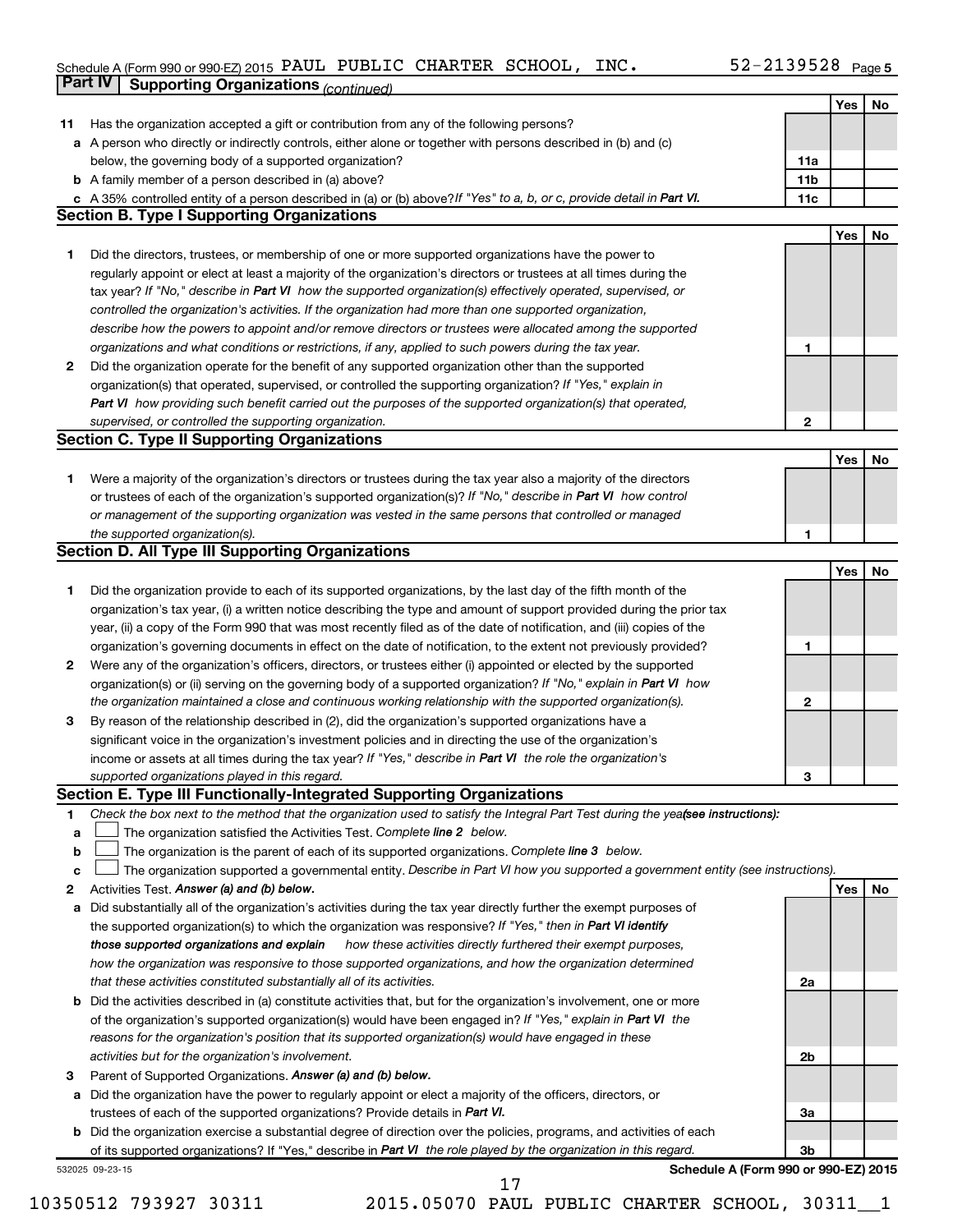1 **Letter on Reck here if the organization satisfied the Integral Part Test as a qualifying trust on Nov. 20, 1970. See instructions. All** other Type III non-functionally integrated supporting organizations must complete Sections A through E.

| Section A - Adjusted Net Income |                                                                              | (A) Prior Year | (B) Current Year<br>(optional) |                                |
|---------------------------------|------------------------------------------------------------------------------|----------------|--------------------------------|--------------------------------|
| 1                               | Net short-term capital gain                                                  | 1              |                                |                                |
| 2                               | Recoveries of prior-year distributions                                       | $\mathbf{2}$   |                                |                                |
| З                               | Other gross income (see instructions)                                        | 3              |                                |                                |
| 4                               | Add lines 1 through 3                                                        | 4              |                                |                                |
| 5                               | Depreciation and depletion                                                   | 5              |                                |                                |
| 6                               | Portion of operating expenses paid or incurred for production or             |                |                                |                                |
|                                 | collection of gross income or for management, conservation, or               |                |                                |                                |
|                                 | maintenance of property held for production of income (see instructions)     | 6              |                                |                                |
| 7                               | Other expenses (see instructions)                                            | $\overline{7}$ |                                |                                |
| 8                               | Adjusted Net Income (subtract lines 5, 6 and 7 from line 4)                  | 8              |                                |                                |
|                                 | <b>Section B - Minimum Asset Amount</b>                                      |                | (A) Prior Year                 | (B) Current Year<br>(optional) |
| 1                               | Aggregate fair market value of all non-exempt-use assets (see                |                |                                |                                |
|                                 | instructions for short tax year or assets held for part of year):            |                |                                |                                |
|                                 | <b>a</b> Average monthly value of securities                                 | 1a             |                                |                                |
|                                 | <b>b</b> Average monthly cash balances                                       | 1 <sub>b</sub> |                                |                                |
|                                 | <b>c</b> Fair market value of other non-exempt-use assets                    | 1c             |                                |                                |
|                                 | d Total (add lines 1a, 1b, and 1c)                                           | 1d             |                                |                                |
|                                 | e Discount claimed for blockage or other                                     |                |                                |                                |
|                                 | factors (explain in detail in Part VI):                                      |                |                                |                                |
| 2                               | Acquisition indebtedness applicable to non-exempt-use assets                 | $\mathbf{2}$   |                                |                                |
| 3                               | Subtract line 2 from line 1d                                                 | 3              |                                |                                |
| 4                               | Cash deemed held for exempt use. Enter 1-1/2% of line 3 (for greater amount, |                |                                |                                |
|                                 | see instructions).                                                           | 4              |                                |                                |
| 5                               | Net value of non-exempt-use assets (subtract line 4 from line 3)             | 5              |                                |                                |
| 6                               | Multiply line 5 by .035                                                      | 6              |                                |                                |
| 7                               | Recoveries of prior-year distributions                                       | $\overline{7}$ |                                |                                |
| 8                               | <b>Minimum Asset Amount (add line 7 to line 6)</b>                           | 8              |                                |                                |
|                                 | <b>Section C - Distributable Amount</b>                                      |                |                                | <b>Current Year</b>            |
| 1                               | Adjusted net income for prior year (from Section A, line 8, Column A)        | 1              |                                |                                |
| $\mathbf{2}$                    | Enter 85% of line 1                                                          | $\mathbf{2}$   |                                |                                |
| 3                               | Minimum asset amount for prior year (from Section B, line 8, Column A)       | 3              |                                |                                |
| 4                               | Enter greater of line 2 or line 3                                            | 4              |                                |                                |
| 5                               | Income tax imposed in prior year                                             | 5              |                                |                                |
| 6                               | <b>Distributable Amount.</b> Subtract line 5 from line 4, unless subject to  |                |                                |                                |
|                                 | emergency temporary reduction (see instructions)                             | 6              |                                |                                |
|                                 |                                                                              |                |                                |                                |

**7** Check here if the current year is the organization's first as a non-functionally-integrated Type III supporting organization (see † instructions).

**Schedule A (Form 990 or 990-EZ) 2015**

532026 09-23-15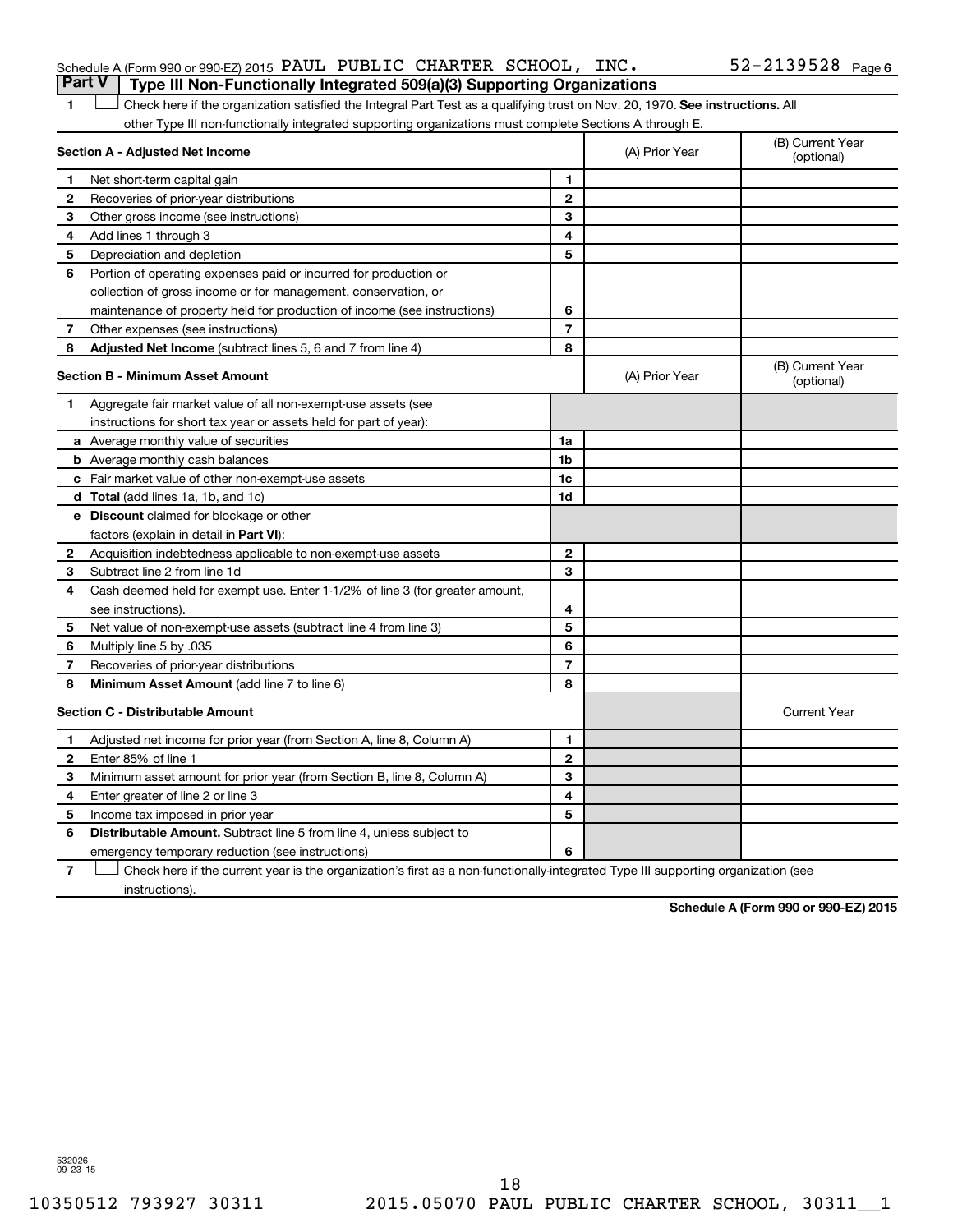### Schedule A (Form 990 or 990-EZ) 2015 PAUL PUBLIC CHARTER SCHOOL,  $\sf INC\bullet$   $\sf I\!N\!C\bullet$   $\sf I\!N\!C\bullet$ PAUL PUBLIC CHARTER SCHOOL, INC. 52-2139528

| <b>Part V</b>  | Type III Non-Functionally Integrated 509(a)(3) Supporting Organizations (continued)         |                             |                                       |                                         |
|----------------|---------------------------------------------------------------------------------------------|-----------------------------|---------------------------------------|-----------------------------------------|
|                | <b>Section D - Distributions</b>                                                            |                             |                                       | <b>Current Year</b>                     |
| 1              | Amounts paid to supported organizations to accomplish exempt purposes                       |                             |                                       |                                         |
| $\mathbf{2}$   | Amounts paid to perform activity that directly furthers exempt purposes of supported        |                             |                                       |                                         |
|                | organizations, in excess of income from activity                                            |                             |                                       |                                         |
| 3              | Administrative expenses paid to accomplish exempt purposes of supported organizations       |                             |                                       |                                         |
| 4              | Amounts paid to acquire exempt-use assets                                                   |                             |                                       |                                         |
| 5              | Qualified set-aside amounts (prior IRS approval required)                                   |                             |                                       |                                         |
| 6              | Other distributions (describe in <b>Part VI</b> ). See instructions.                        |                             |                                       |                                         |
| 7              | Total annual distributions. Add lines 1 through 6.                                          |                             |                                       |                                         |
| 8              | Distributions to attentive supported organizations to which the organization is responsive  |                             |                                       |                                         |
|                | (provide details in Part VI). See instructions.                                             |                             |                                       |                                         |
| 9              | Distributable amount for 2015 from Section C, line 6                                        |                             |                                       |                                         |
| 10             | Line 8 amount divided by Line 9 amount                                                      |                             |                                       |                                         |
|                |                                                                                             | (i)                         | (ii)                                  | (iii)                                   |
|                | Section E - Distribution Allocations (see instructions)                                     | <b>Excess Distributions</b> | <b>Underdistributions</b><br>Pre-2015 | <b>Distributable</b><br>Amount for 2015 |
|                |                                                                                             |                             |                                       |                                         |
| 1              | Distributable amount for 2015 from Section C, line 6                                        |                             |                                       |                                         |
| $\mathbf{2}$   | Underdistributions, if any, for years prior to 2015                                         |                             |                                       |                                         |
|                | (reasonable cause required-see instructions)                                                |                             |                                       |                                         |
| 3              | Excess distributions carryover, if any, to 2015:                                            |                             |                                       |                                         |
| a              |                                                                                             |                             |                                       |                                         |
| b              |                                                                                             |                             |                                       |                                         |
| с              |                                                                                             |                             |                                       |                                         |
|                | <b>d</b> From 2013                                                                          |                             |                                       |                                         |
|                | e From 2014                                                                                 |                             |                                       |                                         |
|                | f Total of lines 3a through e                                                               |                             |                                       |                                         |
|                | g Applied to underdistributions of prior years                                              |                             |                                       |                                         |
|                | h Applied to 2015 distributable amount                                                      |                             |                                       |                                         |
| Ť.             | Carryover from 2010 not applied (see instructions)                                          |                             |                                       |                                         |
| 4              | Remainder. Subtract lines 3g, 3h, and 3i from 3f.<br>Distributions for 2015 from Section D, |                             |                                       |                                         |
|                | line $7:$                                                                                   |                             |                                       |                                         |
|                | a Applied to underdistributions of prior years                                              |                             |                                       |                                         |
|                | <b>b</b> Applied to 2015 distributable amount                                               |                             |                                       |                                         |
| c              | Remainder. Subtract lines 4a and 4b from 4.                                                 |                             |                                       |                                         |
| 5              | Remaining underdistributions for years prior to 2015, if                                    |                             |                                       |                                         |
|                | any. Subtract lines 3g and 4a from line 2 (if amount                                        |                             |                                       |                                         |
|                | greater than zero, see instructions).                                                       |                             |                                       |                                         |
| 6              | Remaining underdistributions for 2015. Subtract lines 3h                                    |                             |                                       |                                         |
|                | and 4b from line 1 (if amount greater than zero, see                                        |                             |                                       |                                         |
|                | instructions).                                                                              |                             |                                       |                                         |
| $\overline{7}$ | Excess distributions carryover to 2016. Add lines 3j                                        |                             |                                       |                                         |
|                | and 4c.                                                                                     |                             |                                       |                                         |
| 8              | Breakdown of line 7:                                                                        |                             |                                       |                                         |
| а              |                                                                                             |                             |                                       |                                         |
| b              |                                                                                             |                             |                                       |                                         |
|                | c Excess from 2013                                                                          |                             |                                       |                                         |
|                | d Excess from 2014                                                                          |                             |                                       |                                         |
|                | e Excess from 2015                                                                          |                             |                                       |                                         |

**Schedule A (Form 990 or 990-EZ) 2015**

532027 09-23-15

10350512 793927 30311 2015.05070 PAUL PUBLIC CHARTER SCHOOL, 30311\_\_1 19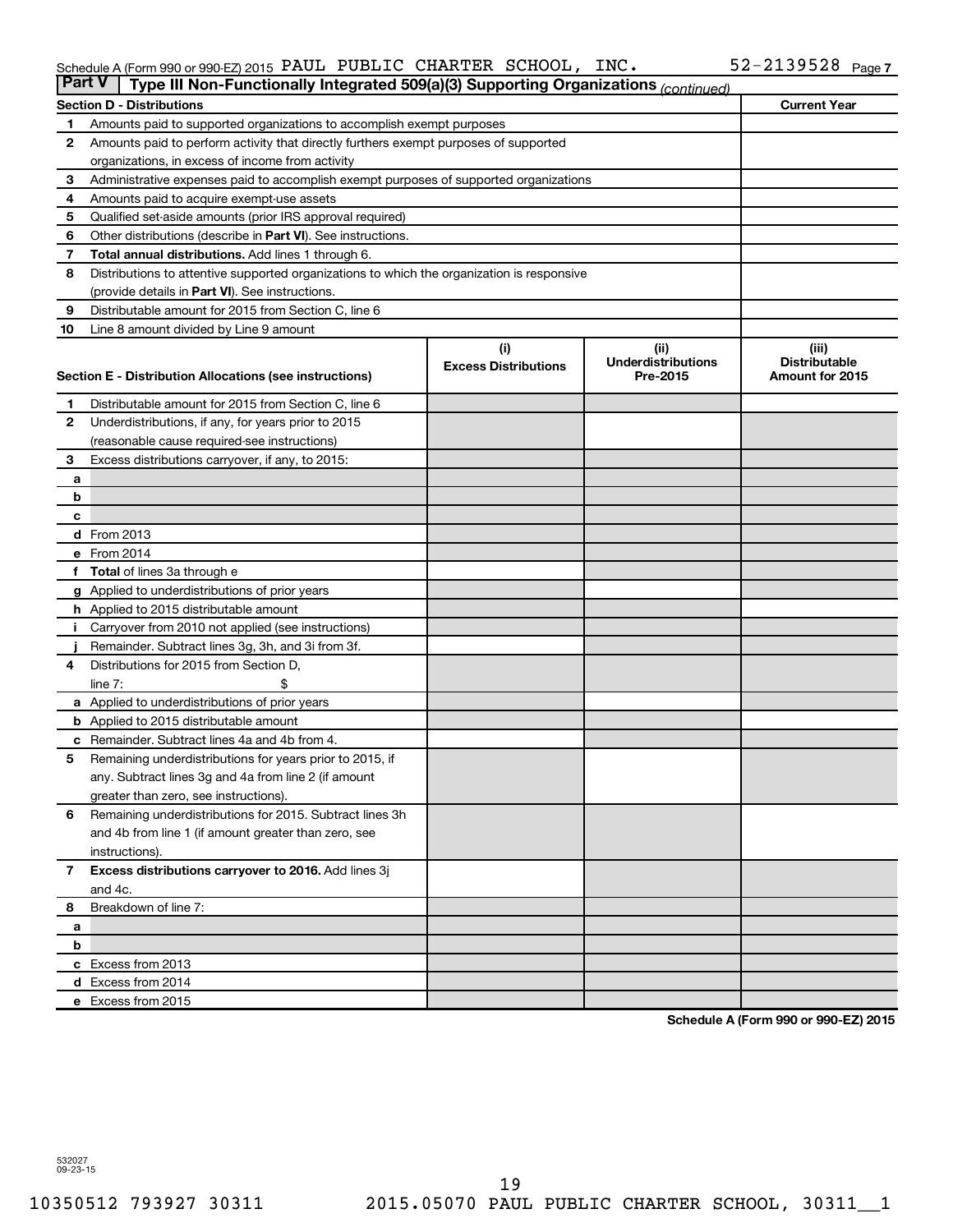| Supplemental Information. Provide the explanations required by Part II, line 10; Part II, line 17a or 17b; Part III, line 12;<br>Part IV, Section A, lines 1, 2, 3b, 3c, 4b, 4c, 5a, 6, 9a, 9b, 9c, 11a, 11b, and 11c; Part IV, Section B, lines 1 and 2; Part IV, Section C,<br>line 1; Part IV, Section D, lines 2 and 3; Part IV, Section E, lines 1c, 2a, 2b, 3a and 3b; Part V, line 1; Part V, Section B, line 1e; Part V, |
|----------------------------------------------------------------------------------------------------------------------------------------------------------------------------------------------------------------------------------------------------------------------------------------------------------------------------------------------------------------------------------------------------------------------------------|
|                                                                                                                                                                                                                                                                                                                                                                                                                                  |
|                                                                                                                                                                                                                                                                                                                                                                                                                                  |
|                                                                                                                                                                                                                                                                                                                                                                                                                                  |
|                                                                                                                                                                                                                                                                                                                                                                                                                                  |
|                                                                                                                                                                                                                                                                                                                                                                                                                                  |
|                                                                                                                                                                                                                                                                                                                                                                                                                                  |
|                                                                                                                                                                                                                                                                                                                                                                                                                                  |
|                                                                                                                                                                                                                                                                                                                                                                                                                                  |
|                                                                                                                                                                                                                                                                                                                                                                                                                                  |
|                                                                                                                                                                                                                                                                                                                                                                                                                                  |
|                                                                                                                                                                                                                                                                                                                                                                                                                                  |
|                                                                                                                                                                                                                                                                                                                                                                                                                                  |
|                                                                                                                                                                                                                                                                                                                                                                                                                                  |
|                                                                                                                                                                                                                                                                                                                                                                                                                                  |
|                                                                                                                                                                                                                                                                                                                                                                                                                                  |
|                                                                                                                                                                                                                                                                                                                                                                                                                                  |
|                                                                                                                                                                                                                                                                                                                                                                                                                                  |
|                                                                                                                                                                                                                                                                                                                                                                                                                                  |
|                                                                                                                                                                                                                                                                                                                                                                                                                                  |
|                                                                                                                                                                                                                                                                                                                                                                                                                                  |
|                                                                                                                                                                                                                                                                                                                                                                                                                                  |
|                                                                                                                                                                                                                                                                                                                                                                                                                                  |
|                                                                                                                                                                                                                                                                                                                                                                                                                                  |
|                                                                                                                                                                                                                                                                                                                                                                                                                                  |
|                                                                                                                                                                                                                                                                                                                                                                                                                                  |
|                                                                                                                                                                                                                                                                                                                                                                                                                                  |
|                                                                                                                                                                                                                                                                                                                                                                                                                                  |
|                                                                                                                                                                                                                                                                                                                                                                                                                                  |
|                                                                                                                                                                                                                                                                                                                                                                                                                                  |
|                                                                                                                                                                                                                                                                                                                                                                                                                                  |
|                                                                                                                                                                                                                                                                                                                                                                                                                                  |
|                                                                                                                                                                                                                                                                                                                                                                                                                                  |
|                                                                                                                                                                                                                                                                                                                                                                                                                                  |
|                                                                                                                                                                                                                                                                                                                                                                                                                                  |
|                                                                                                                                                                                                                                                                                                                                                                                                                                  |
|                                                                                                                                                                                                                                                                                                                                                                                                                                  |
|                                                                                                                                                                                                                                                                                                                                                                                                                                  |
|                                                                                                                                                                                                                                                                                                                                                                                                                                  |
|                                                                                                                                                                                                                                                                                                                                                                                                                                  |
|                                                                                                                                                                                                                                                                                                                                                                                                                                  |
|                                                                                                                                                                                                                                                                                                                                                                                                                                  |
|                                                                                                                                                                                                                                                                                                                                                                                                                                  |
|                                                                                                                                                                                                                                                                                                                                                                                                                                  |
|                                                                                                                                                                                                                                                                                                                                                                                                                                  |
|                                                                                                                                                                                                                                                                                                                                                                                                                                  |
|                                                                                                                                                                                                                                                                                                                                                                                                                                  |
|                                                                                                                                                                                                                                                                                                                                                                                                                                  |
|                                                                                                                                                                                                                                                                                                                                                                                                                                  |
|                                                                                                                                                                                                                                                                                                                                                                                                                                  |
| Schedule A (Form 990 or 990-EZ) 2015                                                                                                                                                                                                                                                                                                                                                                                             |
|                                                                                                                                                                                                                                                                                                                                                                                                                                  |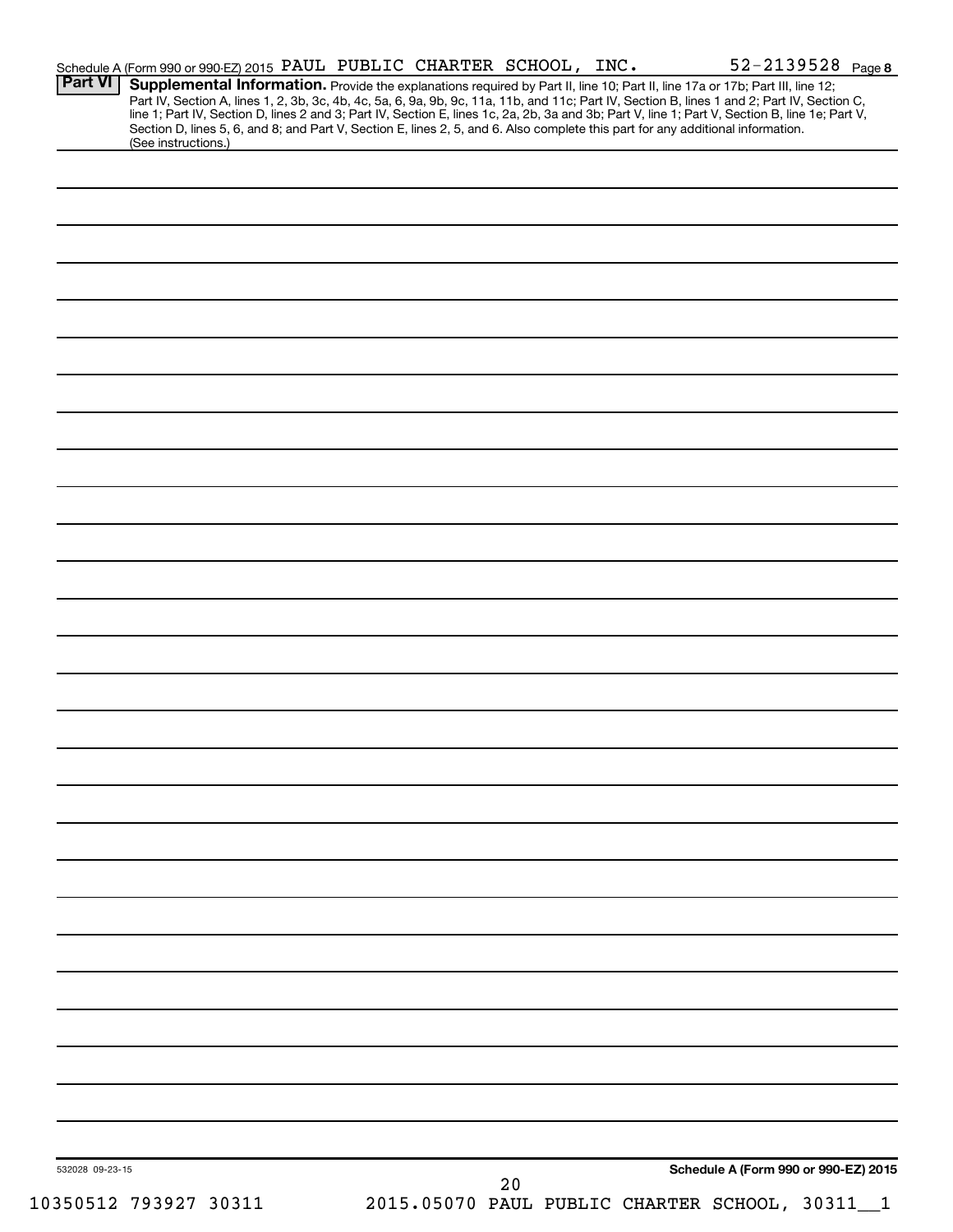\*\* PUBLIC DISCLOSURE COPY \*\*

# **Schedule B Schedule of Contributors**

**or 990-PF) | Attach to Form 990, Form 990-EZ, or Form 990-PF. | Information about Schedule B (Form 990, 990-EZ, or 990-PF) and** its instructions is at www.irs.gov/form990.

OMB No. 1545-0047

**2015**

**Name of the organization Employer identification number**

| 01 990-FF)                                                    |  |
|---------------------------------------------------------------|--|
| Department of the Treasury<br><b>Internal Revenue Service</b> |  |
|                                                               |  |

**(Form 990, 990-EZ,**

**Organization type** (check one): **Filers of: Section:** PAUL PUBLIC CHARTER SCHOOL, INC. | 52-2139528

| Form 990 or 990-EZ | $\boxed{\textbf{X}}$ 501(c)( 3) (enter number) organization                        |
|--------------------|------------------------------------------------------------------------------------|
|                    | $4947(a)(1)$ nonexempt charitable trust <b>not</b> treated as a private foundation |
|                    | 527 political organization                                                         |
| Form 990-PF        | 501(c)(3) exempt private foundation                                                |
|                    | 4947(a)(1) nonexempt charitable trust treated as a private foundation              |
|                    | 501(c)(3) taxable private foundation                                               |

Check if your organization is covered by the General Rule or a Special Rule.

**Note.**  Only a section 501(c)(7), (8), or (10) organization can check boxes for both the General Rule and a Special Rule. See instructions.

### **General Rule**

**K** For an organization filing Form 990, 990-EZ, or 990-PF that received, during the year, contributions totaling \$5,000 or more (in money or property) from any one contributor. Complete Parts I and II. See instructions for determining a contributor's total contributions.

### **Special Rules**

 $\Box$ 

any one contributor, during the year, total contributions of the greater of **(1)** \$5,000 or **(2)** 2% of the amount on (i) Form 990, Part VIII, line 1h, For an organization described in section 501(c)(3) filing Form 990 or 990-EZ that met the 33 1/3% support test of the regulations under sections 509(a)(1) and 170(b)(1)(A)(vi), that checked Schedule A (Form 990 or 990-EZ), Part II, line 13, 16a, or 16b, and that received from or (ii) Form 990-EZ, line 1. Complete Parts I and II.  $\Box$ 

year, total contributions of more than \$1,000 *exclusively* for religious, charitable, scientific, literary, or educational purposes, or for For an organization described in section 501(c)(7), (8), or (10) filing Form 990 or 990-EZ that received from any one contributor, during the the prevention of cruelty to children or animals. Complete Parts I, II, and III.  $\Box$ 

purpose. Do not complete any of the parts unless the General Rule applies to this organization because it received nonexclusively year, contributions exclusively for religious, charitable, etc., purposes, but no such contributions totaled more than \$1,000. If this box is checked, enter here the total contributions that were received during the year for an exclusively religious, charitable, etc., For an organization described in section 501(c)(7), (8), or (10) filing Form 990 or 990-EZ that received from any one contributor, during the religious, charitable, etc., contributions totaling \$5,000 or more during the year  $\ldots$  $\ldots$  $\ldots$  $\ldots$  $\ldots$  $\ldots$ 

**Caution.** An organization that is not covered by the General Rule and/or the Special Rules does not file Schedule B (Form 990, 990-EZ, or 990-PF),  **must** but it answer "No" on Part IV, line 2, of its Form 990; or check the box on line H of its Form 990-EZ or on its Form 990-PF, Part I, line 2, to certify that it does not meet the filing requirements of Schedule B (Form 990, 990-EZ, or 990-PF).

LHA For Paperwork Reduction Act Notice, see the Instructions for Form 990, 990-EZ, or 990-PF. Schedule B (Form 990, 990-EZ, or 990-PF) (2015)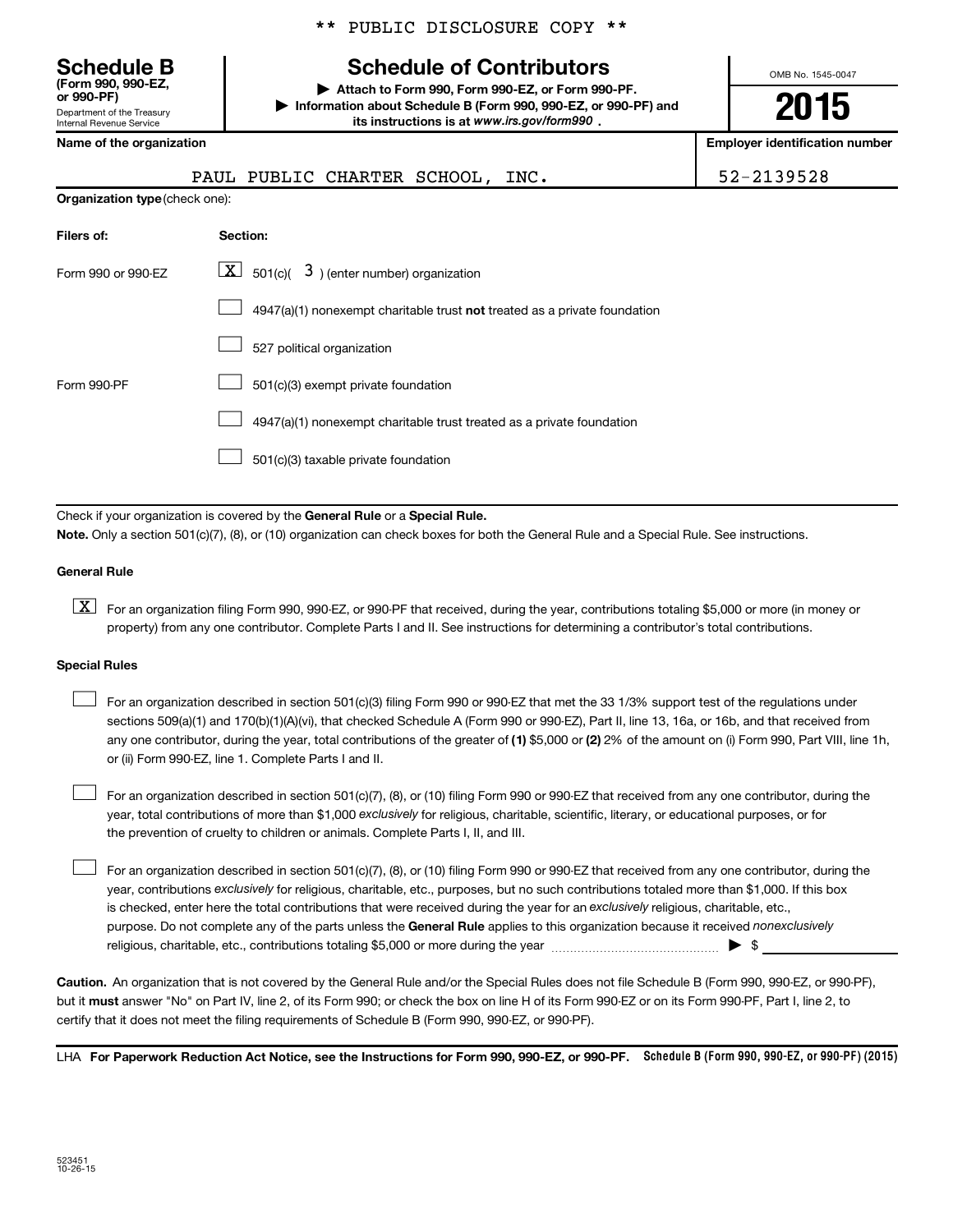| Schedule B (Form 990, 990-EZ, or 990-PF) (2015)<br>$\sqrt{2}$ and $\sqrt{2}$ and $\sqrt{2}$ and $\sqrt{2}$ and $\sqrt{2}$ and $\sqrt{2}$ and $\sqrt{2}$ and $\sqrt{2}$ and $\sqrt{2}$ and $\sqrt{2}$ and $\sqrt{2}$ and $\sqrt{2}$ and $\sqrt{2}$ and $\sqrt{2}$ and $\sqrt{2}$ and $\sqrt{2}$ and $\sqrt{2}$ and $\sqrt{2}$ and $\sqrt{2$ | Page |  |
|--------------------------------------------------------------------------------------------------------------------------------------------------------------------------------------------------------------------------------------------------------------------------------------------------------------------------------------------|------|--|
|--------------------------------------------------------------------------------------------------------------------------------------------------------------------------------------------------------------------------------------------------------------------------------------------------------------------------------------------|------|--|

**Name of organization Employer identification number**

PAUL PUBLIC CHARTER SCHOOL, INC. 52-2139528

**Part I** Contributors (see instructions). Use duplicate copies of Part I if additional space is needed.

| (a)              | (b)                          | (c)                        | (d)                                                                                                                |
|------------------|------------------------------|----------------------------|--------------------------------------------------------------------------------------------------------------------|
| No.              | Name, address, and ZIP + 4   | <b>Total contributions</b> | Type of contribution                                                                                               |
| 1                |                              | 562,709.<br>\$             | $\overline{\mathbf{X}}$<br>Person<br>Payroll<br><b>Noncash</b><br>(Complete Part II for<br>noncash contributions.) |
| (a)              | (b)                          | (c)                        | (d)                                                                                                                |
| No.              | Name, address, and ZIP + 4   | <b>Total contributions</b> | Type of contribution                                                                                               |
| $\boldsymbol{2}$ |                              | 5,000.<br>\$               | x<br>Person<br>Payroll<br>Noncash<br>(Complete Part II for<br>noncash contributions.)                              |
| (a)              | (b)                          | (c)                        | (d)                                                                                                                |
| No.              | Name, address, and ZIP + 4   | <b>Total contributions</b> | Type of contribution                                                                                               |
| 3                |                              | 5,000.<br>\$               | X.<br>Person<br>Payroll<br><b>Noncash</b><br>(Complete Part II for<br>noncash contributions.)                      |
| (a)              | (b)                          | (c)                        | (d)                                                                                                                |
| No.              | Name, address, and ZIP + 4   | <b>Total contributions</b> | Type of contribution                                                                                               |
| 4                |                              | 5,500.<br>\$               | x<br>Person<br>Payroll<br><b>Noncash</b><br>(Complete Part II for<br>noncash contributions.)                       |
| (a)              | (b)                          | (c)                        | (d)                                                                                                                |
| No.              | Name, address, and $ZIP + 4$ | <b>Total contributions</b> | Type of contribution                                                                                               |
| 5                |                              | 78,147.<br>\$              | $\overline{\text{X}}$<br>Person<br>Payroll<br>Noncash<br>(Complete Part II for<br>noncash contributions.)          |
| (a)              | (b)                          | (c)                        | (d)                                                                                                                |
| No.              | Name, address, and ZIP + 4   | <b>Total contributions</b> | Type of contribution                                                                                               |
| 6                |                              | 34,962.<br>\$              | $\boxed{\textbf{X}}$<br>Person<br>Payroll<br>Noncash<br>(Complete Part II for                                      |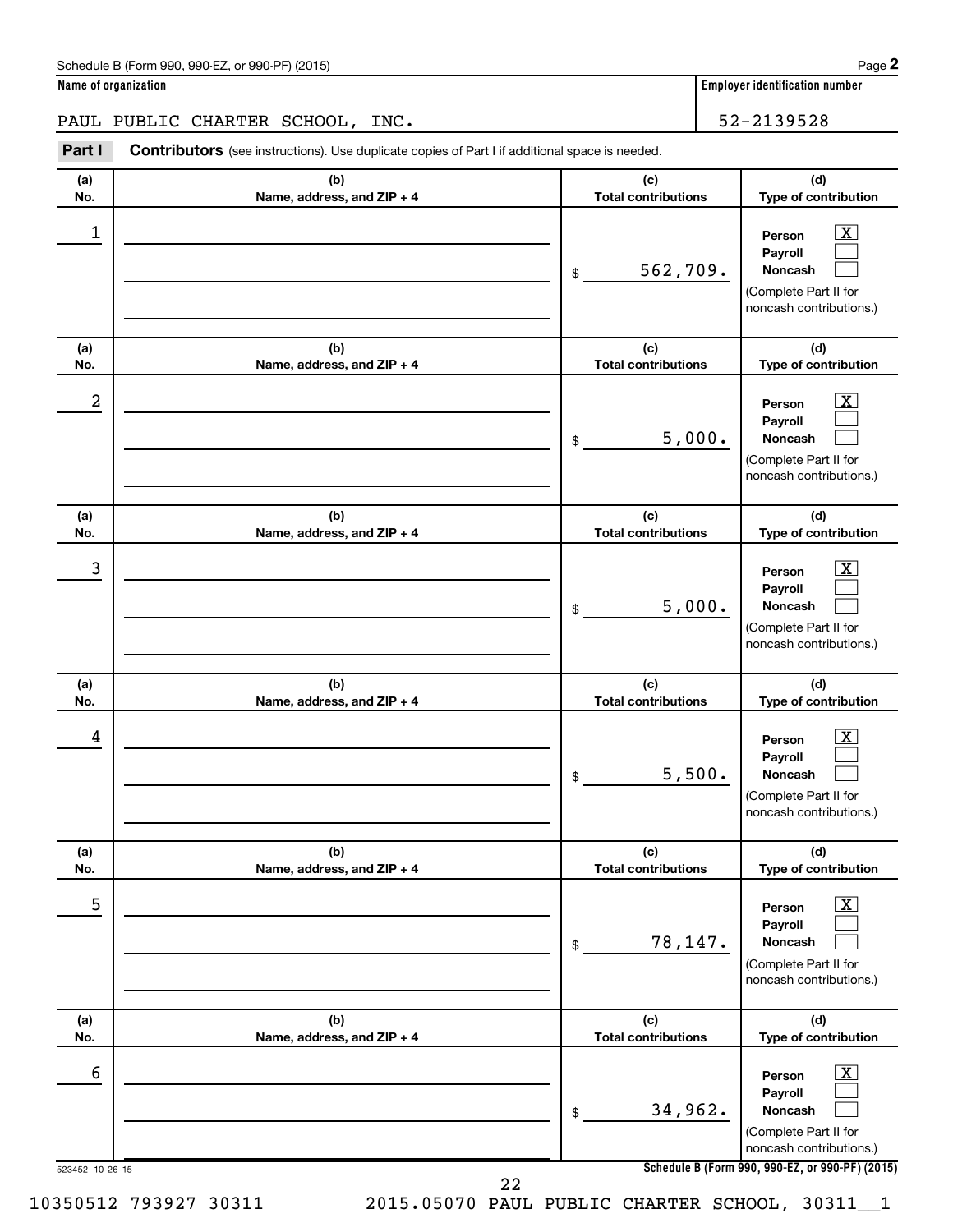| Schedule B (Form 990, 990-EZ, or 990-PF) (2015)<br>$\sqrt{2}$ and $\sqrt{2}$ and $\sqrt{2}$ and $\sqrt{2}$ and $\sqrt{2}$ and $\sqrt{2}$ and $\sqrt{2}$ and $\sqrt{2}$ and $\sqrt{2}$ and $\sqrt{2}$ and $\sqrt{2}$ and $\sqrt{2}$ and $\sqrt{2}$ and $\sqrt{2}$ and $\sqrt{2}$ and $\sqrt{2}$ and $\sqrt{2}$ and $\sqrt{2}$ and $\sqrt{2$ | Page |  |
|--------------------------------------------------------------------------------------------------------------------------------------------------------------------------------------------------------------------------------------------------------------------------------------------------------------------------------------------|------|--|
|--------------------------------------------------------------------------------------------------------------------------------------------------------------------------------------------------------------------------------------------------------------------------------------------------------------------------------------------|------|--|

**Name of organization Employer identification number**

PAUL PUBLIC CHARTER SCHOOL, INC. 52-2139528

**Part I** Contributors (see instructions). Use duplicate copies of Part I if additional space is needed.

| (a)<br>No. | (b)<br>Name, address, and ZIP + 4 | (c)<br><b>Total contributions</b> | (d)<br>Type of contribution                                                                                 |
|------------|-----------------------------------|-----------------------------------|-------------------------------------------------------------------------------------------------------------|
| 7          |                                   | 22,065.<br>\$                     | $\overline{\textbf{X}}$<br>Person<br>Payroll<br>Noncash<br>(Complete Part II for<br>noncash contributions.) |
| (a)<br>No. | (b)<br>Name, address, and ZIP + 4 | (c)<br><b>Total contributions</b> | (d)<br>Type of contribution                                                                                 |
|            |                                   | \$                                | Person<br>Payroll<br>Noncash<br>(Complete Part II for<br>noncash contributions.)                            |
| (a)<br>No. | (b)<br>Name, address, and ZIP + 4 | (c)<br><b>Total contributions</b> | (d)<br>Type of contribution                                                                                 |
|            |                                   | \$                                | Person<br>Payroll<br><b>Noncash</b><br>(Complete Part II for<br>noncash contributions.)                     |
| (a)<br>No. | (b)<br>Name, address, and ZIP + 4 | (c)<br><b>Total contributions</b> | (d)<br>Type of contribution                                                                                 |
|            |                                   | \$                                | Person<br>Payroll<br><b>Noncash</b><br>(Complete Part II for<br>noncash contributions.)                     |
| (a)<br>No. | (b)<br>Name, address, and ZIP + 4 | (c)<br><b>Total contributions</b> | (d)<br>Type of contribution                                                                                 |
|            |                                   | \$                                | Person<br>Payroll<br>Noncash<br>(Complete Part II for<br>noncash contributions.)                            |
| (a)<br>No. | (b)<br>Name, address, and ZIP + 4 | (c)<br><b>Total contributions</b> | (d)<br>Type of contribution                                                                                 |
|            |                                   | \$                                | Person<br>Payroll<br>Noncash<br>(Complete Part II for<br>noncash contributions.)                            |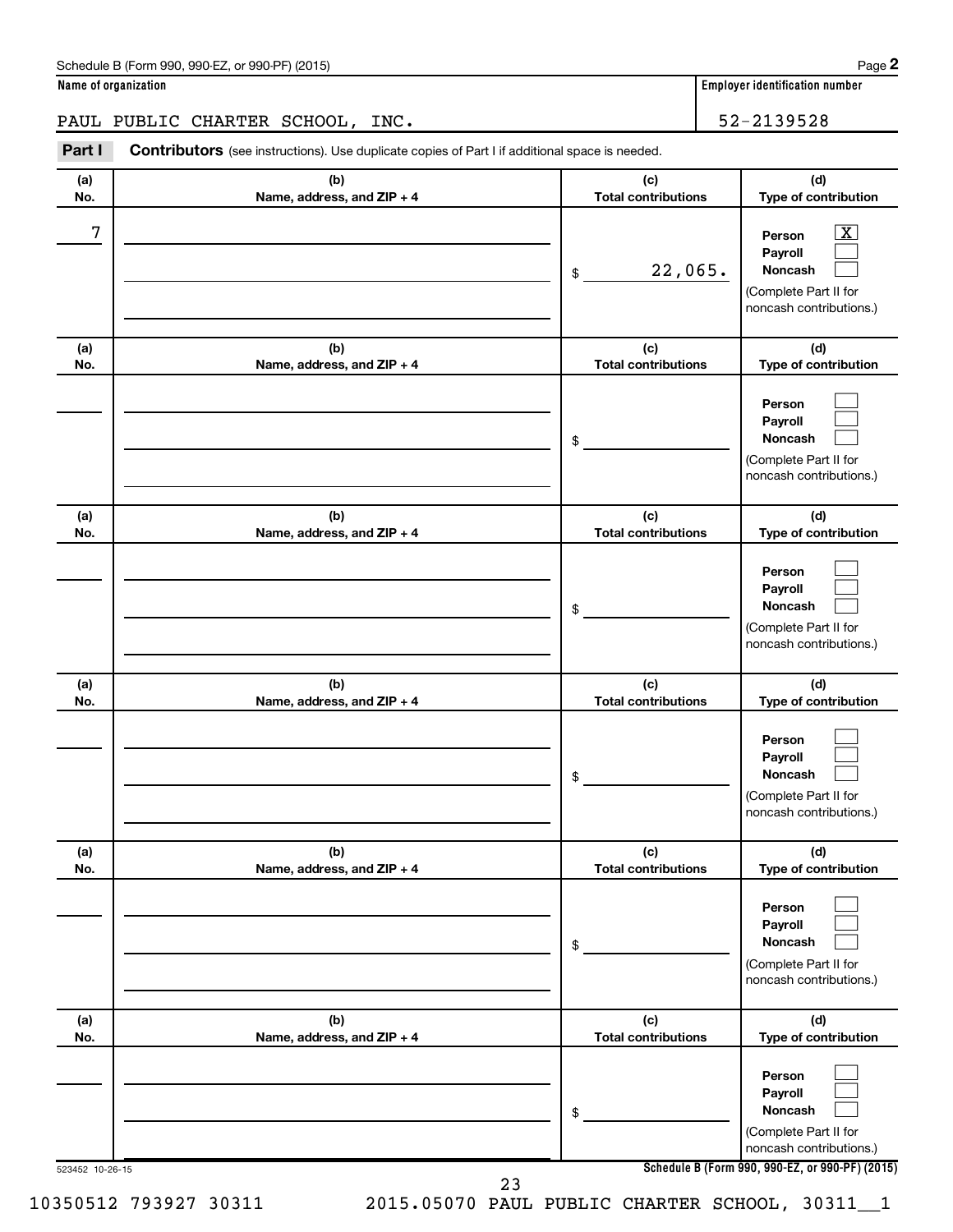## PAUL PUBLIC CHARTER SCHOOL, INC. 52-2139528

Part II Noncash Property (see instructions). Use duplicate copies of Part II if additional space is needed.

| (a)<br>No.<br>from<br>Part I | (b)<br>Description of noncash property given | (c)<br>FMV (or estimate)<br>(see instructions) | (d)<br>Date received |
|------------------------------|----------------------------------------------|------------------------------------------------|----------------------|
|                              |                                              | \$                                             |                      |
| (a)<br>No.<br>from<br>Part I | (b)<br>Description of noncash property given | (c)<br>FMV (or estimate)<br>(see instructions) | (d)<br>Date received |
|                              |                                              | \$                                             |                      |
| (a)<br>No.<br>from<br>Part I | (b)<br>Description of noncash property given | (c)<br>FMV (or estimate)<br>(see instructions) | (d)<br>Date received |
|                              |                                              | \$                                             |                      |
| (a)<br>No.<br>from<br>Part I | (b)<br>Description of noncash property given | (c)<br>FMV (or estimate)<br>(see instructions) | (d)<br>Date received |
|                              |                                              | \$                                             |                      |
| (a)<br>No.<br>from<br>Part I | (b)<br>Description of noncash property given | (c)<br>FMV (or estimate)<br>(see instructions) | (d)<br>Date received |
|                              |                                              | \$                                             |                      |
| (a)<br>No.<br>from<br>Part I | (b)<br>Description of noncash property given | (c)<br>FMV (or estimate)<br>(see instructions) | (d)<br>Date received |
|                              |                                              | \$                                             |                      |

10350512 793927 30311 2015.05070 PAUL PUBLIC CHARTER SCHOOL, 30311\_\_1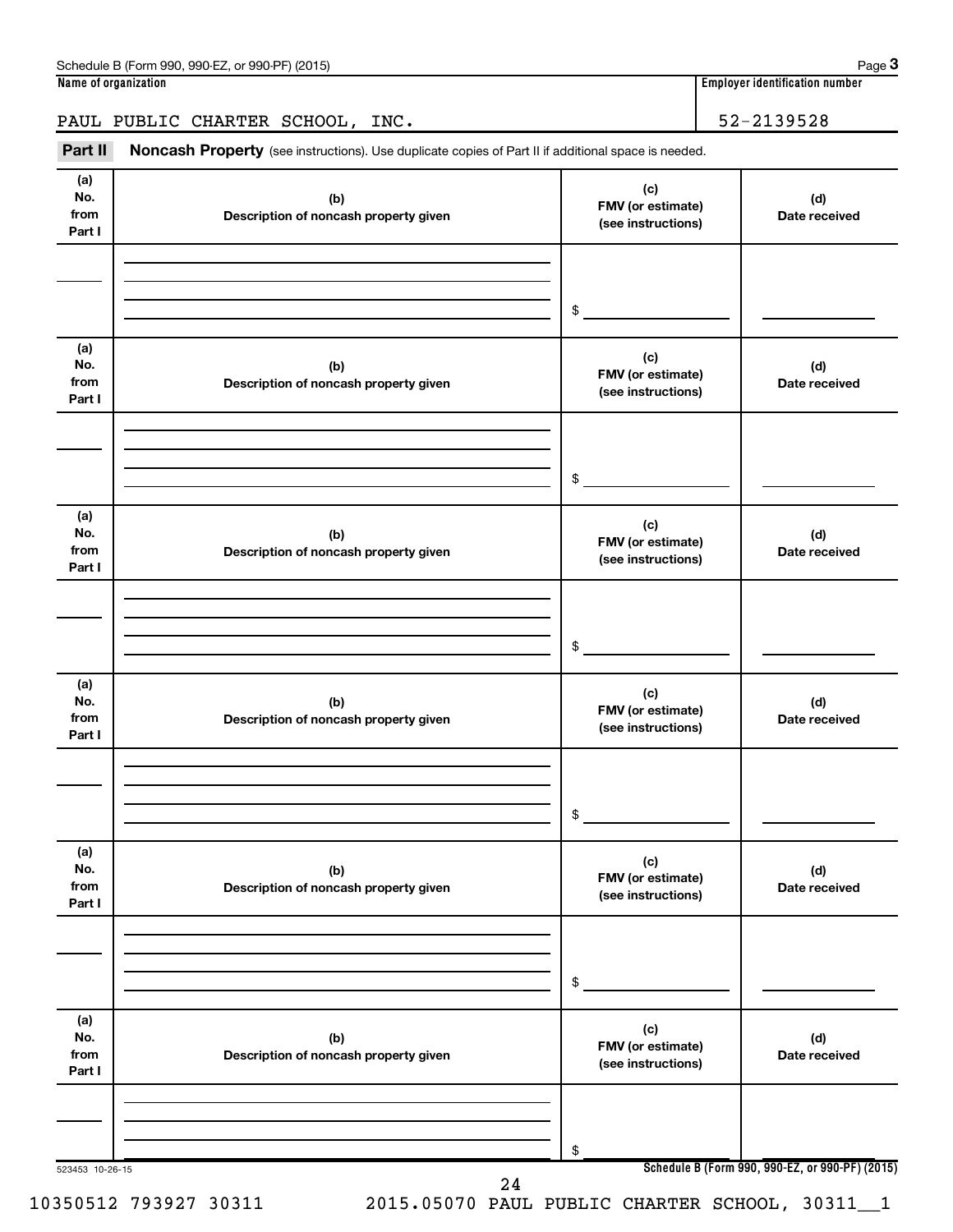| Name of organization |                                                                                                                                                          |                      |  | <b>Employer identification number</b>                                                                                                                 |  |  |
|----------------------|----------------------------------------------------------------------------------------------------------------------------------------------------------|----------------------|--|-------------------------------------------------------------------------------------------------------------------------------------------------------|--|--|
|                      | PAUL PUBLIC CHARTER SCHOOL, INC.                                                                                                                         |                      |  | 52-2139528                                                                                                                                            |  |  |
| Part III             | the year from any one contributor. Complete columns (a) through (e) and the following line entry. For organizations                                      |                      |  | Exclusively religious, charitable, etc., contributions to organizations described in section 501(c)(7), (8), or (10) that total more than \$1,000 for |  |  |
|                      | completing Part III, enter the total of exclusively religious, charitable, etc., contributions of \$1,000 or less for the year. (Enter this info. once.) |                      |  |                                                                                                                                                       |  |  |
|                      | Use duplicate copies of Part III if additional space is needed.                                                                                          |                      |  |                                                                                                                                                       |  |  |
| (a) No.<br>from      | (b) Purpose of gift                                                                                                                                      | (c) Use of gift      |  | (d) Description of how gift is held                                                                                                                   |  |  |
| Part I               |                                                                                                                                                          |                      |  |                                                                                                                                                       |  |  |
|                      |                                                                                                                                                          |                      |  |                                                                                                                                                       |  |  |
|                      |                                                                                                                                                          |                      |  |                                                                                                                                                       |  |  |
|                      |                                                                                                                                                          | (e) Transfer of gift |  |                                                                                                                                                       |  |  |
|                      |                                                                                                                                                          |                      |  |                                                                                                                                                       |  |  |
|                      | Transferee's name, address, and $ZIP + 4$                                                                                                                |                      |  | Relationship of transferor to transferee                                                                                                              |  |  |
|                      |                                                                                                                                                          |                      |  |                                                                                                                                                       |  |  |
|                      |                                                                                                                                                          |                      |  |                                                                                                                                                       |  |  |
| (a) No.<br>from      | (b) Purpose of gift                                                                                                                                      | (c) Use of gift      |  | (d) Description of how gift is held                                                                                                                   |  |  |
| Part I               |                                                                                                                                                          |                      |  |                                                                                                                                                       |  |  |
|                      |                                                                                                                                                          |                      |  |                                                                                                                                                       |  |  |
|                      |                                                                                                                                                          |                      |  |                                                                                                                                                       |  |  |
|                      |                                                                                                                                                          | (e) Transfer of gift |  |                                                                                                                                                       |  |  |
|                      |                                                                                                                                                          |                      |  |                                                                                                                                                       |  |  |
|                      | Transferee's name, address, and ZIP + 4                                                                                                                  |                      |  | Relationship of transferor to transferee                                                                                                              |  |  |
|                      |                                                                                                                                                          |                      |  |                                                                                                                                                       |  |  |
|                      |                                                                                                                                                          |                      |  |                                                                                                                                                       |  |  |
|                      |                                                                                                                                                          |                      |  |                                                                                                                                                       |  |  |
| (a) No.<br>from      | (b) Purpose of gift                                                                                                                                      | (c) Use of gift      |  | (d) Description of how gift is held                                                                                                                   |  |  |
| Part I               |                                                                                                                                                          |                      |  |                                                                                                                                                       |  |  |
|                      |                                                                                                                                                          |                      |  |                                                                                                                                                       |  |  |
|                      |                                                                                                                                                          |                      |  |                                                                                                                                                       |  |  |
|                      |                                                                                                                                                          |                      |  |                                                                                                                                                       |  |  |
|                      |                                                                                                                                                          | (e) Transfer of gift |  |                                                                                                                                                       |  |  |
|                      | Transferee's name, address, and ZIP + 4                                                                                                                  |                      |  | Relationship of transferor to transferee                                                                                                              |  |  |
|                      |                                                                                                                                                          |                      |  |                                                                                                                                                       |  |  |
|                      |                                                                                                                                                          |                      |  |                                                                                                                                                       |  |  |
| (a) No.              |                                                                                                                                                          |                      |  |                                                                                                                                                       |  |  |
| from<br>Part I       | (b) Purpose of gift                                                                                                                                      | (c) Use of gift      |  | (d) Description of how gift is held                                                                                                                   |  |  |
|                      |                                                                                                                                                          |                      |  |                                                                                                                                                       |  |  |
|                      |                                                                                                                                                          |                      |  |                                                                                                                                                       |  |  |
|                      | (e) Transfer of gift                                                                                                                                     |                      |  |                                                                                                                                                       |  |  |
|                      |                                                                                                                                                          |                      |  |                                                                                                                                                       |  |  |
|                      | Transferee's name, address, and ZIP + 4                                                                                                                  |                      |  | Relationship of transferor to transferee                                                                                                              |  |  |
|                      |                                                                                                                                                          |                      |  |                                                                                                                                                       |  |  |
|                      |                                                                                                                                                          |                      |  |                                                                                                                                                       |  |  |
| 523454 10-26-15      |                                                                                                                                                          |                      |  | Schedule B (Form 990, 990-EZ, or 990-PF) (2015)                                                                                                       |  |  |
|                      |                                                                                                                                                          | 25                   |  |                                                                                                                                                       |  |  |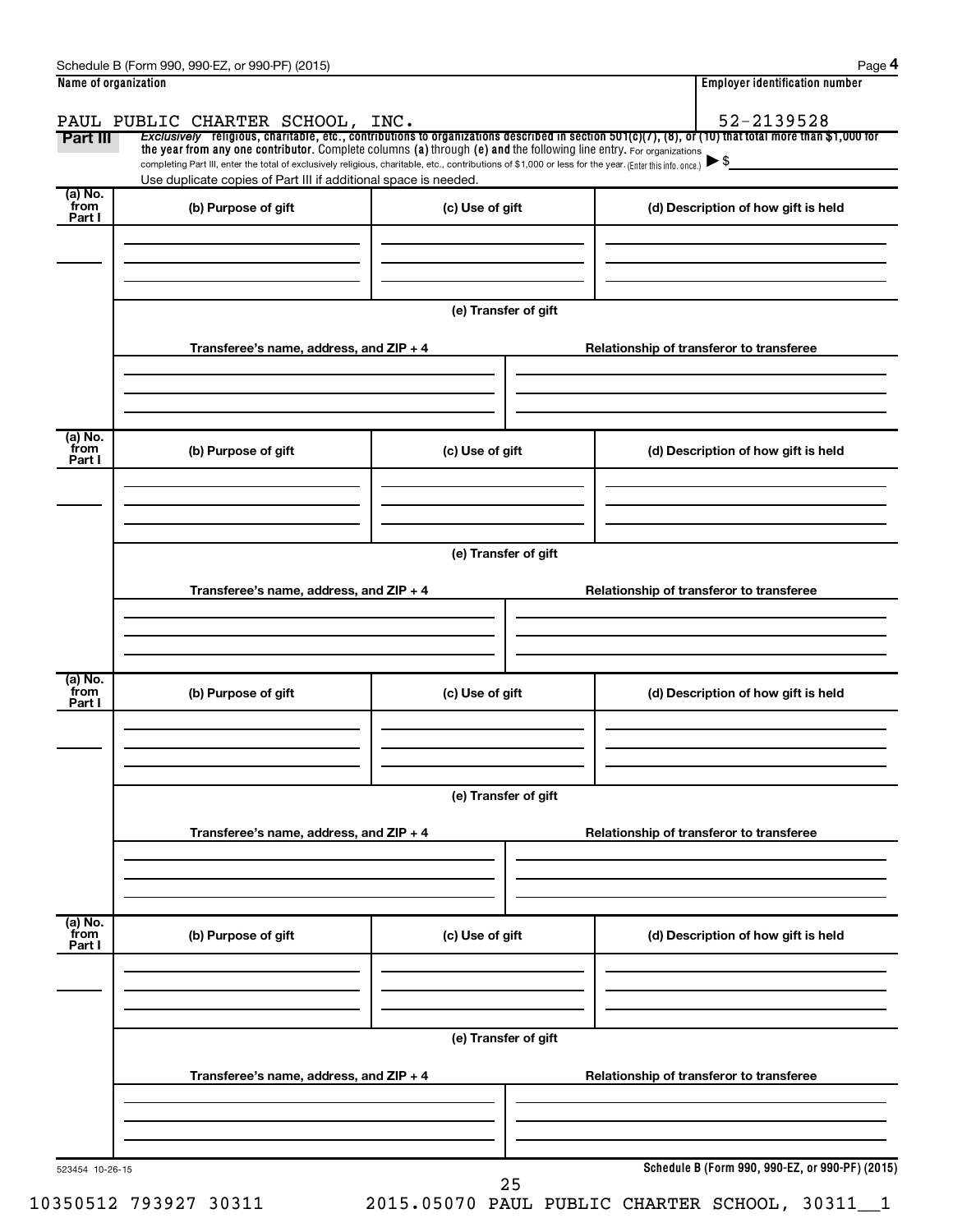|              |                                                        |                                                                                                                                                                                                                                       |                                                                                                                                      |                         | OMB No. 1545-0047                     |           |
|--------------|--------------------------------------------------------|---------------------------------------------------------------------------------------------------------------------------------------------------------------------------------------------------------------------------------------|--------------------------------------------------------------------------------------------------------------------------------------|-------------------------|---------------------------------------|-----------|
|              | <b>SCHEDULE D</b>                                      |                                                                                                                                                                                                                                       | <b>Supplemental Financial Statements</b>                                                                                             |                         |                                       |           |
|              | (Form 990)                                             |                                                                                                                                                                                                                                       | Complete if the organization answered "Yes" on Form 990,<br>Part IV, line 6, 7, 8, 9, 10, 11a, 11b, 11c, 11d, 11e, 11f, 12a, or 12b. |                         |                                       |           |
|              | Department of the Treasury<br>Internal Revenue Service |                                                                                                                                                                                                                                       | Attach to Form 990.<br>Information about Schedule D (Form 990) and its instructions is at www.irs.gov/form990.                       |                         | <b>Open to Public</b><br>Inspection   |           |
|              | Name of the organization                               |                                                                                                                                                                                                                                       |                                                                                                                                      |                         | <b>Employer identification number</b> |           |
|              |                                                        | PAUL PUBLIC CHARTER SCHOOL, INC.                                                                                                                                                                                                      |                                                                                                                                      |                         | 52-2139528                            |           |
| Part I       |                                                        | Organizations Maintaining Donor Advised Funds or Other Similar Funds or Accounts. Complete if the                                                                                                                                     |                                                                                                                                      |                         |                                       |           |
|              |                                                        | organization answered "Yes" on Form 990, Part IV, line 6.                                                                                                                                                                             |                                                                                                                                      |                         |                                       |           |
|              |                                                        |                                                                                                                                                                                                                                       | (a) Donor advised funds                                                                                                              |                         | (b) Funds and other accounts          |           |
| 1.           |                                                        |                                                                                                                                                                                                                                       |                                                                                                                                      |                         |                                       |           |
| 2            |                                                        | Aggregate value of contributions to (during year)                                                                                                                                                                                     |                                                                                                                                      |                         |                                       |           |
| 3            |                                                        |                                                                                                                                                                                                                                       |                                                                                                                                      |                         |                                       |           |
| 4<br>5       |                                                        | Did the organization inform all donors and donor advisors in writing that the assets held in donor advised funds                                                                                                                      |                                                                                                                                      |                         |                                       |           |
|              |                                                        |                                                                                                                                                                                                                                       |                                                                                                                                      |                         | Yes                                   | <b>No</b> |
| 6            |                                                        | Did the organization inform all grantees, donors, and donor advisors in writing that grant funds can be used only                                                                                                                     |                                                                                                                                      |                         |                                       |           |
|              |                                                        | for charitable purposes and not for the benefit of the donor or donor advisor, or for any other purpose conferring                                                                                                                    |                                                                                                                                      |                         |                                       |           |
|              | impermissible private benefit?                         |                                                                                                                                                                                                                                       |                                                                                                                                      |                         | Yes                                   | No        |
| Part II      |                                                        | Conservation Easements. Complete if the organization answered "Yes" on Form 990, Part IV, line 7.                                                                                                                                     |                                                                                                                                      |                         |                                       |           |
| 1.           |                                                        | Purpose(s) of conservation easements held by the organization (check all that apply).                                                                                                                                                 |                                                                                                                                      |                         |                                       |           |
|              |                                                        | Preservation of land for public use (e.g., recreation or education)                                                                                                                                                                   | Preservation of a historically important land area                                                                                   |                         |                                       |           |
|              |                                                        | Protection of natural habitat                                                                                                                                                                                                         | Preservation of a certified historic structure                                                                                       |                         |                                       |           |
|              |                                                        | Preservation of open space                                                                                                                                                                                                            |                                                                                                                                      |                         |                                       |           |
| $\mathbf{2}$ |                                                        | Complete lines 2a through 2d if the organization held a qualified conservation contribution in the form of a conservation easement on the last                                                                                        |                                                                                                                                      |                         | Held at the End of the Tax Year       |           |
|              | day of the tax year.                                   |                                                                                                                                                                                                                                       |                                                                                                                                      | 2a                      |                                       |           |
| b            |                                                        |                                                                                                                                                                                                                                       |                                                                                                                                      | 2 <sub>b</sub>          |                                       |           |
|              |                                                        |                                                                                                                                                                                                                                       |                                                                                                                                      | 2c                      |                                       |           |
| d            |                                                        | Number of conservation easements included in (c) acquired after 8/17/06, and not on a historic structure                                                                                                                              |                                                                                                                                      |                         |                                       |           |
|              |                                                        |                                                                                                                                                                                                                                       |                                                                                                                                      | 2d                      |                                       |           |
| 3            |                                                        | Number of conservation easements modified, transferred, released, extinguished, or terminated by the organization during the tax                                                                                                      |                                                                                                                                      |                         |                                       |           |
|              | year                                                   |                                                                                                                                                                                                                                       |                                                                                                                                      |                         |                                       |           |
| 4            |                                                        | Number of states where property subject to conservation easement is located $\blacktriangleright$                                                                                                                                     |                                                                                                                                      |                         |                                       |           |
| 5            |                                                        | Does the organization have a written policy regarding the periodic monitoring, inspection, handling of                                                                                                                                |                                                                                                                                      |                         |                                       |           |
|              |                                                        | violations, and enforcement of the conservation easements it holds?                                                                                                                                                                   |                                                                                                                                      |                         | Yes                                   | <b>No</b> |
| 6            |                                                        | Staff and volunteer hours devoted to monitoring, inspecting, handling of violations, and enforcing conservation easements during the year                                                                                             |                                                                                                                                      |                         |                                       |           |
| 7            |                                                        | Amount of expenses incurred in monitoring, inspecting, handling of violations, and enforcing conservation easements during the year                                                                                                   |                                                                                                                                      |                         |                                       |           |
|              | $\blacktriangleright$ \$                               |                                                                                                                                                                                                                                       |                                                                                                                                      |                         |                                       |           |
| 8            |                                                        | Does each conservation easement reported on line 2(d) above satisfy the requirements of section 170(h)(4)(B)(i)                                                                                                                       |                                                                                                                                      |                         |                                       |           |
|              |                                                        |                                                                                                                                                                                                                                       |                                                                                                                                      |                         | Yes                                   | No        |
| 9            |                                                        | In Part XIII, describe how the organization reports conservation easements in its revenue and expense statement, and balance sheet, and                                                                                               |                                                                                                                                      |                         |                                       |           |
|              |                                                        | include, if applicable, the text of the footnote to the organization's financial statements that describes the organization's accounting for                                                                                          |                                                                                                                                      |                         |                                       |           |
|              | conservation easements.                                |                                                                                                                                                                                                                                       |                                                                                                                                      |                         |                                       |           |
|              | Part III                                               | Organizations Maintaining Collections of Art, Historical Treasures, or Other Similar Assets.                                                                                                                                          |                                                                                                                                      |                         |                                       |           |
|              |                                                        | Complete if the organization answered "Yes" on Form 990, Part IV, line 8.                                                                                                                                                             |                                                                                                                                      |                         |                                       |           |
|              |                                                        | 1a If the organization elected, as permitted under SFAS 116 (ASC 958), not to report in its revenue statement and balance sheet works of art,                                                                                         |                                                                                                                                      |                         |                                       |           |
|              |                                                        | historical treasures, or other similar assets held for public exhibition, education, or research in furtherance of public service, provide, in Part XIII,                                                                             |                                                                                                                                      |                         |                                       |           |
| b            |                                                        | the text of the footnote to its financial statements that describes these items.<br>If the organization elected, as permitted under SFAS 116 (ASC 958), to report in its revenue statement and balance sheet works of art, historical |                                                                                                                                      |                         |                                       |           |
|              |                                                        | treasures, or other similar assets held for public exhibition, education, or research in furtherance of public service, provide the following amounts                                                                                 |                                                                                                                                      |                         |                                       |           |
|              | relating to these items:                               |                                                                                                                                                                                                                                       |                                                                                                                                      |                         |                                       |           |
|              |                                                        | (i) Revenue included on Form 990, Part VIII, line 1 [2000] [2010] Contract the included on Form 990, Part VIII, line 1                                                                                                                |                                                                                                                                      |                         | $\frac{1}{2}$                         |           |
|              |                                                        | (ii) Assets included in Form 990, Part X                                                                                                                                                                                              |                                                                                                                                      |                         |                                       |           |
| 2            |                                                        | If the organization received or held works of art, historical treasures, or other similar assets for financial gain, provide                                                                                                          |                                                                                                                                      |                         |                                       |           |
|              |                                                        | the following amounts required to be reported under SFAS 116 (ASC 958) relating to these items:                                                                                                                                       |                                                                                                                                      |                         |                                       |           |
| а            |                                                        |                                                                                                                                                                                                                                       |                                                                                                                                      | \$                      |                                       |           |
|              |                                                        |                                                                                                                                                                                                                                       |                                                                                                                                      | $\blacktriangleright$ s |                                       |           |
|              |                                                        | LHA For Paperwork Reduction Act Notice, see the Instructions for Form 990.                                                                                                                                                            |                                                                                                                                      |                         | Schedule D (Form 990) 2015            |           |

| LHA For Paperwork Reduction Act Notice, see the Instructions for Forr |
|-----------------------------------------------------------------------|
| 532051<br>11-02-15                                                    |
|                                                                       |

10350512 793927 30311 2015.05070 PAUL PUBLIC CHARTER SCHOOL, 30311\_\_1 26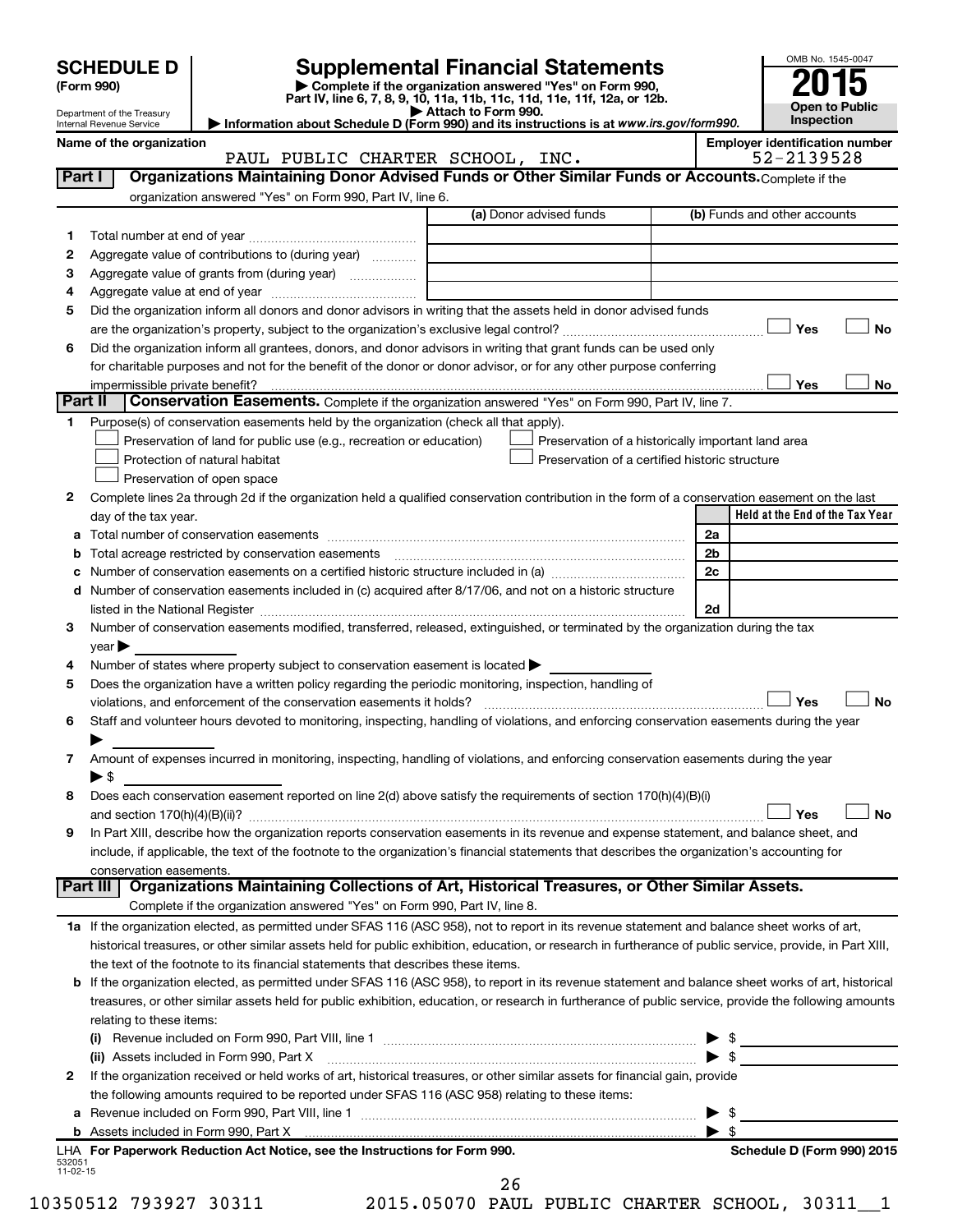|               | Schedule D (Form 990) 2015                                                                                                                                                                                                     | PAUL PUBLIC CHARTER SCHOOL, INC. |   |                                                                                                                                                                                                                               |                    |                 | 52-2139528 Page 2                          |                |          |    |
|---------------|--------------------------------------------------------------------------------------------------------------------------------------------------------------------------------------------------------------------------------|----------------------------------|---|-------------------------------------------------------------------------------------------------------------------------------------------------------------------------------------------------------------------------------|--------------------|-----------------|--------------------------------------------|----------------|----------|----|
|               | Organizations Maintaining Collections of Art, Historical Treasures, or Other Similar Assets(continued)<br>Part III                                                                                                             |                                  |   |                                                                                                                                                                                                                               |                    |                 |                                            |                |          |    |
| 3             | Using the organization's acquisition, accession, and other records, check any of the following that are a significant use of its collection items                                                                              |                                  |   |                                                                                                                                                                                                                               |                    |                 |                                            |                |          |    |
|               | (check all that apply):                                                                                                                                                                                                        |                                  |   |                                                                                                                                                                                                                               |                    |                 |                                            |                |          |    |
| a             | Public exhibition                                                                                                                                                                                                              |                                  |   | Loan or exchange programs                                                                                                                                                                                                     |                    |                 |                                            |                |          |    |
| b             | Scholarly research                                                                                                                                                                                                             | e                                |   | Other and the contract of the contract of the contract of the contract of the contract of the contract of the contract of the contract of the contract of the contract of the contract of the contract of the contract of the |                    |                 |                                            |                |          |    |
| с             | Preservation for future generations                                                                                                                                                                                            |                                  |   |                                                                                                                                                                                                                               |                    |                 |                                            |                |          |    |
| 4             | Provide a description of the organization's collections and explain how they further the organization's exempt purpose in Part XIII.                                                                                           |                                  |   |                                                                                                                                                                                                                               |                    |                 |                                            |                |          |    |
| 5             | During the year, did the organization solicit or receive donations of art, historical treasures, or other similar assets                                                                                                       |                                  |   |                                                                                                                                                                                                                               |                    |                 |                                            |                |          |    |
|               |                                                                                                                                                                                                                                |                                  |   |                                                                                                                                                                                                                               |                    |                 |                                            | Yes            |          | No |
|               | Part IV<br><b>Escrow and Custodial Arrangements.</b> Complete if the organization answered "Yes" on Form 990, Part IV, line 9, or                                                                                              |                                  |   |                                                                                                                                                                                                                               |                    |                 |                                            |                |          |    |
|               | reported an amount on Form 990, Part X, line 21.                                                                                                                                                                               |                                  |   |                                                                                                                                                                                                                               |                    |                 |                                            |                |          |    |
|               | 1a Is the organization an agent, trustee, custodian or other intermediary for contributions or other assets not included                                                                                                       |                                  |   |                                                                                                                                                                                                                               |                    |                 |                                            |                |          |    |
|               |                                                                                                                                                                                                                                |                                  |   |                                                                                                                                                                                                                               |                    |                 |                                            | Yes            |          | No |
|               | <b>b</b> If "Yes," explain the arrangement in Part XIII and complete the following table:                                                                                                                                      |                                  |   |                                                                                                                                                                                                                               |                    |                 |                                            |                |          |    |
|               |                                                                                                                                                                                                                                |                                  |   |                                                                                                                                                                                                                               |                    |                 |                                            | Amount         |          |    |
| с             | Beginning balance manufactured and contact the contract of contact the contact of the contact of the contact of                                                                                                                |                                  |   |                                                                                                                                                                                                                               |                    | 1c              |                                            |                |          |    |
|               |                                                                                                                                                                                                                                |                                  |   |                                                                                                                                                                                                                               |                    | 1d              |                                            |                |          |    |
| е             | Distributions during the year manufactured and an account of the state of the state of the state of the state of the state of the state of the state of the state of the state of the state of the state of the state of the s |                                  |   |                                                                                                                                                                                                                               |                    | 1e              |                                            |                |          |    |
| f.            |                                                                                                                                                                                                                                |                                  |   |                                                                                                                                                                                                                               |                    | 1f              |                                            |                |          |    |
|               | 2a Did the organization include an amount on Form 990, Part X, line 21, for escrow or custodial account liability?                                                                                                             |                                  |   |                                                                                                                                                                                                                               |                    |                 |                                            | Yes            |          | No |
| <b>Part V</b> | <b>b</b> If "Yes," explain the arrangement in Part XIII. Check here if the explanation has been provided on Part XIII<br><b>Endowment Funds.</b> Complete if the organization answered "Yes" on Form 990, Part IV, line 10.    |                                  |   |                                                                                                                                                                                                                               |                    |                 |                                            |                |          |    |
|               |                                                                                                                                                                                                                                |                                  |   |                                                                                                                                                                                                                               |                    |                 |                                            |                |          |    |
|               |                                                                                                                                                                                                                                | (a) Current year                 |   | (b) Prior year                                                                                                                                                                                                                | (c) Two years back |                 | (d) Three years back   (e) Four years back |                |          |    |
| 1a            | Beginning of year balance                                                                                                                                                                                                      |                                  |   |                                                                                                                                                                                                                               |                    |                 |                                            |                |          |    |
| b             |                                                                                                                                                                                                                                |                                  |   |                                                                                                                                                                                                                               |                    |                 |                                            |                |          |    |
| с             | Net investment earnings, gains, and losses                                                                                                                                                                                     |                                  |   |                                                                                                                                                                                                                               |                    |                 |                                            |                |          |    |
| d             |                                                                                                                                                                                                                                |                                  |   |                                                                                                                                                                                                                               |                    |                 |                                            |                |          |    |
|               | e Other expenditures for facilities                                                                                                                                                                                            |                                  |   |                                                                                                                                                                                                                               |                    |                 |                                            |                |          |    |
|               | and programs                                                                                                                                                                                                                   |                                  |   |                                                                                                                                                                                                                               |                    |                 |                                            |                |          |    |
|               | f Administrative expenses                                                                                                                                                                                                      |                                  |   |                                                                                                                                                                                                                               |                    |                 |                                            |                |          |    |
| g             | Provide the estimated percentage of the current year end balance (line 1g, column (a)) held as:                                                                                                                                |                                  |   |                                                                                                                                                                                                                               |                    |                 |                                            |                |          |    |
| 2             | Board designated or quasi-endowment                                                                                                                                                                                            |                                  | % |                                                                                                                                                                                                                               |                    |                 |                                            |                |          |    |
| а<br>b        | Permanent endowment                                                                                                                                                                                                            | %                                |   |                                                                                                                                                                                                                               |                    |                 |                                            |                |          |    |
|               | Temporarily restricted endowment                                                                                                                                                                                               | %                                |   |                                                                                                                                                                                                                               |                    |                 |                                            |                |          |    |
| с             | The percentages on lines 2a, 2b, and 2c should equal 100%.                                                                                                                                                                     |                                  |   |                                                                                                                                                                                                                               |                    |                 |                                            |                |          |    |
|               | 3a Are there endowment funds not in the possession of the organization that are held and administered for the organization                                                                                                     |                                  |   |                                                                                                                                                                                                                               |                    |                 |                                            |                |          |    |
|               | by:                                                                                                                                                                                                                            |                                  |   |                                                                                                                                                                                                                               |                    |                 |                                            |                | Yes      | No |
|               | (i)                                                                                                                                                                                                                            |                                  |   |                                                                                                                                                                                                                               |                    |                 |                                            | 3a(i)          |          |    |
|               |                                                                                                                                                                                                                                |                                  |   |                                                                                                                                                                                                                               |                    |                 |                                            | 3a(ii)         |          |    |
| b             |                                                                                                                                                                                                                                |                                  |   |                                                                                                                                                                                                                               |                    |                 |                                            | 3b             |          |    |
|               | Describe in Part XIII the intended uses of the organization's endowment funds.                                                                                                                                                 |                                  |   |                                                                                                                                                                                                                               |                    |                 |                                            |                |          |    |
|               | Part VI   Land, Buildings, and Equipment.                                                                                                                                                                                      |                                  |   |                                                                                                                                                                                                                               |                    |                 |                                            |                |          |    |
|               | Complete if the organization answered "Yes" on Form 990, Part IV, line 11a. See Form 990, Part X, line 10.                                                                                                                     |                                  |   |                                                                                                                                                                                                                               |                    |                 |                                            |                |          |    |
|               | Description of property                                                                                                                                                                                                        | (a) Cost or other                |   |                                                                                                                                                                                                                               | (b) Cost or other  | (c) Accumulated |                                            | (d) Book value |          |    |
|               |                                                                                                                                                                                                                                | basis (investment)               |   |                                                                                                                                                                                                                               | basis (other)      | depreciation    |                                            |                |          |    |
|               |                                                                                                                                                                                                                                |                                  |   |                                                                                                                                                                                                                               |                    |                 |                                            |                |          |    |
| b             |                                                                                                                                                                                                                                |                                  |   |                                                                                                                                                                                                                               |                    |                 |                                            |                |          |    |
| c             | Leasehold improvements                                                                                                                                                                                                         |                                  |   |                                                                                                                                                                                                                               | 24,400,644.        | 2,038,242.      |                                            | 22, 362, 402.  |          |    |
| d             |                                                                                                                                                                                                                                |                                  |   |                                                                                                                                                                                                                               | 285,651.           | 244,797.        |                                            |                | 40,854.  |    |
|               |                                                                                                                                                                                                                                |                                  |   |                                                                                                                                                                                                                               | 2,686,912.         | 2,067,217.      |                                            |                | 619,695. |    |
|               | Total. Add lines 1a through 1e. (Column (d) must equal Form 990, Part X, column (B), line 10c.)                                                                                                                                |                                  |   |                                                                                                                                                                                                                               |                    |                 |                                            | 23,022,951.    |          |    |
|               |                                                                                                                                                                                                                                |                                  |   |                                                                                                                                                                                                                               |                    |                 |                                            |                |          |    |

**Schedule D (Form 990) 2015**

532052 09-21-15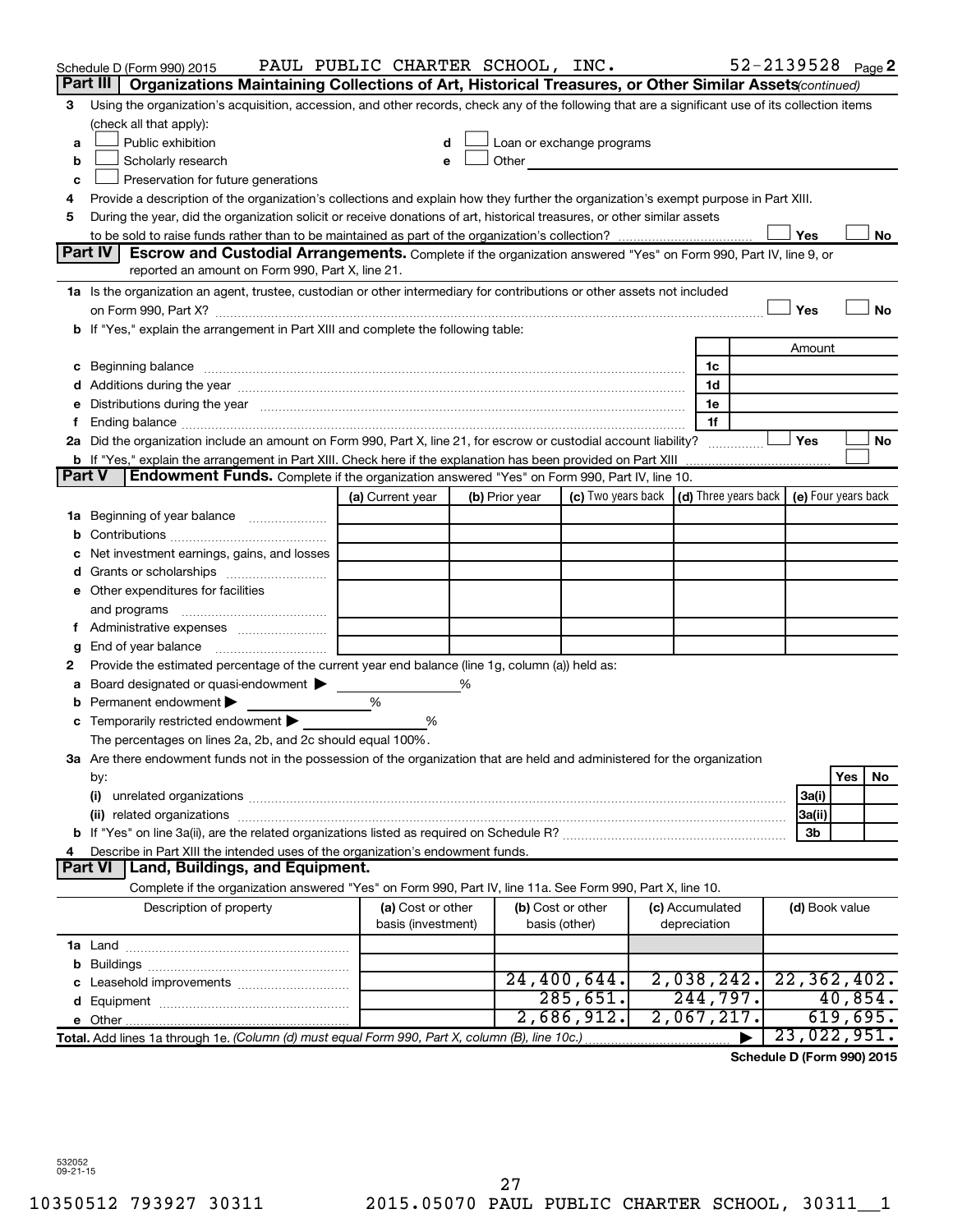| Part VII Investments - Other Securities.                                                                                                                                           |                 |                |                                                           |
|------------------------------------------------------------------------------------------------------------------------------------------------------------------------------------|-----------------|----------------|-----------------------------------------------------------|
| Complete if the organization answered "Yes" on Form 990, Part IV, line 11b. See Form 990, Part X, line 12.<br>(a) Description of security or category (including name of security) | (b) Book value  |                | (c) Method of valuation: Cost or end-of-year market value |
| (1) Financial derivatives                                                                                                                                                          |                 |                |                                                           |
|                                                                                                                                                                                    |                 |                |                                                           |
| $(3)$ Other                                                                                                                                                                        |                 |                |                                                           |
| (A)                                                                                                                                                                                |                 |                |                                                           |
| (B)                                                                                                                                                                                |                 |                |                                                           |
| (C)                                                                                                                                                                                |                 |                |                                                           |
| (D)                                                                                                                                                                                |                 |                |                                                           |
| (E)                                                                                                                                                                                |                 |                |                                                           |
| (F)                                                                                                                                                                                |                 |                |                                                           |
| (G)                                                                                                                                                                                |                 |                |                                                           |
| (H)                                                                                                                                                                                |                 |                |                                                           |
| Total. (Col. (b) must equal Form 990, Part X, col. (B) line 12.)                                                                                                                   |                 |                |                                                           |
| Part VIII Investments - Program Related.                                                                                                                                           |                 |                |                                                           |
| Complete if the organization answered "Yes" on Form 990, Part IV, line 11c. See Form 990, Part X, line 13.                                                                         |                 |                |                                                           |
| (a) Description of investment                                                                                                                                                      | (b) Book value  |                | (c) Method of valuation: Cost or end-of-year market value |
| (1)                                                                                                                                                                                |                 |                |                                                           |
| (2)                                                                                                                                                                                |                 |                |                                                           |
| (3)                                                                                                                                                                                |                 |                |                                                           |
| (4)                                                                                                                                                                                |                 |                |                                                           |
| (5)                                                                                                                                                                                |                 |                |                                                           |
| (6)                                                                                                                                                                                |                 |                |                                                           |
| (7)                                                                                                                                                                                |                 |                |                                                           |
| (8)                                                                                                                                                                                |                 |                |                                                           |
| (9)                                                                                                                                                                                |                 |                |                                                           |
| Total. (Col. (b) must equal Form 990, Part X, col. (B) line 13.) $\blacktriangleright$                                                                                             |                 |                |                                                           |
| Part IX<br><b>Other Assets.</b>                                                                                                                                                    |                 |                |                                                           |
| Complete if the organization answered "Yes" on Form 990, Part IV, line 11d. See Form 990, Part X, line 15.                                                                         |                 |                |                                                           |
|                                                                                                                                                                                    | (a) Description |                | (b) Book value                                            |
| (1)                                                                                                                                                                                |                 |                |                                                           |
| (2)                                                                                                                                                                                |                 |                |                                                           |
| (3)                                                                                                                                                                                |                 |                |                                                           |
| (4)                                                                                                                                                                                |                 |                |                                                           |
| (5)                                                                                                                                                                                |                 |                |                                                           |
| (6)                                                                                                                                                                                |                 |                |                                                           |
| (7)                                                                                                                                                                                |                 |                |                                                           |
| (8)                                                                                                                                                                                |                 |                |                                                           |
| (9)                                                                                                                                                                                |                 |                |                                                           |
| Total. (Column (b) must equal Form 990, Part X, col. (B) line 15.)                                                                                                                 |                 |                |                                                           |
| <b>Other Liabilities.</b><br>Part X                                                                                                                                                |                 |                |                                                           |
| Complete if the organization answered "Yes" on Form 990, Part IV, line 11e or 11f. See Form 990, Part X, line 25.                                                                  |                 |                |                                                           |
| (a) Description of liability<br>1.                                                                                                                                                 |                 | (b) Book value |                                                           |
| Federal income taxes<br>(1)                                                                                                                                                        |                 |                |                                                           |
| CAPITAL LEASE PAYABLE<br>(2)                                                                                                                                                       |                 | 14,463.        |                                                           |
| (3)                                                                                                                                                                                |                 |                |                                                           |
| (4)                                                                                                                                                                                |                 |                |                                                           |
| (5)                                                                                                                                                                                |                 |                |                                                           |
| (6)                                                                                                                                                                                |                 |                |                                                           |
| (7)                                                                                                                                                                                |                 |                |                                                           |
| (8)                                                                                                                                                                                |                 |                |                                                           |
| (9)                                                                                                                                                                                |                 |                |                                                           |
| Total. (Column (b) must equal Form 990, Part X, col. (B) line 25.)                                                                                                                 |                 | 14,463.        |                                                           |
| 2. Liability for uncertain tax positions. In Part XIII, provide the text of the footnote to the organization's financial statements that reports the                               |                 |                |                                                           |
| organization's liability for uncertain tax positions under FIN 48 (ASC 740). Check here if the text of the footnote has been provided in Part XIII $\lfloor \texttt{X} \rfloor$    |                 |                |                                                           |

Schedule D (Form 990) 2015 PAUL PUBLIC CHARTER SCHOOL,  $INC.$  52-2139528  $Page$ 

| Schedule D (Form 990) 2015 |  |  |
|----------------------------|--|--|
|                            |  |  |

52-2139528 Page 3

532053 09-21-15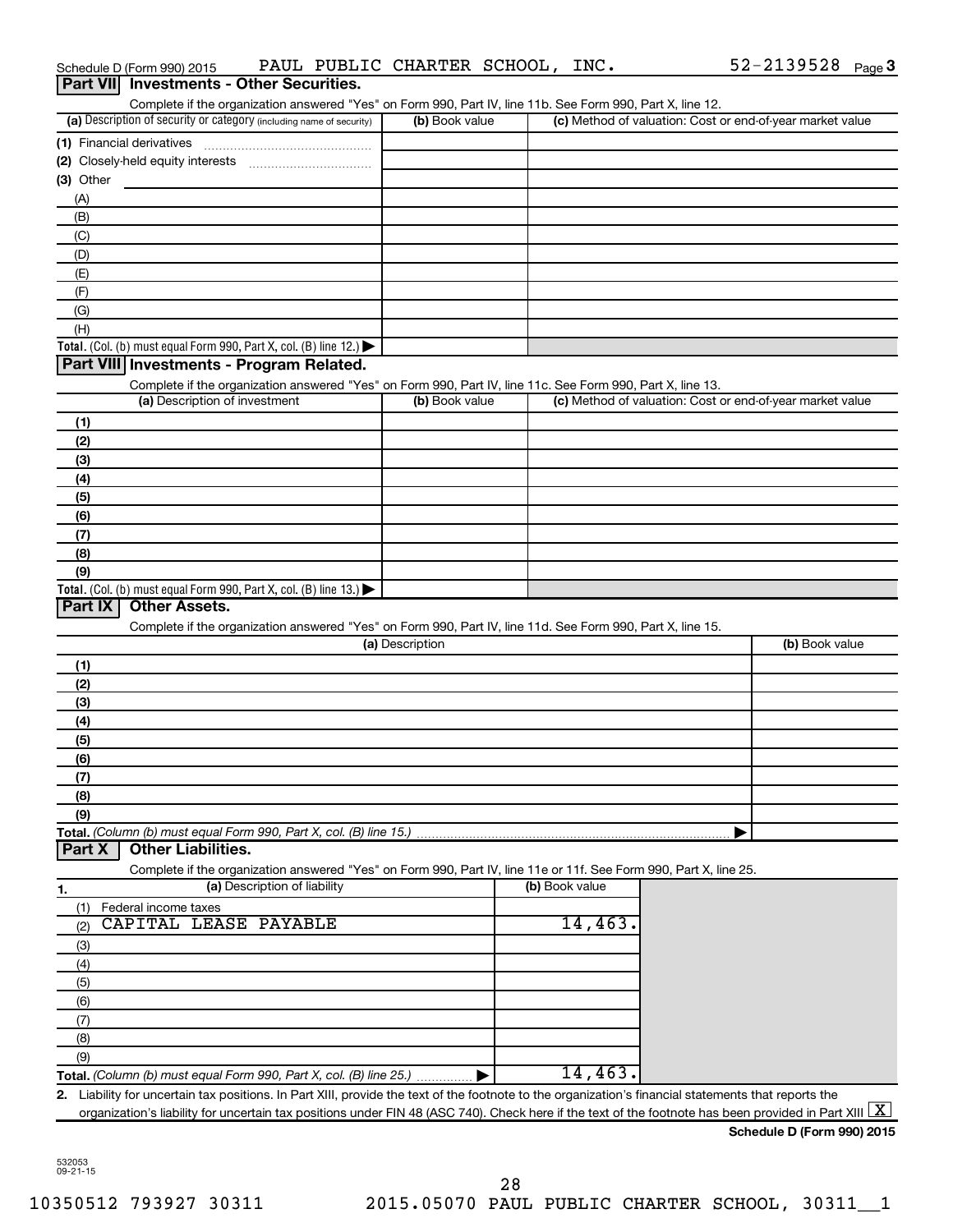|    | PAUL PUBLIC CHARTER SCHOOL, INC.<br>Schedule D (Form 990) 2015                                                                           |                |         |                | $52 - 2139528$ Page 4 |
|----|------------------------------------------------------------------------------------------------------------------------------------------|----------------|---------|----------------|-----------------------|
|    | Reconciliation of Revenue per Audited Financial Statements With Revenue per Return.<br>Part XI                                           |                |         |                |                       |
|    | Complete if the organization answered "Yes" on Form 990, Part IV, line 12a.                                                              |                |         |                |                       |
| 1  | Total revenue, gains, and other support per audited financial statements                                                                 |                |         | $\overline{1}$ | 12,898,004.           |
| 2  | Amounts included on line 1 but not on Form 990, Part VIII, line 12:                                                                      |                |         |                |                       |
| a  |                                                                                                                                          | 2a             |         |                |                       |
| b  |                                                                                                                                          | 2 <sub>b</sub> | 15,000. |                |                       |
| c  |                                                                                                                                          | 2 <sub>c</sub> |         |                |                       |
| d  | Other (Describe in Part XIII.) <b>Construction Contract Construction</b> [100]                                                           | 2d             |         |                |                       |
| е  | Add lines 2a through 2d                                                                                                                  |                |         | 2е             | 15,000.               |
| 3  |                                                                                                                                          |                |         | 3              | 12,883,004.           |
| 4  | Amounts included on Form 990, Part VIII, line 12, but not on line 1:                                                                     |                |         |                |                       |
|    |                                                                                                                                          |                |         |                |                       |
|    |                                                                                                                                          | 4 <sub>b</sub> |         |                |                       |
| c. | Add lines 4a and 4b                                                                                                                      |                |         | 4с             | $0$ .                 |
|    |                                                                                                                                          |                |         | 5              | 12,883,004.           |
|    |                                                                                                                                          |                |         |                |                       |
|    | Part XII   Reconciliation of Expenses per Audited Financial Statements With Expenses per Return.                                         |                |         |                |                       |
|    | Complete if the organization answered "Yes" on Form 990, Part IV, line 12a.                                                              |                |         |                |                       |
| 1. |                                                                                                                                          |                |         | $\blacksquare$ | 12,453,709.           |
| 2  | Amounts included on line 1 but not on Form 990, Part IX, line 25:                                                                        |                |         |                |                       |
| a  |                                                                                                                                          | 2a             | 15,000. |                |                       |
| b  |                                                                                                                                          | 2 <sub>b</sub> |         |                |                       |
|    |                                                                                                                                          | 2c             |         |                |                       |
| d  |                                                                                                                                          | 2d             |         |                |                       |
|    | e Add lines 2a through 2d <b>[10]</b> [20] <b>All and Provide Add lines</b> 21 through 21 <b>All and Provide Add lines 2a through 2d</b> |                |         | 2e             | 15,000.               |
|    |                                                                                                                                          |                |         | 3              | 12,438,709.           |
| 4  | Amounts included on Form 990, Part IX, line 25, but not on line 1:                                                                       |                |         |                |                       |
| a  | Investment expenses not included on Form 990, Part VIII, line 7b   4a                                                                    |                |         |                |                       |
|    |                                                                                                                                          | 4 <sub>b</sub> |         |                |                       |
|    | c Add lines 4a and 4b                                                                                                                    |                |         | 4c             | $0$ .                 |
|    | Part XIII Supplemental Information.                                                                                                      |                |         | $\overline{5}$ | 12,438,709.           |

Provide the descriptions required for Part II, lines 3, 5, and 9; Part III, lines 1a and 4; Part IV, lines 1b and 2b; Part V, line 4; Part X, line 2; Part XI, lines 2d and 4b; and Part XII, lines 2d and 4b. Also complete this part to provide any additional information.

# PART X, LINE 2:

| PAUL PUBLIC CHARTER SCHOOL, INC. HAS ADOPTED THE ACCOUNTING OF UNCERTAINTY |
|----------------------------------------------------------------------------|
| IN INCOME TAXES AS REOUIRED BY THE INCOME TAXES TOPIC OF THE FASB. PAUL    |
| PUBLIC CHARTER SCHOOL, INC. HAS ANALYZED ITS TAX POSITION AND HAS          |
| CONCLUDED THAT NO LIABILITY FOR UNRECOGNIZED TAX BENEFITS SHOULD BE        |
| RECORDED RELATED TO ANY UNCERTAIN TAX POSITIONS TAKEN ON RETURNS FILED FOR |
| OPEN TAX YEARS (2012-2014), OR EXPECTED TO BE TAKEN IN ITS 2015 TAX        |
| RETURN. PAUL PUBLIC CHARTER SCHOOL, INC. IS NOT AWARE OF ANY TAX POSITIONS |
| FOR WHICH IT BELIEVES THAT THERE IS A REASONABLE POSSIBILITY THAT THE      |
| TOTAL AMOUNTS OF UNRECOGNIZED TAX BENEFITS WILL CHANGE MATERIALLY IN THE   |
| NEXT TWELVE MONTHS.                                                        |
|                                                                            |

29

532054 09-21-15

**Schedule D (Form 990) 2015**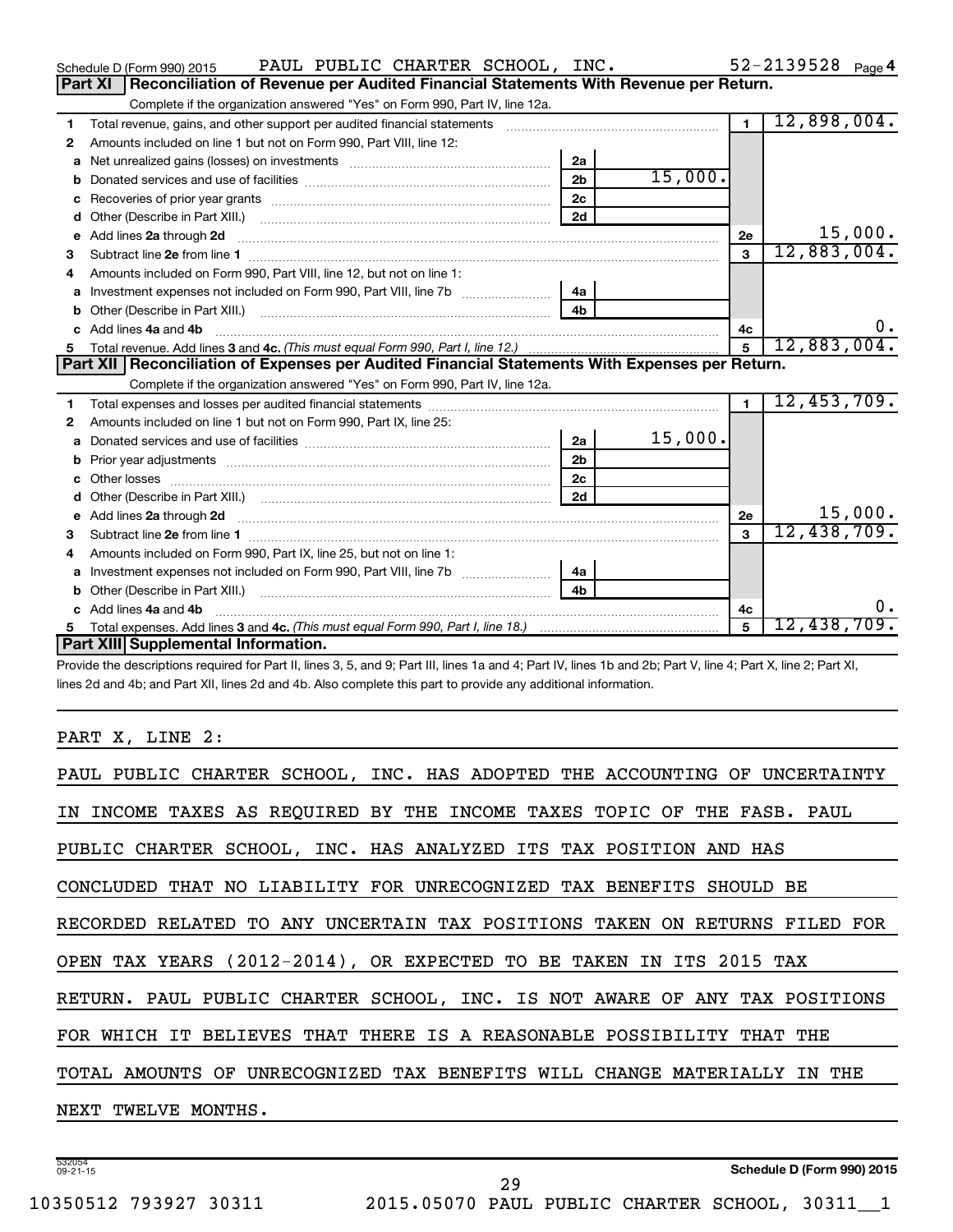|                    |                                                                                         |  | PAUL PUBLIC CHARTER SCHOOL, INC. |    | $52 - 2139528$ Page 5      |
|--------------------|-----------------------------------------------------------------------------------------|--|----------------------------------|----|----------------------------|
|                    | Schedule D (Form 990) 2015 PAUL PUBLI<br>Part XIII Supplemental Information (continued) |  |                                  |    |                            |
|                    |                                                                                         |  |                                  |    |                            |
|                    |                                                                                         |  |                                  |    |                            |
|                    |                                                                                         |  |                                  |    |                            |
|                    |                                                                                         |  |                                  |    |                            |
|                    |                                                                                         |  |                                  |    |                            |
|                    |                                                                                         |  |                                  |    |                            |
|                    |                                                                                         |  |                                  |    |                            |
|                    |                                                                                         |  |                                  |    |                            |
|                    |                                                                                         |  |                                  |    |                            |
|                    |                                                                                         |  |                                  |    |                            |
|                    |                                                                                         |  |                                  |    |                            |
|                    |                                                                                         |  |                                  |    |                            |
|                    |                                                                                         |  |                                  |    |                            |
|                    |                                                                                         |  |                                  |    |                            |
|                    |                                                                                         |  |                                  |    |                            |
|                    |                                                                                         |  |                                  |    |                            |
|                    |                                                                                         |  |                                  |    |                            |
|                    |                                                                                         |  |                                  |    |                            |
|                    |                                                                                         |  |                                  |    |                            |
|                    |                                                                                         |  |                                  |    |                            |
|                    |                                                                                         |  |                                  |    |                            |
|                    |                                                                                         |  |                                  |    |                            |
|                    |                                                                                         |  |                                  |    |                            |
|                    |                                                                                         |  |                                  |    |                            |
|                    |                                                                                         |  |                                  |    |                            |
|                    |                                                                                         |  |                                  |    |                            |
|                    |                                                                                         |  |                                  |    |                            |
|                    |                                                                                         |  |                                  |    |                            |
|                    |                                                                                         |  |                                  |    |                            |
|                    |                                                                                         |  |                                  |    |                            |
|                    |                                                                                         |  |                                  |    |                            |
|                    |                                                                                         |  |                                  |    |                            |
|                    |                                                                                         |  |                                  |    |                            |
|                    |                                                                                         |  |                                  |    |                            |
|                    |                                                                                         |  |                                  |    |                            |
|                    |                                                                                         |  |                                  |    |                            |
|                    |                                                                                         |  |                                  |    |                            |
|                    |                                                                                         |  |                                  |    |                            |
|                    |                                                                                         |  |                                  |    |                            |
|                    |                                                                                         |  |                                  |    |                            |
|                    |                                                                                         |  |                                  |    |                            |
|                    |                                                                                         |  |                                  |    |                            |
|                    |                                                                                         |  |                                  |    |                            |
|                    |                                                                                         |  |                                  |    |                            |
|                    |                                                                                         |  |                                  |    |                            |
|                    |                                                                                         |  |                                  |    |                            |
|                    |                                                                                         |  |                                  |    |                            |
|                    |                                                                                         |  |                                  |    |                            |
|                    |                                                                                         |  |                                  |    |                            |
|                    |                                                                                         |  |                                  |    | Schedule D (Form 990) 2015 |
| 532055<br>09-21-15 |                                                                                         |  |                                  | 30 |                            |
|                    |                                                                                         |  |                                  |    |                            |

10350512 793927 30311 2015.05070 PAUL PUBLIC CHARTER SCHOOL, 30311\_\_1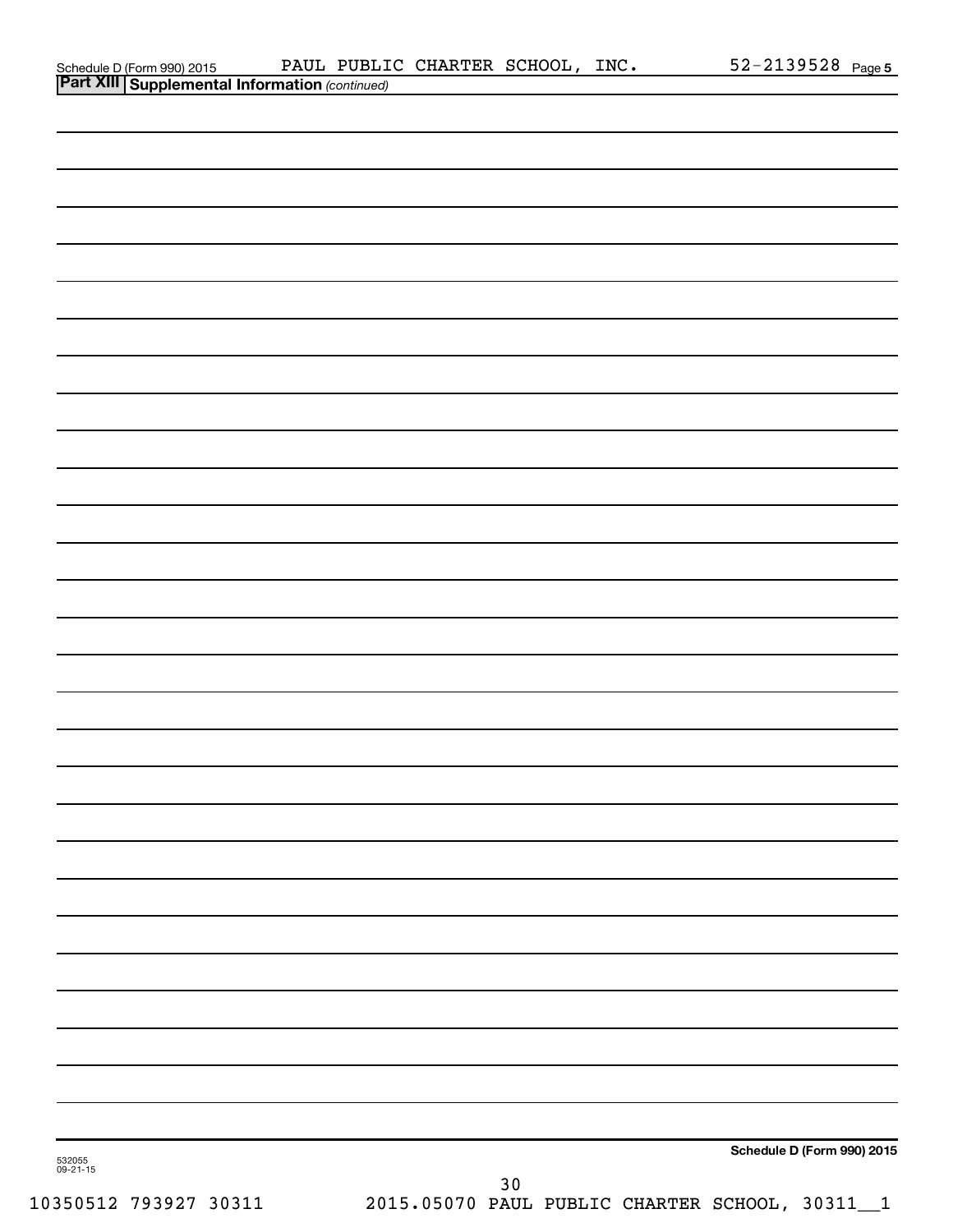|        | <b>SCHEDULE E</b><br>(Form 990 or 990-EZ)<br>Department of the Treasury<br>Internal Revenue Service | Schools<br>Complete if the organization answered "Yes" on Form 990,<br>Part IV, line 13, or Form 990-EZ, Part VI, line 48.<br>Attach to Form 990 or Form 990-EZ.                                                                   |                                        | OMB No. 1545-0047<br>2015<br><b>Open to Public</b><br><b>Inspection</b> |                         |                         |
|--------|-----------------------------------------------------------------------------------------------------|------------------------------------------------------------------------------------------------------------------------------------------------------------------------------------------------------------------------------------|----------------------------------------|-------------------------------------------------------------------------|-------------------------|-------------------------|
|        |                                                                                                     | Information about Schedule E (Form 990 or 990-EZ) and its instructions is at WWW.irs.gov/form990.                                                                                                                                  |                                        |                                                                         |                         |                         |
|        | Name of the organization                                                                            | PAUL PUBLIC CHARTER SCHOOL, INC.                                                                                                                                                                                                   | <b>Employer identification number</b>  | 52-2139528                                                              |                         |                         |
| Part I |                                                                                                     |                                                                                                                                                                                                                                    |                                        |                                                                         |                         |                         |
|        |                                                                                                     |                                                                                                                                                                                                                                    |                                        |                                                                         | <b>YES I</b>            | <b>NO</b>               |
| 1      |                                                                                                     | Does the organization have a racially nondiscriminatory policy toward students by statement in its charter, bylaws,                                                                                                                |                                        |                                                                         |                         |                         |
|        |                                                                                                     |                                                                                                                                                                                                                                    |                                        | 1                                                                       | х                       |                         |
| 2      |                                                                                                     | Does the organization include a statement of its racially nondiscriminatory policy toward students in all its brochures,                                                                                                           |                                        |                                                                         |                         |                         |
|        |                                                                                                     | catalogues, and other written communications with the public dealing with student admissions, programs, and scholarships?                                                                                                          |                                        | $\mathbf{2}$                                                            | х                       |                         |
| 3      |                                                                                                     | Has the organization publicized its racially nondiscriminatory policy through newspaper or broadcast media during the                                                                                                              |                                        |                                                                         |                         |                         |
|        |                                                                                                     | period of solicitation for students, or during the registration period if it has no solicitation program, in a way that makes                                                                                                      |                                        |                                                                         |                         |                         |
|        |                                                                                                     | the policy known to all parts of the general community it serves? If "Yes," please describe. If "No," please explain.                                                                                                              |                                        |                                                                         |                         |                         |
|        |                                                                                                     |                                                                                                                                                                                                                                    |                                        | 3                                                                       | х                       |                         |
|        |                                                                                                     | THE SCHOOL INCLUDES A STATEMENT OF ITS RACIALLY                                                                                                                                                                                    |                                        |                                                                         |                         |                         |
|        |                                                                                                     | NONDISCRIMINATORY POLICY AS TO STUDENTS IN ITS BROCHURES AND                                                                                                                                                                       |                                        |                                                                         |                         |                         |
|        |                                                                                                     | CATALOGS DEALING WITH STUDENT ADMISSIONS AND PROGRAMS. AS A                                                                                                                                                                        |                                        |                                                                         |                         |                         |
|        |                                                                                                     | PUBLIC CHARTER SCHOOL, PAUL PUBLIC CHARTER SCHOOL IS EXEMPT                                                                                                                                                                        |                                        |                                                                         |                         |                         |
|        |                                                                                                     | FROM REQUIREMENTS OF REV PROC 75-50.                                                                                                                                                                                               |                                        |                                                                         |                         |                         |
| 4      |                                                                                                     | Does the organization maintain the following?                                                                                                                                                                                      |                                        |                                                                         |                         |                         |
|        |                                                                                                     |                                                                                                                                                                                                                                    |                                        | 4a                                                                      | х                       |                         |
|        |                                                                                                     | <b>b</b> Records documenting that scholarships and other financial assistance are awarded on a racially nondiscriminatory basis?                                                                                                   |                                        | 4b                                                                      | х                       |                         |
|        |                                                                                                     | c Copies of all catalogues, brochures, announcements, and other written communications to the public dealing with student                                                                                                          |                                        |                                                                         |                         |                         |
|        |                                                                                                     |                                                                                                                                                                                                                                    |                                        | 4с                                                                      | х                       |                         |
|        |                                                                                                     | If you answered "No" to any of the above, please explain. If you need more space, use Part II.                                                                                                                                     |                                        | 4d                                                                      | $\overline{\textbf{x}}$ |                         |
|        |                                                                                                     |                                                                                                                                                                                                                                    |                                        |                                                                         |                         |                         |
| 5      |                                                                                                     | Does the organization discriminate by race in any way with respect to:                                                                                                                                                             |                                        | 5a                                                                      |                         | х                       |
|        |                                                                                                     |                                                                                                                                                                                                                                    |                                        | 5b                                                                      |                         | $\overline{\text{x}}$   |
|        |                                                                                                     |                                                                                                                                                                                                                                    |                                        | 5c                                                                      |                         | Y                       |
|        |                                                                                                     |                                                                                                                                                                                                                                    |                                        | 5d                                                                      |                         | $\overline{\text{X}}$   |
|        |                                                                                                     |                                                                                                                                                                                                                                    |                                        | 5е                                                                      |                         | x                       |
|        |                                                                                                     | f Use of facilities? <b>www.communities.</b> We can be a series of the contract of the contract of the contract of the contract of the contract of the contract of the contract of the contract of the contract of the contract of |                                        | 5f                                                                      |                         | $\overline{\text{X}}$   |
| g      |                                                                                                     |                                                                                                                                                                                                                                    |                                        | 5g                                                                      |                         | $\overline{\textbf{x}}$ |
|        |                                                                                                     |                                                                                                                                                                                                                                    |                                        | 5h                                                                      |                         | $\overline{\textbf{x}}$ |
|        |                                                                                                     | If you answered "Yes" to any of the above, please explain. If you need more space, use Part II.                                                                                                                                    |                                        |                                                                         |                         |                         |
|        |                                                                                                     |                                                                                                                                                                                                                                    |                                        | 6a                                                                      | X                       |                         |
|        |                                                                                                     |                                                                                                                                                                                                                                    |                                        | 6b                                                                      |                         | X                       |
|        |                                                                                                     | If you answered "Yes" on either line 6a or line 6b, explain on Part II.                                                                                                                                                            |                                        |                                                                         |                         |                         |
| 7      |                                                                                                     | Does the organization certify that it has complied with the applicable requirements of sections 4.01 through 4.05 of                                                                                                               |                                        |                                                                         |                         |                         |
|        |                                                                                                     |                                                                                                                                                                                                                                    |                                        | $\overline{7}$                                                          |                         | х                       |
|        |                                                                                                     | LHA For Paperwork Reduction Act Notice, see the Instructions for Form 990 or Form 990-EZ.                                                                                                                                          | Schedule E (Form 990 or 990-EZ) (2015) |                                                                         |                         |                         |

532061 10-02-15

10350512 793927 30311 2015.05070 PAUL PUBLIC CHARTER SCHOOL, 30311\_\_1 31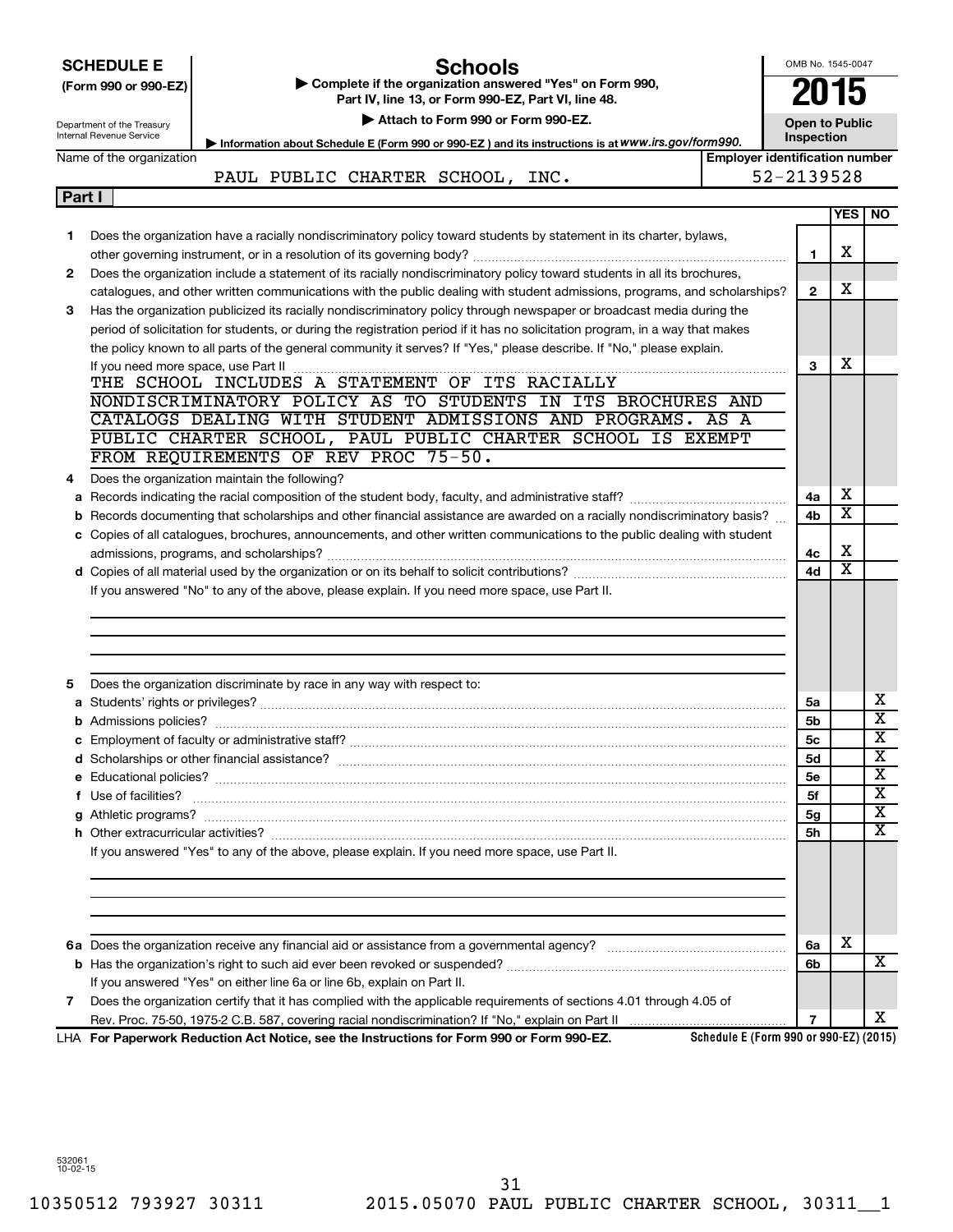Part II | Supplemental Information. Provide the explanations required by Part I, lines 3, 4d, 5h, 6b, and 7, as applicable. Also provide any other additional information.

LINE 6 - EXPLANATION OF GOVERNMENT FINANCIAL AID:

DC LOCAL APPROPRIATIONS \$9,878,990

FEDERAL ENTITLEMENT PROGRAMS \$581,225

LINE 7 - EXPLANATION OF RACIAL NONDISCRIMINATION COMPLIANCE:

THE SCHOOL IS EXEMPT FROM REV PROC 75-50 AS A PUBLIC CHARTER SCHOOL.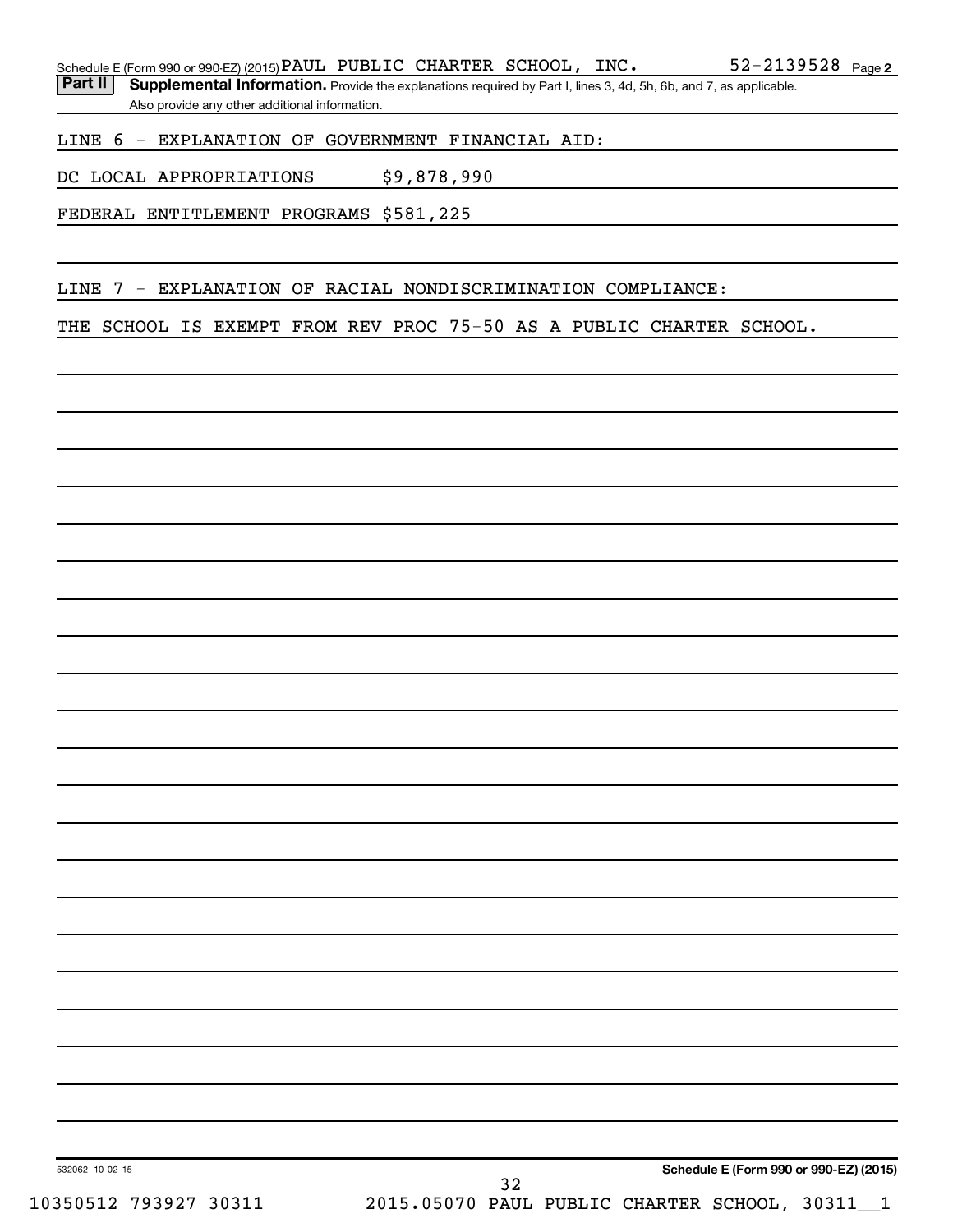|   | <b>SCHEDULE J</b>                                      | <b>Compensation Information</b>                                                                                           |                                       | OMB No. 1545-0047          |     |                         |
|---|--------------------------------------------------------|---------------------------------------------------------------------------------------------------------------------------|---------------------------------------|----------------------------|-----|-------------------------|
|   | (Form 990)                                             | For certain Officers, Directors, Trustees, Key Employees, and Highest                                                     |                                       | 2015                       |     |                         |
|   |                                                        | <b>Compensated Employees</b>                                                                                              |                                       |                            |     |                         |
|   |                                                        | Complete if the organization answered "Yes" on Form 990, Part IV, line 23.<br>Attach to Form 990.                         |                                       | <b>Open to Public</b>      |     |                         |
|   | Department of the Treasury<br>Internal Revenue Service | Information about Schedule J (Form 990) and its instructions is at www.irs.gov/form990.                                   |                                       | Inspection                 |     |                         |
|   | Name of the organization                               |                                                                                                                           | <b>Employer identification number</b> |                            |     |                         |
|   |                                                        | PAUL PUBLIC CHARTER SCHOOL, INC.                                                                                          |                                       | 52-2139528                 |     |                         |
|   | Part I                                                 | <b>Questions Regarding Compensation</b>                                                                                   |                                       |                            |     |                         |
|   |                                                        |                                                                                                                           |                                       |                            | Yes | No                      |
|   |                                                        | Check the appropriate box(es) if the organization provided any of the following to or for a person listed on Form 990,    |                                       |                            |     |                         |
|   |                                                        | Part VII, Section A, line 1a. Complete Part III to provide any relevant information regarding these items.                |                                       |                            |     |                         |
|   | First-class or charter travel                          | Housing allowance or residence for personal use                                                                           |                                       |                            |     |                         |
|   | Travel for companions                                  | Payments for business use of personal residence                                                                           |                                       |                            |     |                         |
|   |                                                        | Health or social club dues or initiation fees<br>Tax indemnification and gross-up payments                                |                                       |                            |     |                         |
|   |                                                        | Discretionary spending account<br>Personal services (e.g., maid, chauffeur, chef)                                         |                                       |                            |     |                         |
|   |                                                        |                                                                                                                           |                                       |                            |     |                         |
|   |                                                        | <b>b</b> If any of the boxes on line 1a are checked, did the organization follow a written policy regarding payment or    |                                       |                            |     |                         |
|   |                                                        |                                                                                                                           |                                       | 1b                         |     |                         |
| 2 |                                                        | Did the organization require substantiation prior to reimbursing or allowing expenses incurred by all directors,          |                                       |                            |     |                         |
|   |                                                        |                                                                                                                           |                                       | $\mathbf{2}$               |     |                         |
|   |                                                        |                                                                                                                           |                                       |                            |     |                         |
| з |                                                        | Indicate which, if any, of the following the filing organization used to establish the compensation of the organization's |                                       |                            |     |                         |
|   |                                                        | CEO/Executive Director. Check all that apply. Do not check any boxes for methods used by a related organization to        |                                       |                            |     |                         |
|   |                                                        | establish compensation of the CEO/Executive Director, but explain in Part III.                                            |                                       |                            |     |                         |
|   | Compensation committee                                 | Written employment contract                                                                                               |                                       |                            |     |                         |
|   |                                                        | $ \mathbf{X} $ Compensation survey or study<br>Independent compensation consultant                                        |                                       |                            |     |                         |
|   | $X$ Form 990 of other organizations                    | $ \mathbf{X} $ Approval by the board or compensation committee                                                            |                                       |                            |     |                         |
|   |                                                        |                                                                                                                           |                                       |                            |     |                         |
| 4 |                                                        | During the year, did any person listed on Form 990, Part VII, Section A, line 1a, with respect to the filing              |                                       |                            |     |                         |
|   | organization or a related organization:                |                                                                                                                           |                                       |                            |     |                         |
| а |                                                        | Receive a severance payment or change-of-control payment?                                                                 |                                       | 4a                         |     | х                       |
| b |                                                        |                                                                                                                           |                                       | 4b                         |     | $\overline{\textbf{x}}$ |
|   |                                                        |                                                                                                                           |                                       | 4c                         |     | $\mathbf x$             |
|   |                                                        | If "Yes" to any of lines 4a-c, list the persons and provide the applicable amounts for each item in Part III.             |                                       |                            |     |                         |
|   |                                                        |                                                                                                                           |                                       |                            |     |                         |
|   |                                                        | Only section 501(c)(3), 501(c)(4), and 501(c)(29) organizations must complete lines 5-9.                                  |                                       |                            |     |                         |
|   |                                                        | For persons listed on Form 990, Part VII, Section A, line 1a, did the organization pay or accrue any compensation         |                                       |                            |     |                         |
|   | contingent on the revenues of:                         |                                                                                                                           |                                       |                            |     | x                       |
| a |                                                        |                                                                                                                           |                                       | 5a                         |     | X                       |
|   |                                                        |                                                                                                                           |                                       | 5b                         |     |                         |
|   |                                                        | If "Yes" to line 5a or 5b, describe in Part III.                                                                          |                                       |                            |     |                         |
|   | contingent on the net earnings of:                     | 6 For persons listed on Form 990, Part VII, Section A, line 1a, did the organization pay or accrue any compensation       |                                       |                            |     |                         |
|   |                                                        |                                                                                                                           |                                       |                            |     | x                       |
| a |                                                        |                                                                                                                           |                                       | 6a<br>6b                   |     | $\overline{\mathbf{X}}$ |
|   |                                                        | If "Yes" on line 6a or 6b, describe in Part III.                                                                          |                                       |                            |     |                         |
|   |                                                        | 7 For persons listed on Form 990, Part VII, Section A, line 1a, did the organization provide any non-fixed payments       |                                       |                            |     |                         |
|   |                                                        |                                                                                                                           |                                       | 7                          |     | x                       |
| 8 |                                                        | Were any amounts reported on Form 990, Part VII, paid or accrued pursuant to a contract that was subject to the           |                                       |                            |     |                         |
|   |                                                        |                                                                                                                           |                                       | 8                          |     | x                       |
| 9 |                                                        | If "Yes" to line 8, did the organization also follow the rebuttable presumption procedure described in                    |                                       |                            |     |                         |
|   |                                                        |                                                                                                                           |                                       | 9                          |     |                         |
|   |                                                        | LHA For Paperwork Reduction Act Notice, see the Instructions for Form 990.                                                |                                       | Schedule J (Form 990) 2015 |     |                         |

532111 10-14-15

10350512 793927 30311 2015.05070 PAUL PUBLIC CHARTER SCHOOL, 30311\_\_1 33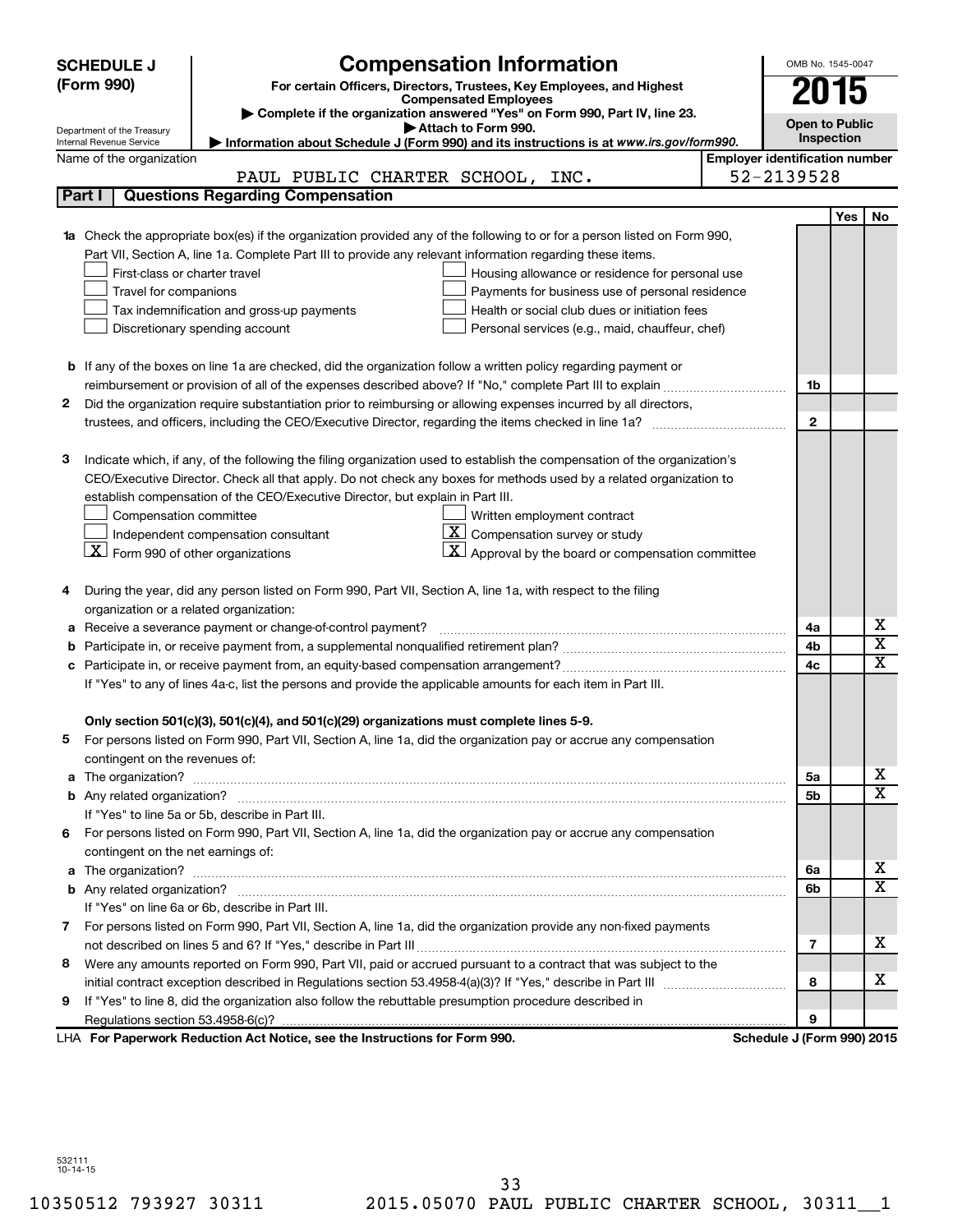### Part II | Officers, Directors, Trustees, Key Employees, and Highest Compensated Employees. Use duplicate copies if additional space is needed.

For each individual whose compensation must be reported on Schedule J, report compensation from the organization on row (i) and from related organizations, described in the instructions, on row (ii). Do not list any individuals that are not listed on Form 990, Part VII.

Note: The sum of columns (B)(i)-(iii) for each listed individual must equal the total amount of Form 990, Part VII, Section A, line 1a, applicable column (D) and (E) amounts for that individual.

|                         |                    |                          | (B) Breakdown of W-2 and/or 1099-MISC compensation |                                           | (C) Retirement and<br>other deferred | (D) Nontaxable<br>benefits  | (E) Total of columns<br>$(B)(i)-(D)$ | (F) Compensation<br>in column (B)         |
|-------------------------|--------------------|--------------------------|----------------------------------------------------|-------------------------------------------|--------------------------------------|-----------------------------|--------------------------------------|-------------------------------------------|
| (A) Name and Title      |                    | (i) Base<br>compensation | (ii) Bonus &<br>incentive<br>compensation          | (iii) Other<br>reportable<br>compensation | compensation                         |                             |                                      | reported as deferred<br>on prior Form 990 |
| JAMI D.H. DUNHAM<br>(1) | (i)                | 138,239.                 | $\overline{0}$ .                                   | $\overline{0}$ .                          | $\overline{0}$ .                     | 14, 243.                    | 152,482.                             | $\overline{0}$ .                          |
| CHIEF EXECUTIVE OFFICER | (ii)               | $\overline{0}$ .         | $\overline{0}$ .                                   | $\overline{0}$ .                          | $\overline{0}$ .                     | $\overline{\mathfrak{o}}$ . | $\overline{0}$ .                     | $\overline{0}$ .                          |
|                         | (i)                |                          |                                                    |                                           |                                      |                             |                                      |                                           |
|                         | (ii)               |                          |                                                    |                                           |                                      |                             |                                      |                                           |
|                         | (i)                |                          |                                                    |                                           |                                      |                             |                                      |                                           |
|                         | (ii)               |                          |                                                    |                                           |                                      |                             |                                      |                                           |
|                         | (i)                |                          |                                                    |                                           |                                      |                             |                                      |                                           |
|                         | (ii)               |                          |                                                    |                                           |                                      |                             |                                      |                                           |
|                         | (i)                |                          |                                                    |                                           |                                      |                             |                                      |                                           |
|                         | (ii)               |                          |                                                    |                                           |                                      |                             |                                      |                                           |
|                         | (i)                |                          |                                                    |                                           |                                      |                             |                                      |                                           |
|                         | (ii)               |                          |                                                    |                                           |                                      |                             |                                      |                                           |
|                         | (i)                |                          |                                                    |                                           |                                      |                             |                                      |                                           |
|                         | (ii)               |                          |                                                    |                                           |                                      |                             |                                      |                                           |
|                         | $(\sf{i})$         |                          |                                                    |                                           |                                      |                             |                                      |                                           |
|                         | (ii)               |                          |                                                    |                                           |                                      |                             |                                      |                                           |
|                         | $(\sf{i})$<br>(ii) |                          |                                                    |                                           |                                      |                             |                                      |                                           |
|                         | $(\sf{i})$         |                          |                                                    |                                           |                                      |                             |                                      |                                           |
|                         | (ii)               |                          |                                                    |                                           |                                      |                             |                                      |                                           |
|                         | $(\sf{i})$         |                          |                                                    |                                           |                                      |                             |                                      |                                           |
|                         | (ii)               |                          |                                                    |                                           |                                      |                             |                                      |                                           |
|                         | (i)                |                          |                                                    |                                           |                                      |                             |                                      |                                           |
|                         | (ii)               |                          |                                                    |                                           |                                      |                             |                                      |                                           |
|                         | (i)                |                          |                                                    |                                           |                                      |                             |                                      |                                           |
|                         | (ii)               |                          |                                                    |                                           |                                      |                             |                                      |                                           |
|                         | (i)                |                          |                                                    |                                           |                                      |                             |                                      |                                           |
|                         | (ii)               |                          |                                                    |                                           |                                      |                             |                                      |                                           |
|                         | (i)                |                          |                                                    |                                           |                                      |                             |                                      |                                           |
|                         | (ii)               |                          |                                                    |                                           |                                      |                             |                                      |                                           |
|                         | (i)                |                          |                                                    |                                           |                                      |                             |                                      |                                           |
|                         | (ii)               |                          |                                                    |                                           |                                      |                             |                                      |                                           |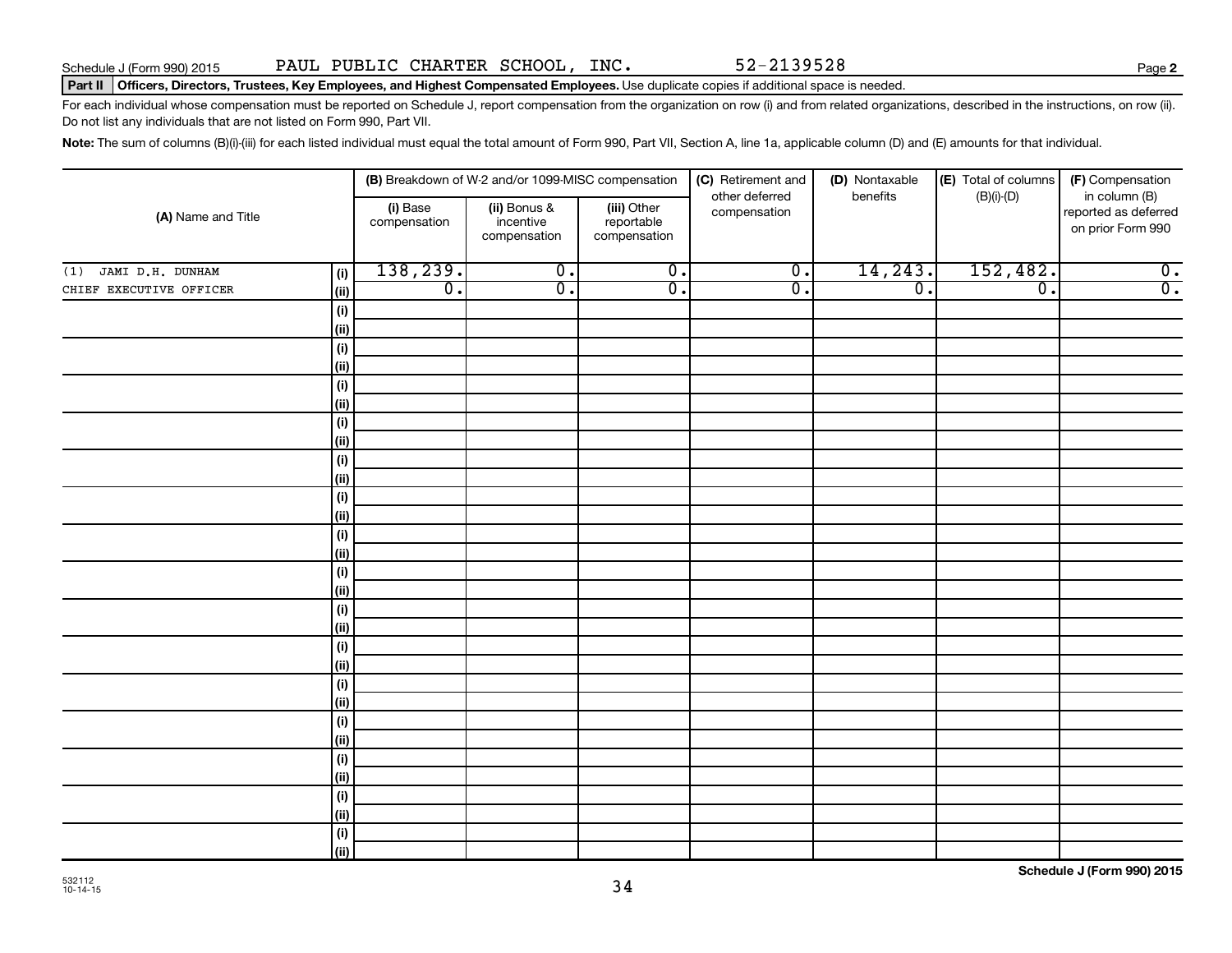### **Part III Supplemental Information**

Provide the information, explanation, or descriptions required for Part I, lines 1a, 1b, 3, 4a, 4b, 4c, 5a, 5b, 6a, 6b, 7, and 8, and for Part II. Also complete this part for any additional information.

532113 10-14-15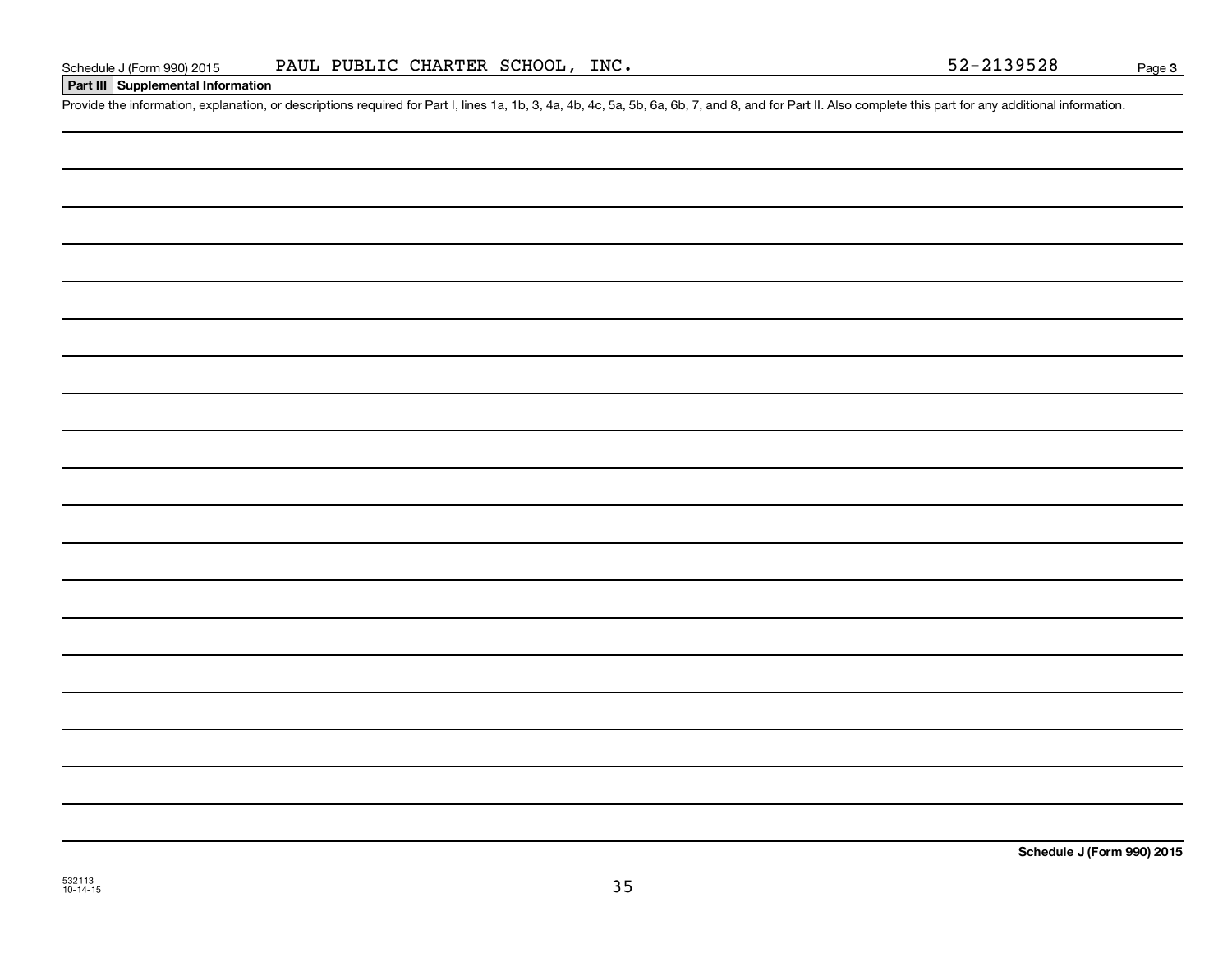**(Form 990 or 990-EZ)**

Department of the Treasury Internal Revenue Service

Name of the organization

**Complete to provide information for responses to specific questions on Form 990 or 990-EZ or to provide any additional information. | Attach to Form 990 or 990-EZ.** SCHEDULE O **Supplemental Information to Form 990 or 990-EZ** 2015<br>(Form 990 or 990-EZ) Complete to provide information for responses to specific questions on

**Information about Schedule O (Form 990 or 990-EZ) and its instructions is at WWW.irs.gov/form990.** 

**Employer identification number** PAUL PUBLIC CHARTER SCHOOL, INC. | 52-2139528

OMB No. 1545-0047

**Open to Public Inspection**

FORM 990, PART III, LINE 1, DESCRIPTION OF ORGANIZATION MISSION:

UNDERSTAND THE IMPORTANCE OF TAKING ACTIVE ROLES IN COMMUNITY LIFE.

FORM 990, PART VI, SECTION B, LINE 11:

A DRAFT OF THE FORM 990 IS PROVIDED TO THE BOARD OF TRUSTEES PRIOR TO

FILING.

FORM 990, PART VI, SECTION B, LINE 12C:

DURING TRAINING AT THE BEGINNING OF EVERY SCHOOL YEAR, WE SHARE OUR

CONFLICT OF INTEREST POLICY. ALL STAFF AND BOARD SIGN WAIVERS STATING ANY

CONFLICTS OR THAT THEY HAVE NONE. WE SHARE A LIST OF ALL VENDORS WITH

STAFF AND BOARD FOR THEM TO REVIEW.

FORM 990, PART VI, SECTION B, LINE 15:

THE PERSONNEL COMMITTEE OF THE BOARD REVIEWS AND APPROVES THE COMPENSATION OF THE HEAD OF SCHOOL USING COMPARABILITY DATA, AND CONTEMPORANEOUSLY DOCUMENTS THE DELIBERATION AND DECISION IN THE MINUTES OF THE MEETING. THE PROCESS FOR DETERMINING COMPENSATION FOR THE HEAD OF SCHOOL WAS CONDUCTED IN 2016.

FORM 990, PART VI, SECTION C, LINE 19:

THE ORGANIZATION MAKES ITS GOVERNING DOCUMENTS, CONFLICT OF INTEREST

POLICY, AND FINANCIAL STATEMENTS AVAILABLE TO THE PUBLIC UPON REQUEST.

FORM 990, PART XII, LINE 2C:

532211  $09 - 02 - 15$ LHA For Paperwork Reduction Act Notice, see the Instructions for Form 990 or 990-EZ. Schedule O (Form 990 or 990-EZ) (2015) THE AUDIT OVERSIGHT PROCESS AND THE AUDITOR SELECTION PROCESS HAVE NOT

36

10350512 793927 30311 2015.05070 PAUL PUBLIC CHARTER SCHOOL, 30311\_\_1